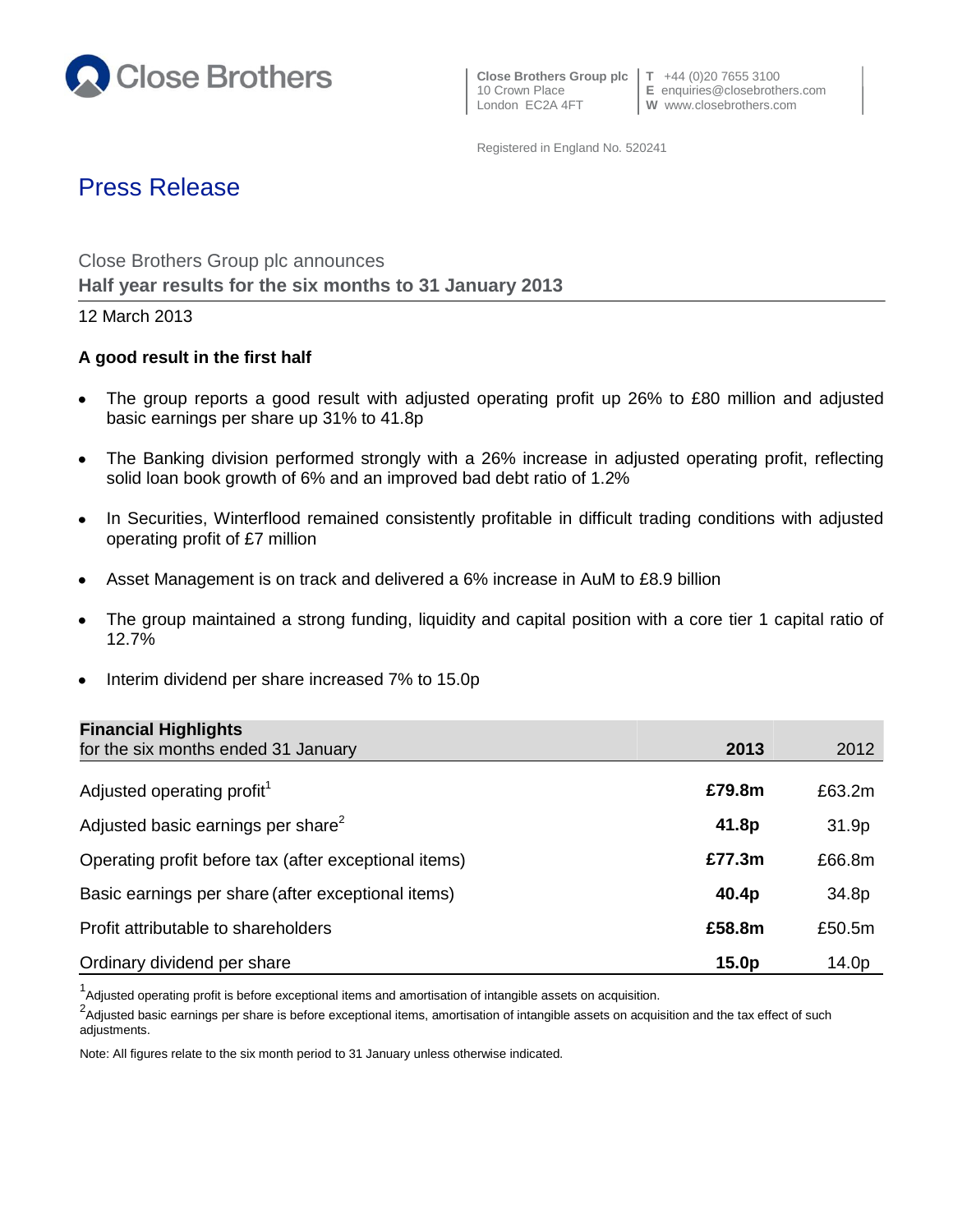#### **Preben Prebensen, Chief Executive, commenting on the results said:**

"The group achieved a good result in the period as Banking delivered another strong performance, Securities held up well in the continued difficult market conditions and Asset Management made progress and delivered an improved result. We have made good progress on our strategic priorities and look forward with confidence."

### **Enquiries to:**

Sophie Gillingham – Investor Relations<br>
Debbie Nathan – Investor Relations<br>
Close Brothers Group plc 020 7655 3845 Close Brothers Group plc 020 7655 3845 Peter Ogden – Media Relations Matthews Maitland 020 7379 5151

A presentation to analysts and investors will be held today at 9.30 am GMT at our offices at 10 Crown Place, London EC2A 4FT. A listen-only dial-in facility will be available by dialling 0845 401 0012, or +44 203 059 8125. A recording of this call will be available for replay for two weeks by dialling +44 121 260 4861, access code 5565422#.

### **About Close Brothers:**

Close Brothers is a specialist financial services group which makes loans, trades securities and provides advice and investment management solutions to a wide range of clients.

Close Brothers' Banking division provides specialist lending to small and medium-sized businesses and individuals across a diverse range of asset classes, and also offers deposit taking services.

The Securities division provides trading services to retail brokers and institutions principally through Winterflood, a leading market-maker in the UK.

Close Brothers Asset Management provides a full range of advice, investment management and self directed services to private and corporate clients and professional advisers.

Close Brothers was established in 1878 and today employs over 2,500 people, principally in the UK. Close Brothers Group plc is listed on the London Stock Exchange and is a member of the FTSE 250.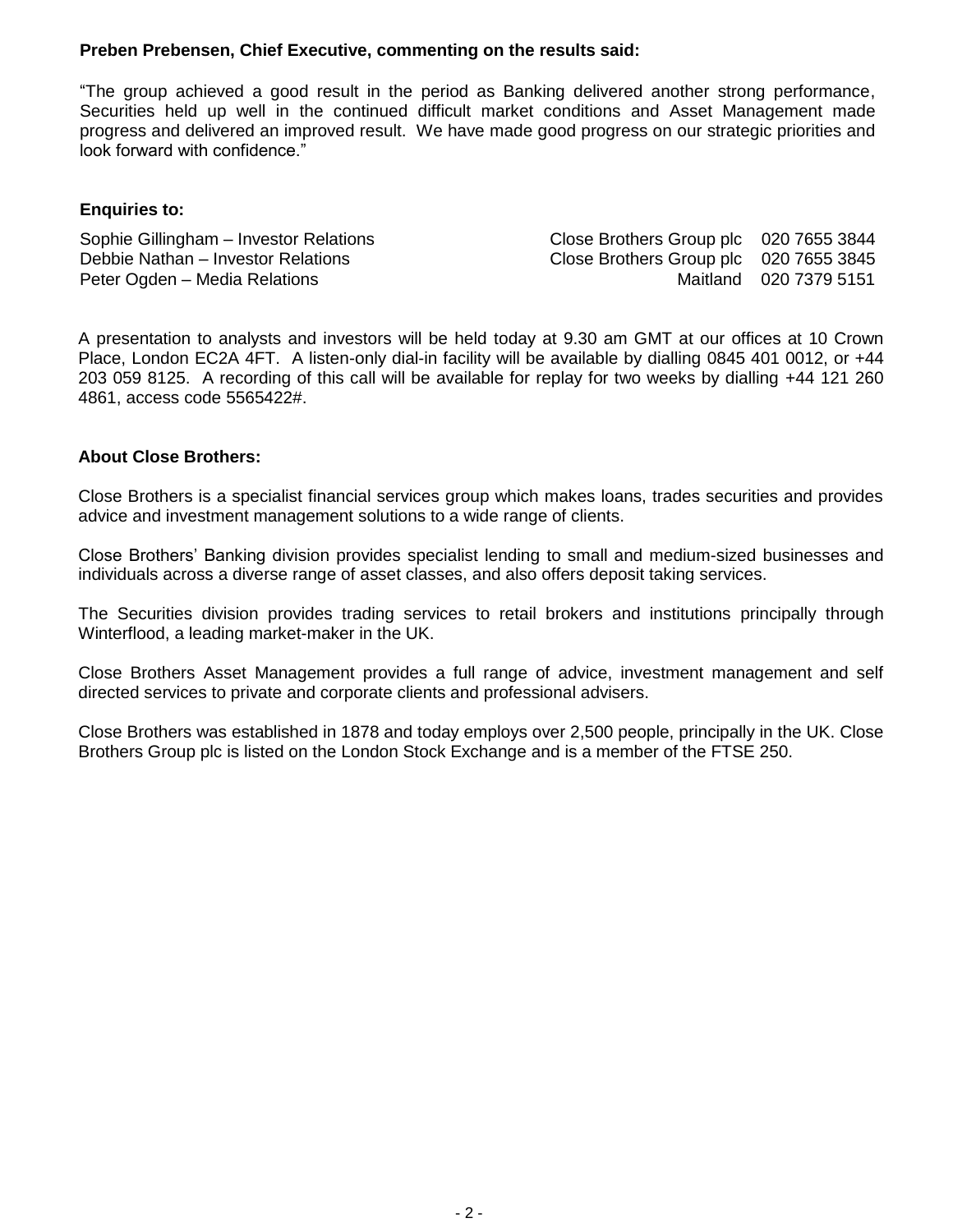## **Chairman's and Chief Executive's Statement**

We are pleased to report a good result for Close Brothers for the first half of the year. The Banking division has achieved strong profit growth with a solid increase in the loan book and improved credit performance. In Securities, Winterflood remained consistently profitable in continued difficult market conditions. Asset Management has made progress in the first half and we remain focused on our medium term targets for the division. We have maintained our strong capital, funding and liquidity position, and are well placed for the remainder of the 2013 financial year.

#### **Good performance in the first half**

Overall, adjusted operating profit increased 26% to £79.8 million (2012: £63.2 million) resulting in a 31% increase in adjusted basic earnings per share to 41.8p (2012: 31.9p). This reflects a strong performance in Banking, modestly lower profitability in Securities and a small profit in Asset Management.

There were no exceptional items in the period. After charges for amortisation of intangible assets on acquisition of £2.5 million (2012: £2.3 million) and exceptional income of £5.9 million in the prior year period only, operating profit before tax increased 16% to £77.3 million (2012: £66.8 million). Basic earnings per share also increased 16% to 40.4p (2012: 34.8p).

We continue to access a diverse range of funding sources and have maintained a strong funding position. During the period, our customer deposit base continued to grow, increasing total available funding to £6.2 billion (31 July 2012: £5.9 billion). We also strengthened the maturity of our funding through the renewal of several facilities and maintained a prudent maturity profile, with 72% (31 July 2012: 67%) of the loan book covered by term funding over one year at the balance sheet date.

Our capital position has remained strong and at 31 January 2013, our core tier 1 capital ratio was 12.7% (31 July 2012: 12.8%), and the leverage ratio was 9.3% (31 July 2012: 9.7%). The capital position is comfortably above current and proposed regulatory requirements and is not expected to be materially affected by Basel lll.

As a result of the strong performance in the period, the group's return on opening equity increased to 16% (2012: 11%).

The board has declared an interim dividend of 15.0p (2012: 14.0p) per share, an increase of 1.0p, or 7%, reflecting the strong profit growth in the period.

#### **Strong profit growth in Banking**

The Banking division has delivered another period of strong profit growth with a 26% increase in adjusted operating profit to £77.7 million (2012: £61.8 million).

The strategic priority in the Banking division is to capture sustainable growth while maintaining our distinctive specialist lending model and the quality of our loan book. The loan book increased 6% to £4.4 billion at 31 January 2013 (31 July 2012: £4.1 billion), corresponding to 16% growth over the last 12 months. Although growth in the period has been slightly lower, it remains solid across Retail, Commercial and Property. Given our strong market share, high repeat business levels and established customer relationships, we continue to see solid prospects for further growth.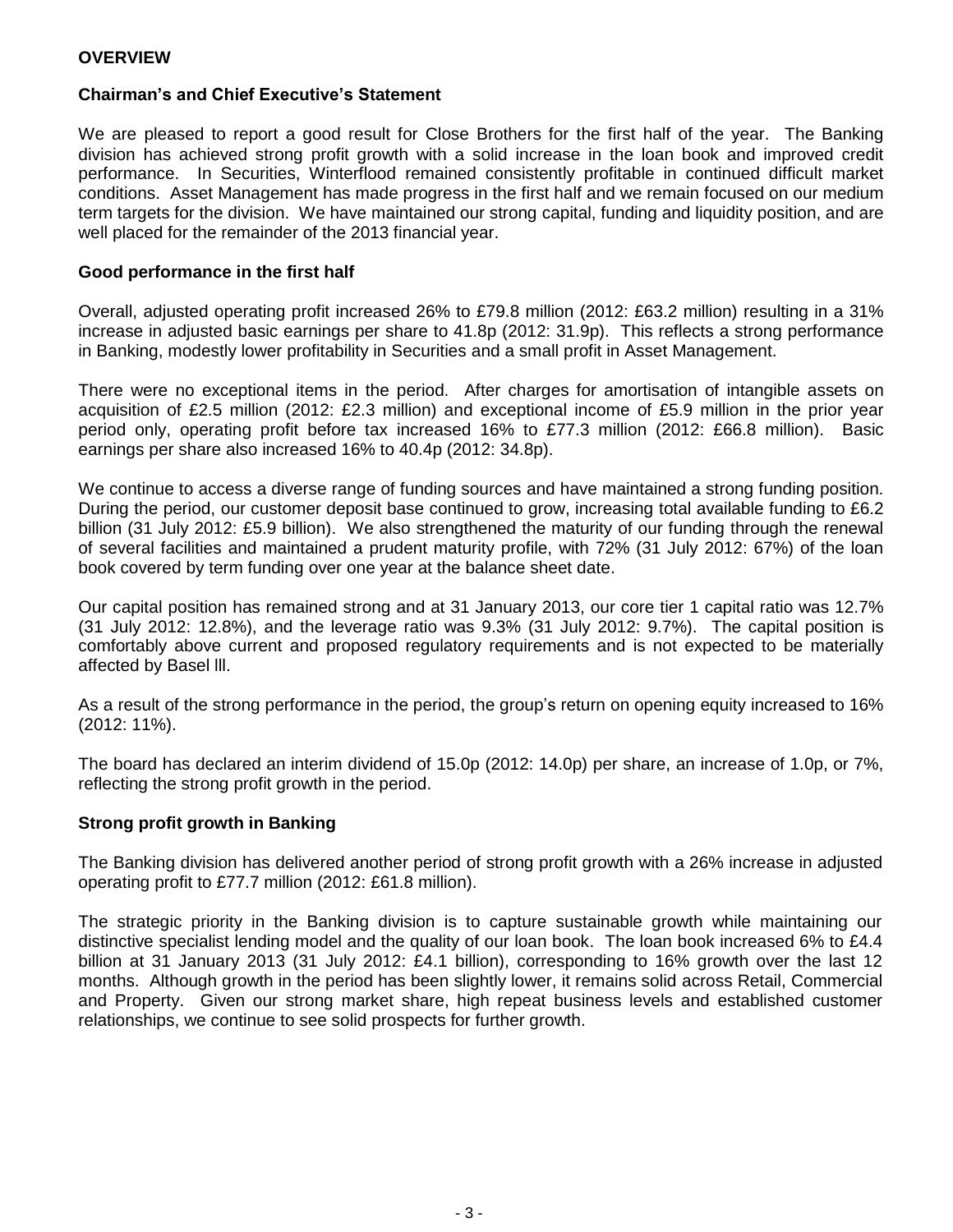## **OVERVIEW**

### **Chairman's and Chief Executive's Statement** continued

Our niche, specialist lending serves the financing needs of UK SMEs across a diverse range of assets including heavy commercial vehicles, plant and machinery, agricultural equipment and invoice receivables. In addition, we lend to property companies for residential developments as well as providing insurance premium and car financing to retail and commercial borrowers through intermediaries. This breadth, together with our local expertise, means we remain confident of the market opportunities in the UK for our core lending. We also continue to explore new growth opportunities which share the strong risk and return profile of our core lending activities, such as structured finance to the middle ticket market. Overall, this leaves us well positioned to continue making the most of the operating environment through the cycle.

We remain focused on maintaining strong returns and in the period the return on net loan book increased further to 3.7% (2012: 3.4%), slightly above the ten year average of 3.6%. Our consistently strong returns reflect our discipline in maintaining our lending model and the combination of a strong net interest margin, which was 8.9% (2012: 9.6%) in the period, and low bad debt ratio, which improved further to 1.2% (2012: 1.7%). We remain focused on managing and controlling the business as it grows, and have significantly strengthened our infrastructure and systems in order to be well positioned to manage future growth.

### **Difficult market conditions continued for Securities**

The strategic priority for the Securities division is to maintain its leading market position and maximise profitability in all trading conditions. However, performance in the period has continued to be impacted by difficult market conditions. As widespread macro-economic uncertainty and risk aversion amongst retail investors continued, Winterflood remained consistently profitable with adjusted operating profit of £7.4 million (2012: £8.4 million). Overall adjusted operating profit for Securities reduced to £10.5 million (2012: £13.2 million) reflecting a lower contribution from Mako.

In the recent difficult trading conditions, average bargains per day reduced, reflecting low retail investor risk appetite, while income per bargain has increased slightly. Despite some periods of increased market activity during January and February, we are not yet seeing signs of any sustained shift in risk appetite.

Winterflood has retained its strong market position as a leading market-maker to UK retail brokers. It has maintained its sales and trading capacity and delivered a consistent performance with only one loss day (2012: six loss days) in 128 trading days (2012: 128 trading days) in the period. We remain confident that Winterflood's core business is well positioned to capture any sustainable increase in retail trading activity. We have also made progress with Winterflood Business Services, although it remains at an early stage, as we capture increased demand for outsourced dealing and custody services.

Adjusted operating profit at Seydler improved to £2.2 million (2012: loss of £0.9 million), an increase on the prior year reflecting higher capital markets activity, although trading volumes in Germany also remained low. Seydler has retained strong relationships with German mid-cap corporates and remains well positioned in its market.

The contribution from Mako reduced to £0.9 million (2012: £5.7 million) largely reflecting low market volatility in the period, and a lower shareholding of 27.3% compared to the prior year.

#### **Progress in Asset Management**

The Asset Management division has made progress towards its objective of moving into profitability during the course of the 2013 financial year. It has achieved good revenue growth, with an increase in the revenue margin to 84 basis points (2012: 73 basis points), as well as a stable cost base year on year. Underlying performance improved and overall the division delivered adjusted operating profit of £1.1 million (2012: loss of £2.6 million) including the benefit of a small profit on the sale of our residual investment in a private equity fund.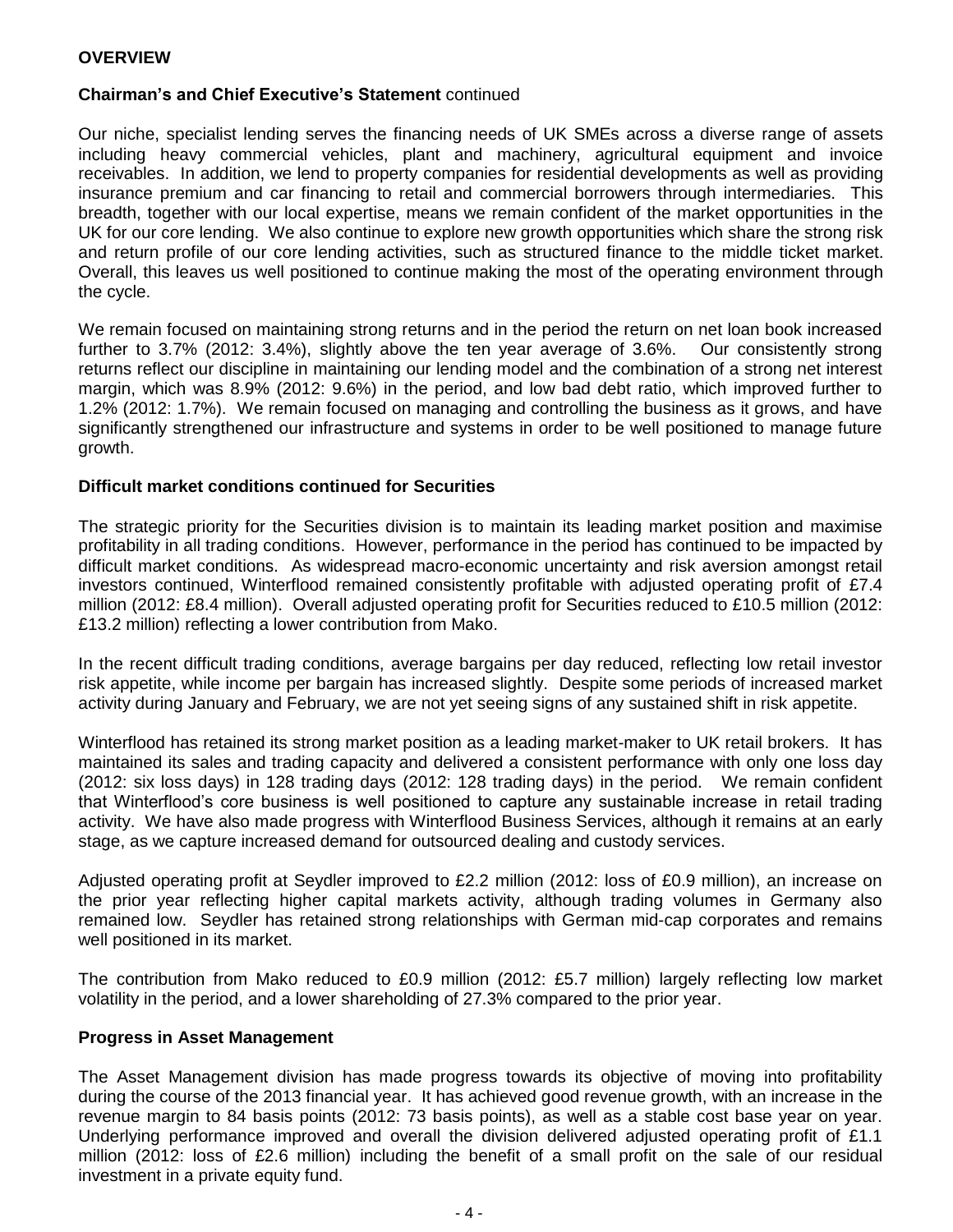## **OVERVIEW**

### **Chairman's and Chief Executive's Statement** continued

During the period we have achieved good sales to new private clients both through our own advisers and fund managers, and through third party IFAs, and inflows increased on the prior year. However, these were offset by outflows including redemptions from institutional clients and the maturity of a legacy structured fund. In the period, we benefited from positive market movements and as a result overall Assets under Management ("AuM") increased 6% to £8,854 million at 31 January 2013 (31 July 2012: £8,320 million).

We remain focused on driving revenue margin expansion, partly by increasing the proportion of our assets which are both managed and advised by us. In the period, these increased to £2,052 million (31 July 2012: £1,651 million) as we progressed with sales of our integrated proposition to existing clients, including clients previously acquired. We are pleased that our range of investment products has been well received by both existing and new clients, and further endorsed by our advisers and third party IFA sales channels.

Our business model provides high quality advice and investment management to private clients and remains well positioned in the current market and regulatory environment. We remain focused on our medium-term targets, as set out in the 2012 preliminary results, to achieve a revenue margin of around 100 basis points and an operating margin of at least 15% by the 2015 financial year.

#### **Outlook**

Performance in the first half of the 2013 financial year was good, and our businesses are well placed for the remainder of the year.

In Banking, we continue to see solid prospects for loan book growth and expect a similar performance in the second half.

In Securities, Winterflood remains well positioned to benefit from any sustained recovery in market conditions.

Asset Management continues to make progress and remains on track.

Overall, we look forward with confidence and expect a good result for the year as a whole.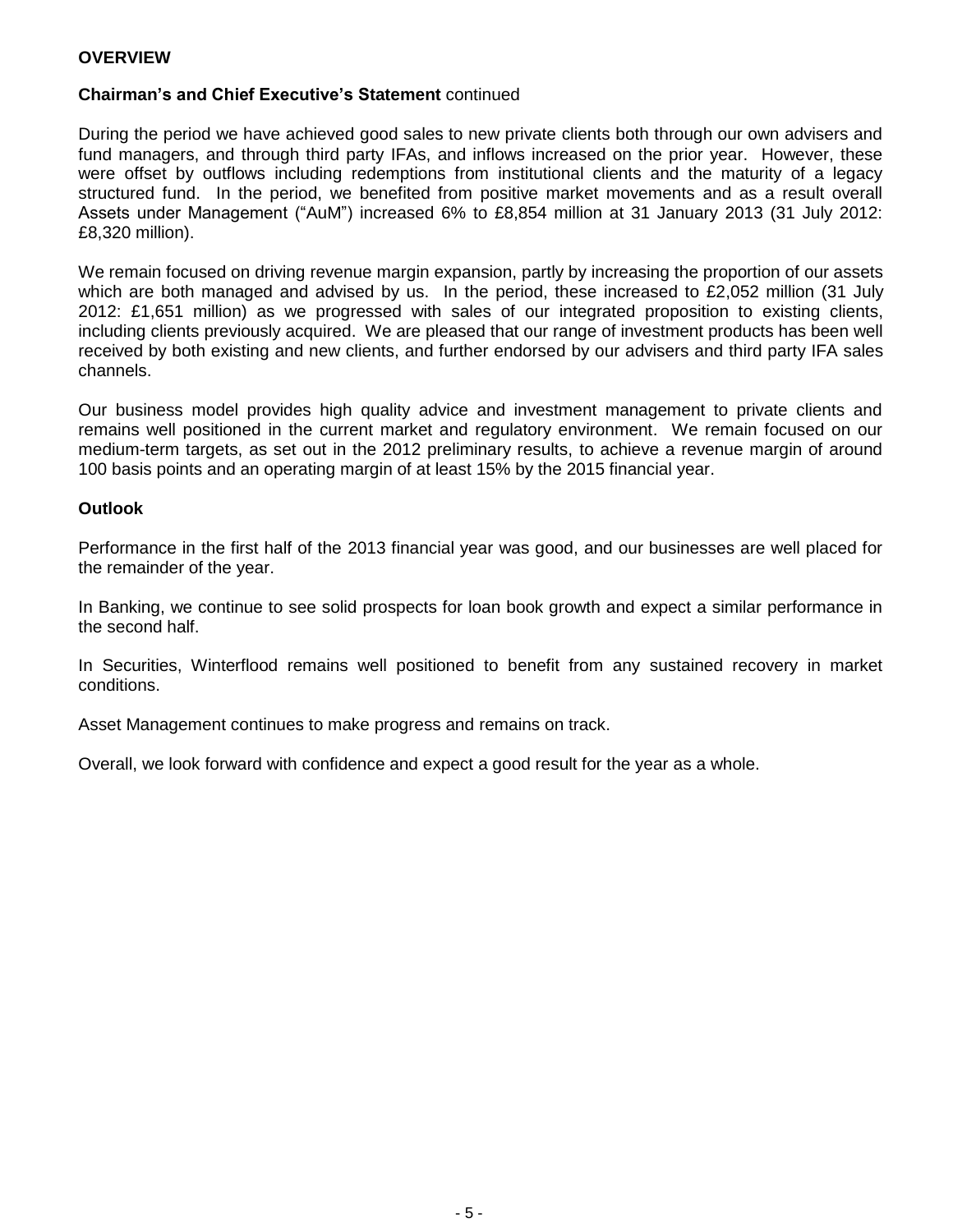#### **Overview**

Close Brothers has delivered a good result for the first half of the 2013 financial year driven by continued strong profit growth in the Banking division, supported by consistent profitability at Winterflood and an improved result in Asset Management. Overall, adjusted operating profit increased 26% to £79.8 million (2012: £63.2 million).

#### **Group Income Statement**

|                                                  | <b>First half</b> | <b>First half</b> |        |
|--------------------------------------------------|-------------------|-------------------|--------|
|                                                  | 2013              | 2012              | Change |
|                                                  | £ million         | £ million         | ℅      |
| Adjusted operating income                        | 283.0             | 261.8             | 8      |
| Adjusted operating expenses                      | (177.4)           | (168.7)           | 5      |
| Impairment losses on loans and advances          | (25.8)            | (29.9)            | (14)   |
| Adjusted operating profit                        | 79.8              | 63.2              | 26     |
| <b>Exceptional income</b>                        |                   | 5.9               |        |
| Amortisation of intangible assets on acquisition | (2.5)             | (2.3)             | 9      |
| Operating profit before tax                      | 77.3              | 66.8              | 16     |
| Tax                                              | (17.9)            | (15.5)            | 15     |
| Non-controlling interests                        | (0.6)             | (0.8)             | (25)   |
| <b>Profit attributable to shareholders</b>       | 58.8              | 50.5              | 16     |
| Adjusted basic earnings per share                | 41.8p             | 31.9p             | 31     |
| Basic earnings per share                         | 40.4p             | 34.8p             | 16     |
| Ordinary dividend per share                      | 15.0 <sub>p</sub> | 14.0p             |        |

Note: Adjusted operating income, expenses, operating profit and earnings per share exclude the effect of exceptional items and amortisation of intangible assets on acquisition, and the tax effect of such adjustments.

#### **Strong profit growth**

Total adjusted operating income rose 8% to £283.0 million (2012: £261.8 million) in the first half of the financial year. This was driven by good income growth in the Banking division and an increase in income on AuM in the Asset Management division, although Securities income reduced slightly in continued difficult market conditions.

The group remains committed to managing costs carefully, whilst maintaining the capacity and flexibility to support growth in its businesses. Adjusted operating expenses increased 5% to £177.4 million (2012: £168.7 million), principally driven by higher costs in the Banking division reflecting strong loan book growth in the last year. Asset Management costs were stable as the division substantially completed its restructuring in the last financial year, while expenses in the Securities division reduced slightly. Overall, the group's expense/income ratio improved to 63% (2012: 66%) and the compensation ratio (total staff costs on adjusted operating income excluding associate income) was stable at 38% (2012: 38%).

Impairment losses on loans and advances ("bad debts") reduced to £25.8 million (2012: £29.9 million) reflecting strong credit performance across the portfolio. As a result, the bad debt ratio improved to 1.2% (2012: 1.7%).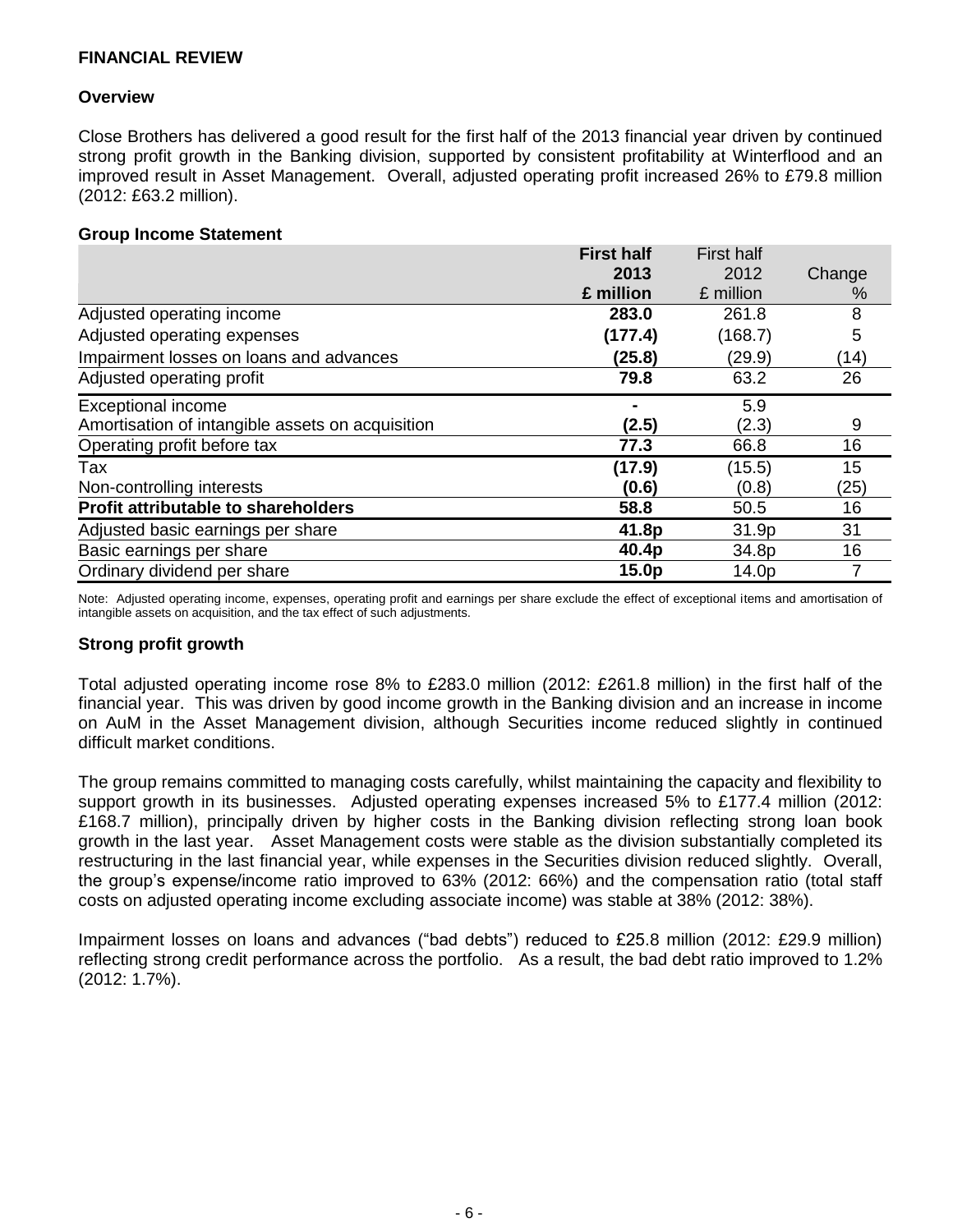#### **Overview** continued

Total adjusted operating profit for the group increased 26% to £79.8 million (2012: £63.2 million), principally driven by profit growth in the Banking division. The loan book has grown 6% in the first half of the year and 16% over the last 12 months, which together with the reduction in bad debts led to adjusted operating profit growth of 26% to £77.7 million (2012: £61.8 million). The Asset Management division delivered a small adjusted operating profit of £1.1 million (2012: loss of £2.6 million), partially offsetting a £2.7 million decrease in Securities adjusted operating profit to £10.5 million (2012: £13.2 million) principally reflecting a lower contribution from Mako. The net of group income and expenses was substantially unchanged at £9.5 million (2012: £9.2 million) for the first half. Overall, the group's operating margin was enhanced by 6% to 28% (2012: 22%) and return on opening equity increased to 16% (2012: 11%).

There were no exceptional items in the period. Exceptional income of £5.9 million was recorded in the prior year period principally relating to foreign exchange gains realised on the reduction of our investment in Mako during that period. In line with our normal accounting policy, we recorded a charge for amortisation of intangible assets on acquisition of £2.5 million (2012: £2.3 million).

Operating profit before tax, after exceptional income and amortisation of intangible assets on acquisition, increased 16% to £77.3 million (2012: £66.8 million).

The tax charge for the period was £17.9 million (2012: £15.5 million), corresponding to an effective tax rate of 23% (2012: 23%), broadly in line with the UK corporation tax rate of 24% (2012: 26%).

Profit attributable to shareholders increased 16% to £58.8 million (2012: £50.5 million) and basic earnings per share also increased 16% to 40.4p (2012: 34.8p). Excluding exceptional income in the prior year and amortisation of intangible assets on acquisition, adjusted basic earnings per share increased 31% to 41.8p (2012: 31.9p).

#### **Dividend per share**

The board has declared an interim dividend per share of 15.0p (2012: 14.0p), representing a year on year increase of 7%. This reflects strong profit growth in the period which has enabled the group to increase the dividend in line with our progressive dividend policy, whilst strengthening our dividend cover. The dividend will be paid on 24 April 2013 to shareholders on the register at 22 March 2013.

#### **Divisional Adjusted Operating Profit/(Loss)**

|                                  | First half 2013 |               | First half 2012 |     | Change |
|----------------------------------|-----------------|---------------|-----------------|-----|--------|
|                                  | £ million       | $\frac{9}{6}$ | £ million       | %   | %      |
| <b>Banking</b>                   | 77.7            | 87            | 61.8            | 85  | 26     |
| <b>Securities</b>                | 10.5            | 12            | 13.2            | 18  | (20)   |
| <b>Asset Management</b>          | 1.1             |               | (2.6)           | (3) |        |
| <b>Total divisions</b>           | 89.3            | 100           | 72.4            | 100 | 23     |
| Group                            | (9.5)           |               | (9.2)           |     | 3      |
| <b>Adjusted operating profit</b> | 79.8            |               | 63.2            |     | 26     |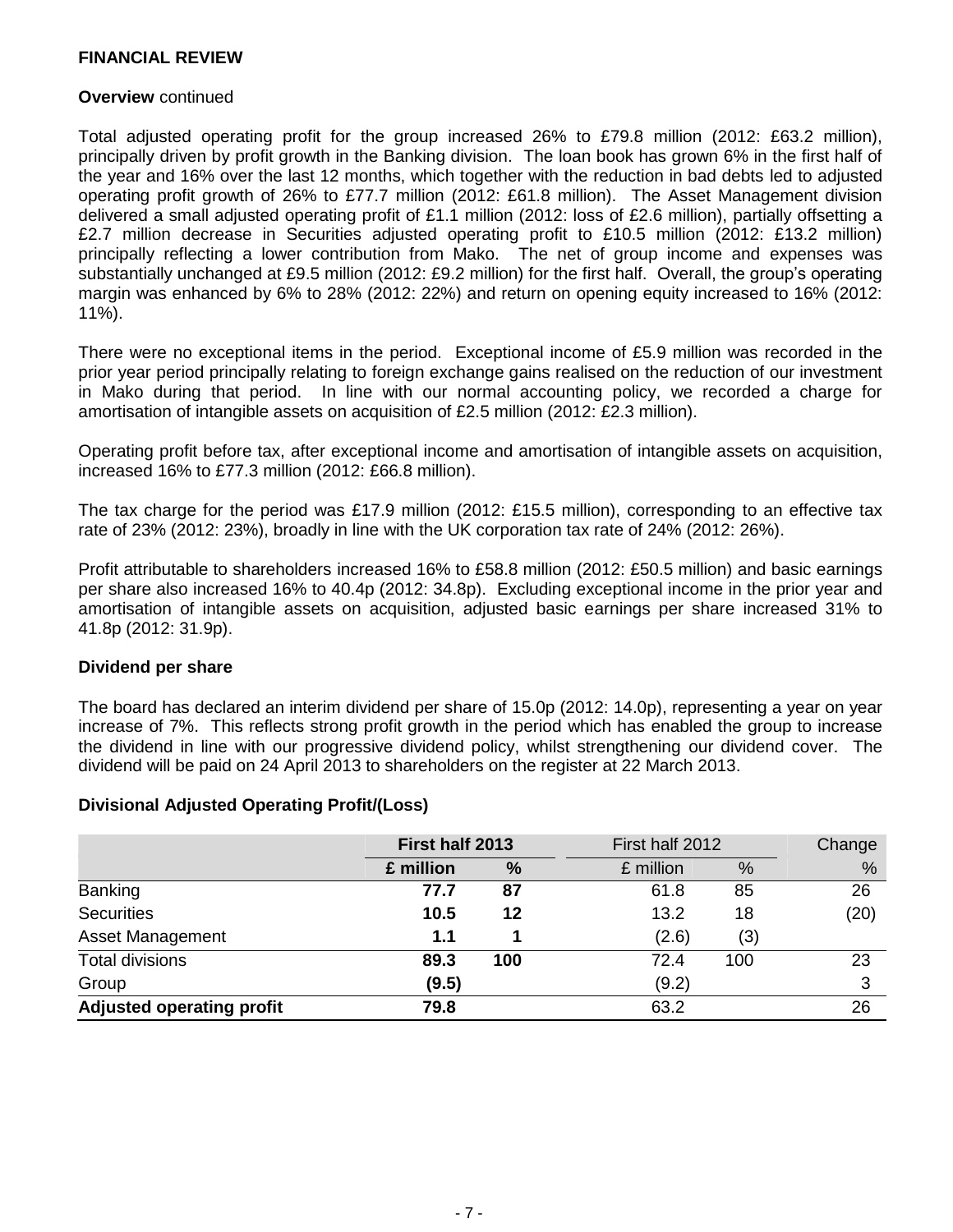#### **Overview** continued

#### **Balance Sheet**

#### **Group Balance Sheet**

|                                                                           | 31 January | 31 July   |
|---------------------------------------------------------------------------|------------|-----------|
|                                                                           | 2013       | 2012      |
|                                                                           | £ million  | £ million |
| <b>Assets</b>                                                             |            |           |
| Cash and loans and advances to banks                                      | 1,111.4    | 816.8     |
| Settlement balances, long trading positions and loans to money brokers    | 794.3      | 598.5     |
| Loans and advances to customers                                           | 4,373.2    | 4,125.9   |
| Non-trading debt securities                                               | 204.5      | 353.0     |
| Intangible assets                                                         | 138.9      | 139.7     |
| Other assets                                                              | 341.0      | 321.9     |
| <b>Total assets</b>                                                       | 6,963.3    | 6,355.8   |
| <b>Liabilities</b>                                                        |            |           |
| Settlement balances, short trading positions and loans from money brokers | 707.3      | 501.7     |
| Deposits by banks                                                         | 60.6       | 88.0      |
| Deposits by customers                                                     | 3,933.4    | 3,448.1   |
| <b>Borrowings</b>                                                         | 1,228.1    | 1,322.3   |
| Other liabilities                                                         | 233.5      | 225.9     |
| <b>Total liabilities</b>                                                  | 6,162.9    | 5,586.0   |
| <b>Equity</b>                                                             | 800.4      | 769.8     |
| <b>Total liabilities and equity</b>                                       | 6,963.3    | 6,355.8   |

#### **Strong balance sheet maintained**

The group has maintained its simple and transparent balance sheet which is principally made up of customer loans, trading assets and liabilities and the group's funding and liquidity holdings. During the period, total assets increased by 10% to £6,963.3 million (31 July 2012: £6,355.8 million) driven by growth in the loan book as well as a higher level of liquid assets and settlement balances at the balance sheet date.

Loans and advances to customers accounted for 63% (31 July 2012: 65%) of the group's total assets and increased by 6%, or £247.3 million, to £4,373.2 million (31 July 2012: £4,125.9 million). The group continues to apply prudent and consistent criteria to lending decisions and the loan book remains small ticket, predominantly secured, on prudent loan-to-value ("LTV") ratios and short-term, with an average maturity of 13 months (31 July 2012: 14 months).

Cash and loans and advances to banks principally relate to Bank of England deposits held for liquidity purposes by the group's Treasury function. The balance increased 36% to £1,111.4 million (31 July 2012: £816.8 million), as a result of the timing of new funding which was not deployed in the loan book at the balance sheet date.

The group has now substantially completed the process of optimising balance sheet efficiency through the reduction in our holding of less liquid floating rate notes ("FRNs") which reduced slightly in the period. Our holding of certificates of deposit ("CDs") also reduced and gilts remained broadly stable, with the result that total non-trading debt securities were lower at £204.5 million (31 July 2012: £353.0 million).

Settlement balances, long and short trading positions and loans to and from money brokers reflect the market-making activity at Winterflood and Seydler around the balance sheet date. As a result of higher trading activity at 31 January 2013, these increased to £794.3 million (31 July 2012: £598.5 million) on the asset side and to £707.3 million (31 July 2012: £501.7 million) on the liability side, although the net balance reduced modestly to £87.0 million (31 July 2012: £96.8 million).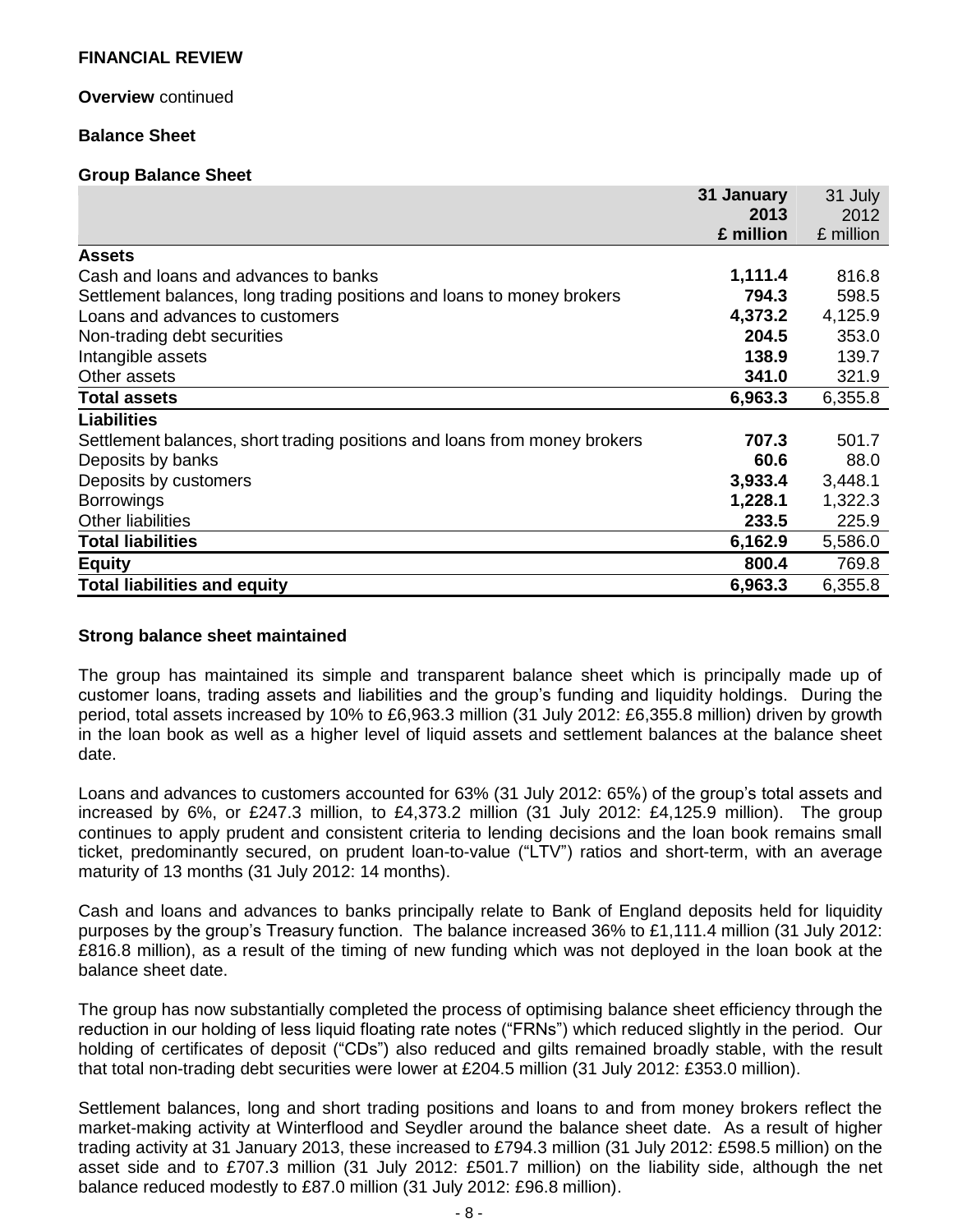#### **Overview** continued

Total liabilities increased in the period reflecting an increase in the group's funding, as deposits by customers grew by £485.3 million to £3,933.4 million (31 July 2012: £3,448.1 million). Borrowings, which relate to the group's wholesale funding, decreased slightly to £1,228.1 million (31 July 2012: £1,322.3 million) reflecting lower drawdowns on debt facilities as a result of the strong liquidity position at the period end.

Total equity increased to £800.4 million (31 July 2012: £769.8 million) reflecting profit for the period of £59.4 million and other positive reserve movements, partly offset by the 2012 final dividend payment of £39.7 million.

#### **Funding and liquidity**

The objective of the group's Treasury function is to fund the loan book with a focus on diversity and maturity, while maintaining a sound level of high quality liquidity.

#### **Diverse range of funding sources**

#### **Group Funding Overview**

|                                           | 31 January<br>2013<br>£ million | 31 July<br>2012<br>£ million | Change<br>£ million |
|-------------------------------------------|---------------------------------|------------------------------|---------------------|
| Deposits by customers                     | 3,933.4                         | 3,448.1                      | 485.3               |
| Drawn and undrawn facilities <sup>1</sup> | 1,263.7                         | 1,436.7                      | (173.0)             |
| Group bond                                | 204.8                           | 204.5                        | 0.3                 |
| Equity                                    | 800.4                           | 769.8                        | 30.6                |
| <b>Total available funding</b>            | 6,202.3                         | 5,859.1                      | 343.2               |

<sup>1</sup>Includes £257.8 million (31 July 2012: £331.9 million) of undrawn facilities and excludes £17.4 million (31 July 2012: £13.0 million) of non-facility overdrafts included in borrowings.

The group maintained a strong funding position in the period with good access to a diverse range of funding sources. Total group funding at 31 January 2013 increased 6% to £6,202.3 million (31 July 2012: £5,859.1 million), principally driven by an increase in customer deposits. This continues to represent a good level of funding to support growth in the loan book, equating to 142% (31 July 2012: 142%) of the loan book at 31 January 2013, unchanged from the prior year end.

The group has built up a strong and reliable retail deposit base over the last three years and through a number of recent successful savings product campaigns, we raised over £400 million new retail term deposits in the first half. The group also has long standing, established relationships with corporate customers for deposit taking and these deposits also increased in the period. As a result total customer deposits increased to £3,933.4 million (31 July 2012: £3,448.1 million).

Wholesale funding includes the group bond of £204.8 million (31 July 2012: £204.5 million) and drawn and undrawn facilities of £1,263.7 million (31 July 2012: £1,436.7 million) at the balance sheet date. During the period the group renewed three facilities totalling £575 million that were approaching maturity, including the £350 million securitisation on the premium finance loan book.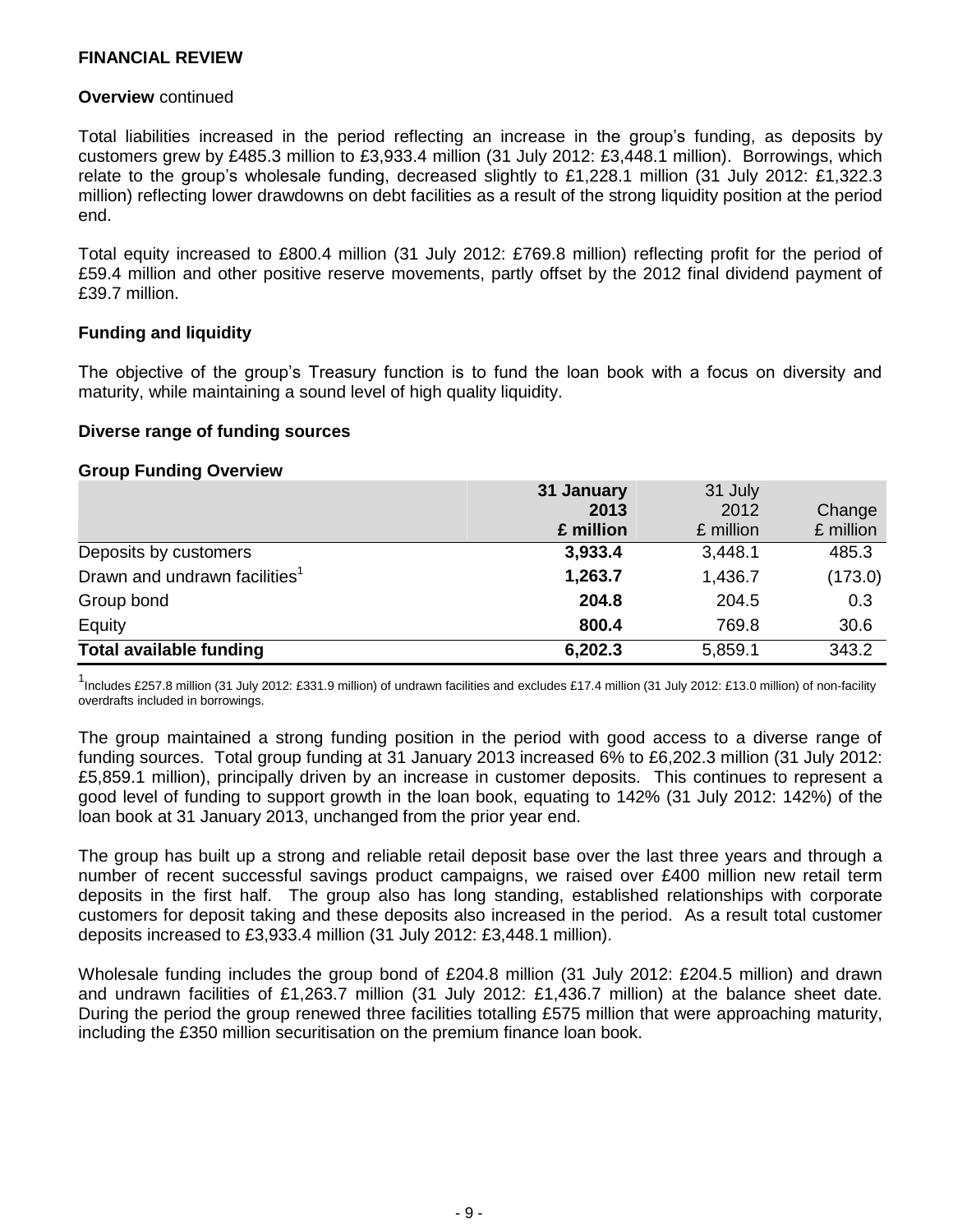#### **Overview** continued

#### **Prudent maturity profile**

#### **Group Funding Maturity Profile**

|                                            | Less than | One to two | Greater than |           |
|--------------------------------------------|-----------|------------|--------------|-----------|
|                                            | one year  | vears      | two years    | Total     |
|                                            | £ million | £ million  | £ million    | £ million |
| Deposits by customers                      | 2,468.4   | 1,132.0    | 333.0        | 3,933.4   |
| Drawn and undrawn facilities <sup>1</sup>  | 591.4     | 75.0       | 597.3        | 1,263.7   |
| Group bond                                 | 6.2       |            | 198.6        | 204.8     |
| Equity                                     |           |            | 800.4        | 800.4     |
| Total available funding at 31 January 2013 | 3,066.0   | 1,207.0    | 1,929.3      | 6,202.3   |
| Total available funding at 31 July 2012    | 3,100.4   | 1,492.5    | 1,266.2      | 5,859.1   |

<sup>1</sup>Includes £257.8 million (31 July 2012: £331.9 million) of undrawn facilities and excludes £17.4 million (31 July 2012: £13.0 million) of non-facility overdrafts included in borrowings.

The group remains committed to maintaining a prudent maturity profile of funding relative to the loan book. Renewals of wholesale funding and an increase in term deposits in the first half of the year led to an increase in the group's term funding, with a residual maturity greater than one year, to £3,136.3 million (31 July 2012: £2,758.7 million). This continues to represent a prudent level relative to the loan book, which was 72% (31 July 2012: 67%) covered by term funding at the balance sheet date.

The weighted average maturity of this term funding, excluding equity, was broadly unchanged at 28 months (31 July 2012: 27 months) and continues to significantly exceed the average loan book maturity of 13 months (31 July 2012: 14 months).

#### **Sound level of high quality liquidity**

The group's liquidity position remains comfortably ahead of regulatory requirements. The group's Treasury function continually monitors the level and quality of the group's liquid assets to ensure it maintains a sound level of liquidity.

#### **Treasury Assets**

|                                   | 31 January | 31 July   |           |
|-----------------------------------|------------|-----------|-----------|
|                                   | 2013       | 2012      | Change    |
|                                   | £ million  | £ million | £ million |
| Gilts                             | 98.1       | 100.1     | (2.0)     |
| <b>Bank of England deposits</b>   | 981.3      | 706.8     | 274.5     |
| <b>High quality liquid assets</b> | 1,079.4    | 806.9     | 272.5     |
| Certificates of deposit           | 25.0       | 130.3     | (105.3)   |
| Floating rate notes               | 81.4       | 122.6     | (41.2)    |
| <b>Total Treasury assets</b>      | 1,185.8    | 1,059.8   | 126.0     |

At the balance sheet date, the group had high quality liquid assets of £1,079.4 million (31 July 2012: £806.9 million). The balance fluctuates depending on the timing of new funding raised, and increased in the first half as a result of new funding not yet deployed in the loan book at the balance sheet date. This increase was primarily reflected in higher Bank of England deposits which rose to £981.3 million (31 July 2012: £706.8 million) while gilts remained broadly stable at £98.1 million (31 July 2012: £100.1 million). At the same time, the CD portfolio reduced to £25.0 million (31 July 2012: £130.3 million).

We have now substantially completed the run-off of our holding of less liquid securities, with the FRN portfolio reducing further to £81.4 million (31 July 2012: £122.6 million) in the period. The portfolio had an average residual maturity of 11 months (31 July 2012: 12 months) at the balance sheet date.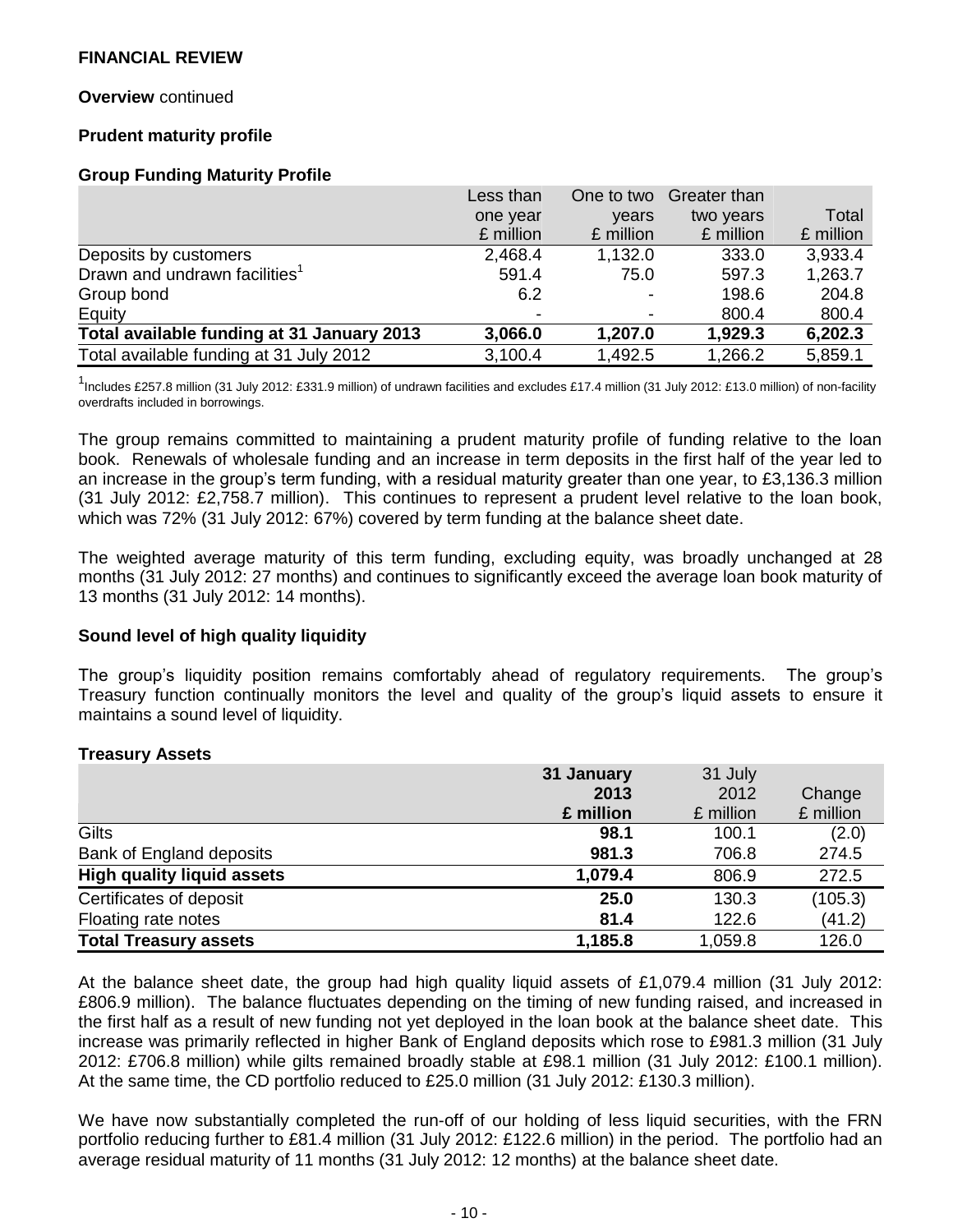#### **Overview** continued

#### **Credit ratings**

The credit ratings for Close Brothers Group plc and Close Brothers Limited ("CBL"), the group's regulated banking subsidiary, from Fitch Ratings ("Fitch") and Moody's Investors Services ("Moody's") were unchanged in the first half of the year. In November 2012 Fitch reaffirmed its ratings for Close Brothers Group and CBL at A/F1, both with stable outlooks. Moody's ratings for Close Brothers Group and CBL are unchanged since the financial year end at Baa1/P2 and A3/P2 respectively, both with negative outlooks.

### **Maintained strong capital position**

#### **Group Capital Position**

|                             | 31 January | 31 July   |
|-----------------------------|------------|-----------|
|                             | 2013       | 2012      |
|                             | £ million  | £ million |
| Core tier 1 capital ratio   | 12.7%      | 12.8%     |
| Total capital ratio         | 14.3%      | 14.5%     |
| Leverage ratio <sup>1</sup> | 9.3%       | 9.7%      |
| Core tier 1 capital         | 648.4      | 620.8     |
| Total regulatory capital    | 731.8      | 702.9     |
| Risk weighted assets        | 5,105.7    | 4,859.7   |

<sup>1</sup>Core tier 1 capital as a percentage of total balance sheet assets, adjusting for intangible assets and certain off balance sheet exposures.

Despite several years of strong loan book growth, the group has maintained its strong capital position and comfortably continues to meet all regulatory capital requirements.

In the first half of the 2013 financial year, the group's core tier 1 capital ratio was largely unchanged at 12.7% (31 July 2012: 12.8%), reflecting strong profitability in the period and continued loan book growth. We do not expect our core tier 1 capital ratio to be materially affected by Basel III, given that we do not have complex trading book exposures which give rise to higher credit and counterparty risk charges, or material deferred tax assets which are subject to new capital deductions.

In the first half of the year our core tier 1 capital increased to £648.4 million (31 July 2012: £620.8 million), as profit attributable to shareholders and other reserve movements were partly offset by the payment of the 2012 final dividend of £39.7 million. Risk weighted assets increased 5% to £5,105.7 million (31 July 2012: £4,859.7 million), principally due to an increase in credit and counterparty risk as a result of loan book growth.

The group has also maintained a strong leverage ratio, which is a transparent measure of capital strength not affected by risk weightings. In the first half this ratio reduced slightly to 9.3% (31 July 2012: 9.7%), reflecting growth in total balance sheet assets of 10%, through a combination of loan book growth, a higher liquidity position and higher settlement balances at the balance sheet date. Taken together with the core tier 1 capital ratio, this ratio continues to demonstrate the strength of the group's capital position.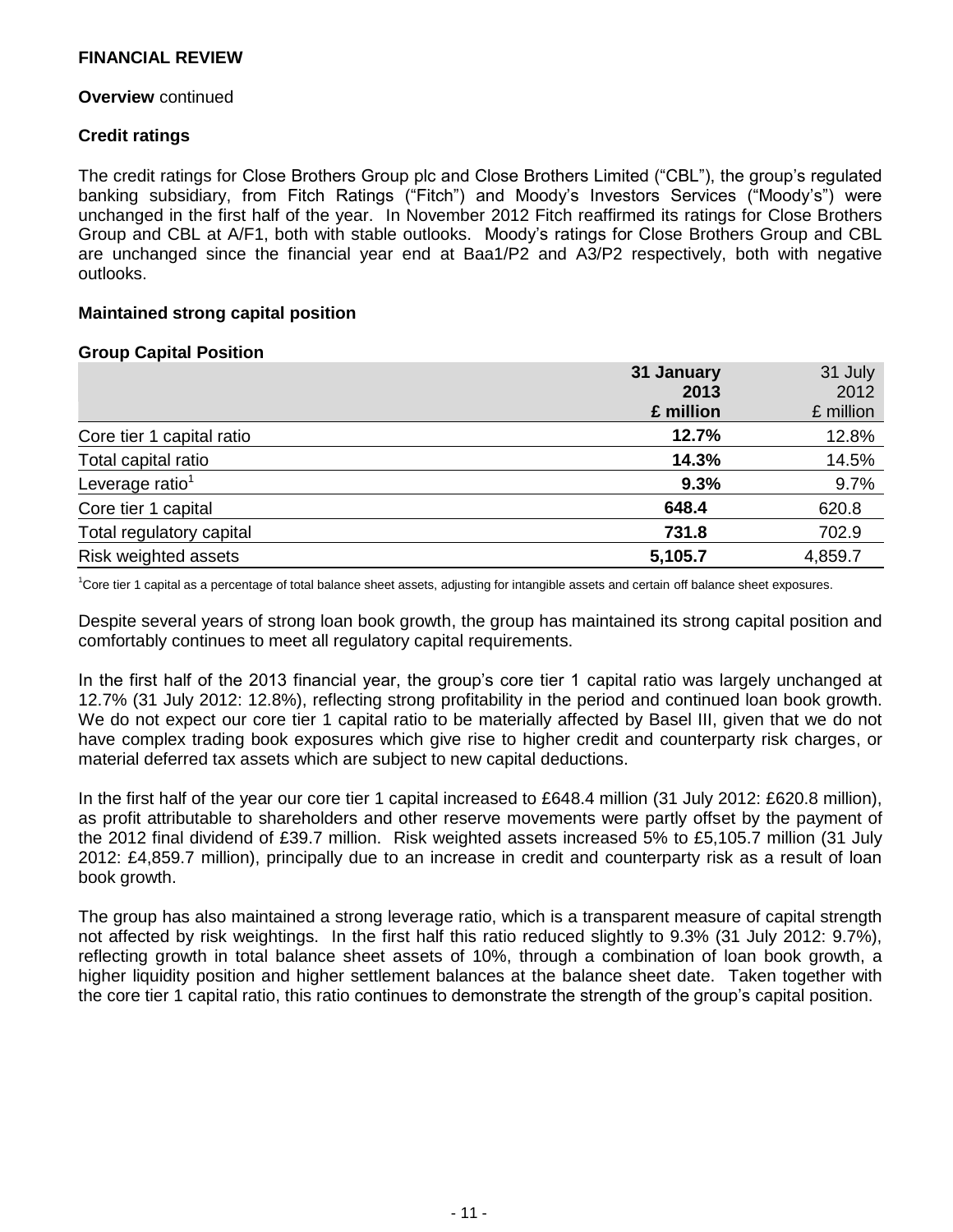## **Banking**

## **Key Financials**

|                                                 | <b>First half</b><br>2013<br>£ million | <b>First half</b><br>2012<br>£ million | Change<br>℅ |
|-------------------------------------------------|----------------------------------------|----------------------------------------|-------------|
| Adjusted operating income                       | 195.7                                  | 176.5                                  | 11          |
| Net interest and fees on loan book <sup>1</sup> | 189.3                                  | 172.7                                  | 10          |
| Retail                                          | 75.8                                   | 71.7                                   | 6           |
| Commercial                                      | 84.0                                   | 78.9                                   | 6           |
| Property                                        | 29.5                                   | 22.1                                   | 33          |
| Treasury and other non-lending income           | 6.4                                    | 3.8                                    | 68          |
| Adjusted operating expenses                     | (92.2)                                 | (84.8)                                 | 9           |
| Impairment losses on loans and advances         | (25.8)                                 | (29.9)                                 | (14)        |
| Adjusted operating profit                       | 77.7                                   | 61.8                                   | 26          |
| <b>Key Performance Indicators</b>               |                                        |                                        |             |
| Net interest margin <sup>2</sup>                | 8.9%                                   | 9.6%                                   |             |
| Bad debt ratio <sup>3</sup>                     | 1.2%                                   | 1.7%                                   |             |
| Expense/income ratio <sup>4</sup>               | 47%                                    | 48%                                    |             |
| Return on opening equity <sup>5</sup>           | 24%                                    | 20%                                    |             |

<sup>1</sup> Includes £144.2 million (2012: £127.2 million) net interest income and £45.1 million (2012: £45.5 million) other income. Other income includes net fees and commissions, operating lease income, and other miscellaneous income.

 $2$  Net interest and fees on average net loans and advances to customers.

<sup>3</sup> Impairment losses on average net loans and advances to customers.

4 Adjusted operating expenses on adjusted operating income.

5 Adjusted operating profit after tax and non-controlling interests on opening equity.

#### **Strong performance in the first half of 2013**

The Banking division has delivered another strong performance with solid loan book growth and improved credit performance leading to an increase in adjusted operating profit of 26% to £77.7 million (2012: £61.8 million). As a result, the return on opening equity improved to 24% (2012: 20%).

Adjusted operating income increased 11% to £195.7 million (2012: £176.5 million) reflecting growth across the portfolio in net interest and fees on the loan book, which increased 10%. Treasury and other non-lending income increased to £6.4 million (2012: £3.8 million) reflecting one-off income from the settlement of a long standing legal case.

Adjusted operating expenses increased 9% to £92.2 million (2012: £84.8 million), largely reflecting costs associated with the strong loan book growth over the last year, including additional staff costs particularly in asset finance and motor finance. Overall, the expense/income ratio improved slightly to 47% (2012: 48%) and the compensation ratio remained unchanged at 27% (2012: 27%).

Given the strong credit performance across the portfolio, bad debt charges reduced to £25.8 million (2012: £29.9 million) in the period.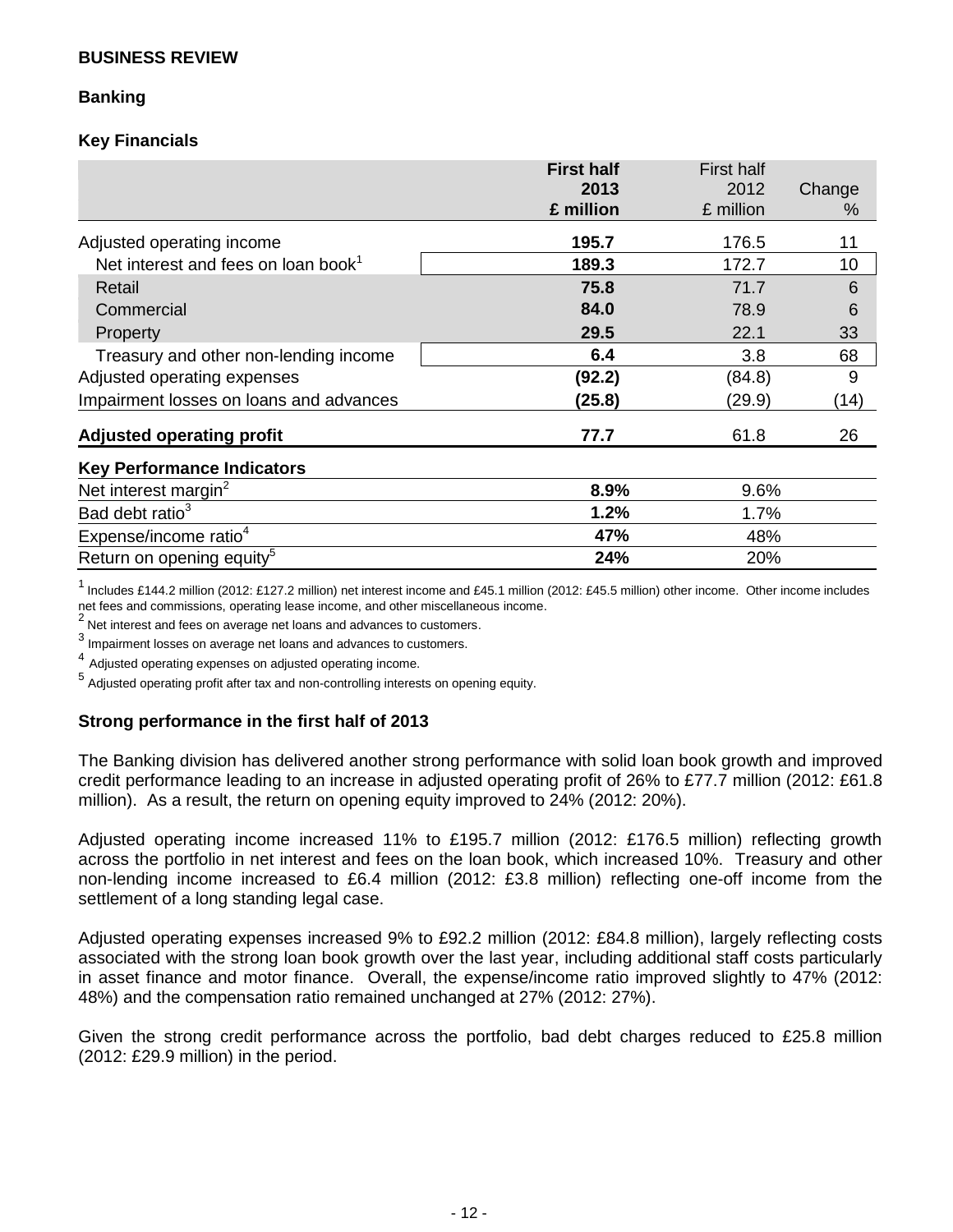#### **Banking** continued

### **Continued solid loan book growth**

In the six months to 31 January 2013, the loan book increased 6% to £4.4 billion (31 July 2012: £4.1 billion) corresponding to 16% growth over the last 12 months. Overall, growth has remained solid albeit slower than the prior year, reflecting a moderation in demand in some of our markets. Our priority remains to maintain the discipline of our lending criteria to protect our business model and the strong returns of our loan portfolio.

#### **Loan Book Analysis**

|                          | 31 January | 31 July   |        |
|--------------------------|------------|-----------|--------|
|                          | 2013       | 2012      | Change |
|                          | £ million  | £ million | %      |
| Retail                   | 1,820.6    | 1,707.8   |        |
| Motor finance            | 1,164.4    | 1,086.8   |        |
| Premium finance          | 656.2      | 621.0     | 6      |
| <b>Commercial</b>        | 1,724.0    | 1,635.9   | 5      |
| Asset finance            | 1,420.9    | 1,327.2   |        |
| Invoice finance          | 303.1      | 308.7     | (2)    |
| <b>Property</b>          | 828.6      | 782.2     | 6      |
| <b>Closing loan book</b> | 4,373.2    | 4,125.9   | 6      |

The Retail loan book increased 7% to £1,820.6 million in the six months to 31 January 2013 (31 July 2012: £1,707.8 million). The motor finance loan book increased 7% to £1,164.4 million (31 July 2012: £1,086.8 million). It continues to benefit from strong relationships with existing and new motor dealers across the UK, notwithstanding a slowdown in demand for second hand cars in the period. The premium finance loan book increased 6% to £656.2 million (31 July 2012: £621.0 million) reflecting continued modest growth in personal, and seasonal growth in commercial lines.

The Commercial loan book increased 5% to £1,724.0 million (31 July 2012: £1,635.9 million) driven by asset finance which increased 7% to £1,420.9 million (31 July 2012: £1,327.2 million) with good growth in manufacturing and middle ticket lending. Invoice finance remained broadly unchanged at £303.1 million (31 July 2012: £308.7 million) reflecting the continued discipline of our lending criteria in a competitive market.

In Property, the loan book increased 6% to £828.6 million (31 July 2012: £782.2 million), corresponding to 24% growth over the last 12 months. Whilst new loan growth in the period has remained strong, this was partly offset by a higher level of repayments following exceptionally strong growth in the prior year.

#### **Consistent lending model and strong returns**

As we continue to lend with consistent, prudent criteria, the quality of the loan book and returns from our lending remain strong. Our niche, specialist lending businesses serve a wide range of SMEs and individuals across different asset types, and vary by maturity, size and LTV, but share a similar risk and return profile. Our overall loan book remains predominantly secured, on conservative LTVs, and shortterm with an average maturity of 13 months (31 July 2012: 14 months). In the first half, the return on net loan book improved further to 3.7% (2012: 3.4%), slightly above the ten year average of 3.6%.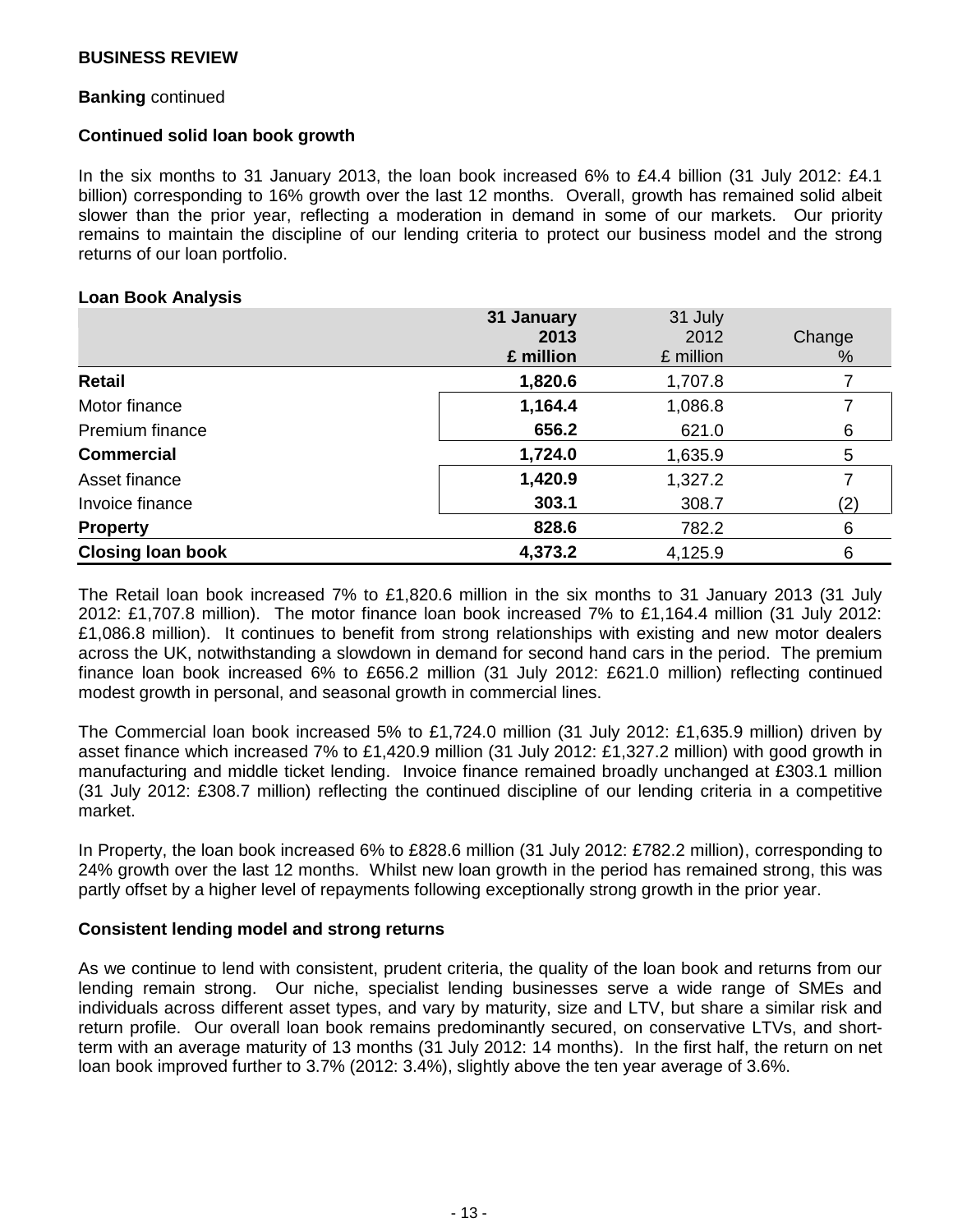#### **Banking** continued

The net interest margin, which includes net interest income and other lending related income, remained strong in the period at 8.9% (2012: 9.6%), although lower than the prior year. This principally reflects changes in mix over the last year including growth in lower margin areas such as middle ticket lending and larger motor dealerships, as well as lower income from settlement fees and default fees as a result of improved credit performance. Other income, which principally includes net fees and commissions related to our lending activities, accounted for 24% (2012: 26%) of total net interest and fee income in the period, broadly consistent with prior years.

The bad debt ratio has continued to improve to 1.2% (2012: 1.7%) in the period reflecting our credit discipline during the strong loan book growth over the last 12 months. Bad debt improved in Property and Commercial, and remains at historically low levels in Retail.

The Banking division remains well positioned and continues to see solid prospects for loan book growth while remaining focused on protecting its distinctive lending model.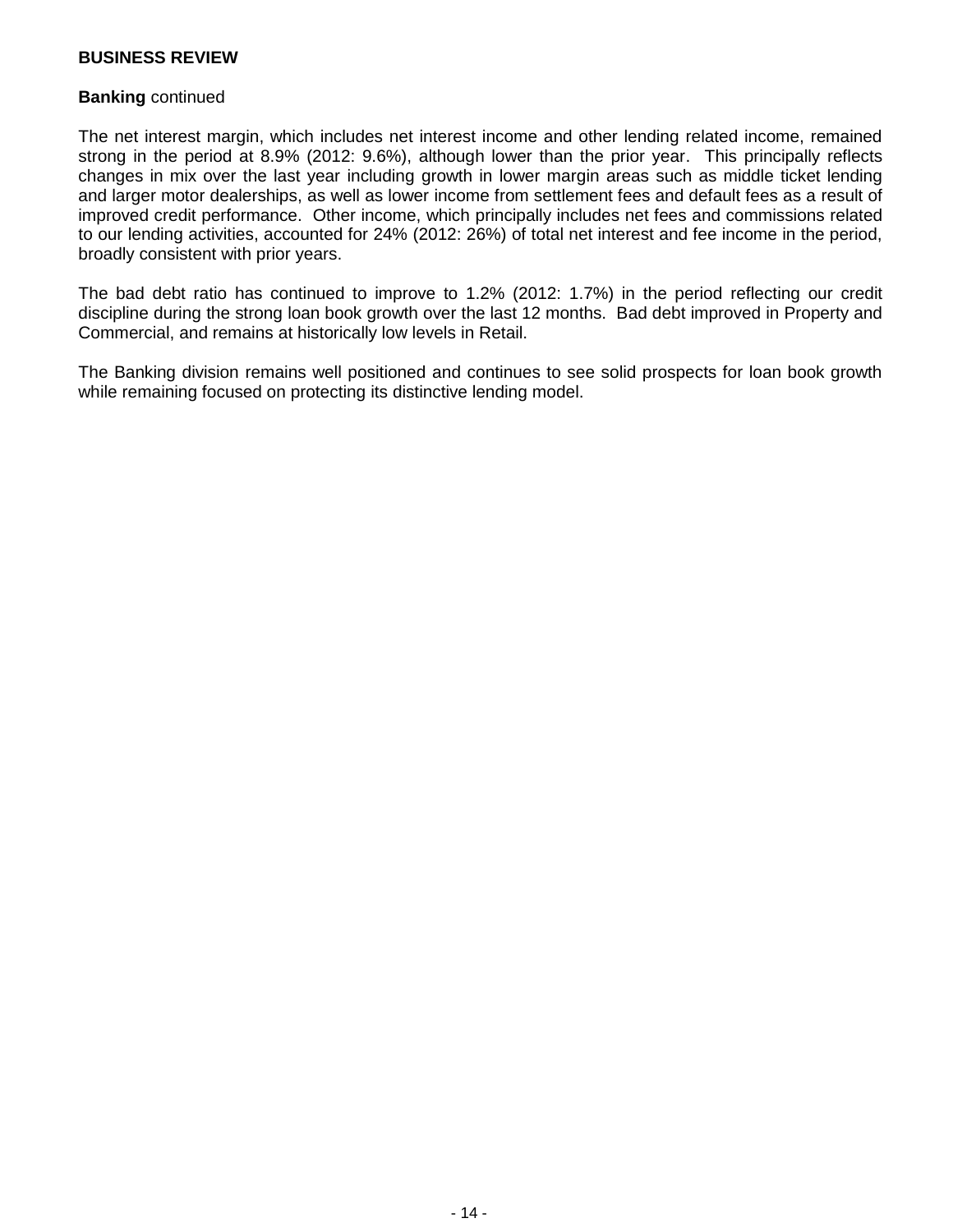## **Securities**

## **Key Financials**

|                                   | <b>First half</b> | <b>First half</b> |        |
|-----------------------------------|-------------------|-------------------|--------|
|                                   | 2013              | 2012              | Change |
|                                   | £ million         | £ million         | ℅      |
| Adjusted operating income         | 47.9              | 51.6              | (7)    |
| Winterflood                       | 34.7              | 37.6              | (8)    |
| Seydler                           | 12.3              | 8.3               | 48     |
| Mako (associate income after tax) | 0.9               | 5.7               | (84)   |
| Adjusted operating expenses       | (37.4)            | (38.4)            | (3)    |
| Winterflood                       | (27.3)            | (29.2)            | (7)    |
| Seydler                           | (10.1)            | (9.2)             | 10     |
| Adjusted operating profit/(loss)  | 10.5              | 13.2              | (20)   |
| Winterflood                       | 7.4               | 8.4               | (12)   |
| Seydler                           | 2.2               | (0.9)             |        |
| Mako (associate income after tax) | 0.9               | 5.7               | (84)   |

### **Key Performance Indicators**

| Winterflood income per bargain              | £6.52 | £6.09 |
|---------------------------------------------|-------|-------|
| Winterflood average bargains per day ('000) |       | 48    |
| Operating margin                            | 20%   | 16%   |
| Return on opening equity                    | 16%   | 11%   |

 $1$  Adjusted operating profit on adjusted operating income after excluding associate income.

<sup>2</sup> Adiusted operating profit excluding associate income after tax and non-controlling interests on opening equity.

## **First half of 2013 performance impacted by continued difficult market**

The difficult market conditions which affected the Securities division's performance during most of the previous financial year continued in the first half of the 2013 financial year. Low trading volumes across the market impacted both Winterflood and Seydler, with Winterflood's performance in particular continuing to be affected by low retail investor risk appetite. Notwithstanding the market conditions, Winterflood was consistently profitable, maintaining its trading capacity and market leading position, and remaining well placed to benefit from any market recovery.

Adjusted operating income reduced 7% to £47.9 million (2012: £51.6 million) due to continued low trading income at Winterflood, with a lower contribution from Mako offset by improved performance from Seydler. Adjusted operating expenses reduced slightly to £37.4 million (2012: £38.4 million) and as a result the expense/income ratio reduced to 80% (2012: 84%) and the compensation ratio was 45% (2012: 47%). Overall, adjusted operating profit reduced to £10.5 million (2012: £13.2 million) although return on opening equity, which excludes Mako associate income after tax, was higher at 16% (2012: 11%).

## **Winterflood consistently profitable**

Market sentiment during the period continued to be characterised by low risk appetite, particularly amongst retail investors, and trading activity remained subdued. In spite of the difficult conditions, Winterflood remained consistently profitable, having just one loss day (2012: six loss days) out of 128 trading days (2012: 128 trading days) in the six month period.

Winterflood's adjusted operating income decreased slightly to £34.7 million (2012: £37.6 million). Average bargains per day fell to 41,583 (2012: 48,202) reflecting low client trading activity, partly offset by a small rise in income per bargain to £6.52 (2012: £6.09). However, income per bargain continues to reflect difficult trading conditions and low volumes in higher margin AIM and small-cap stocks.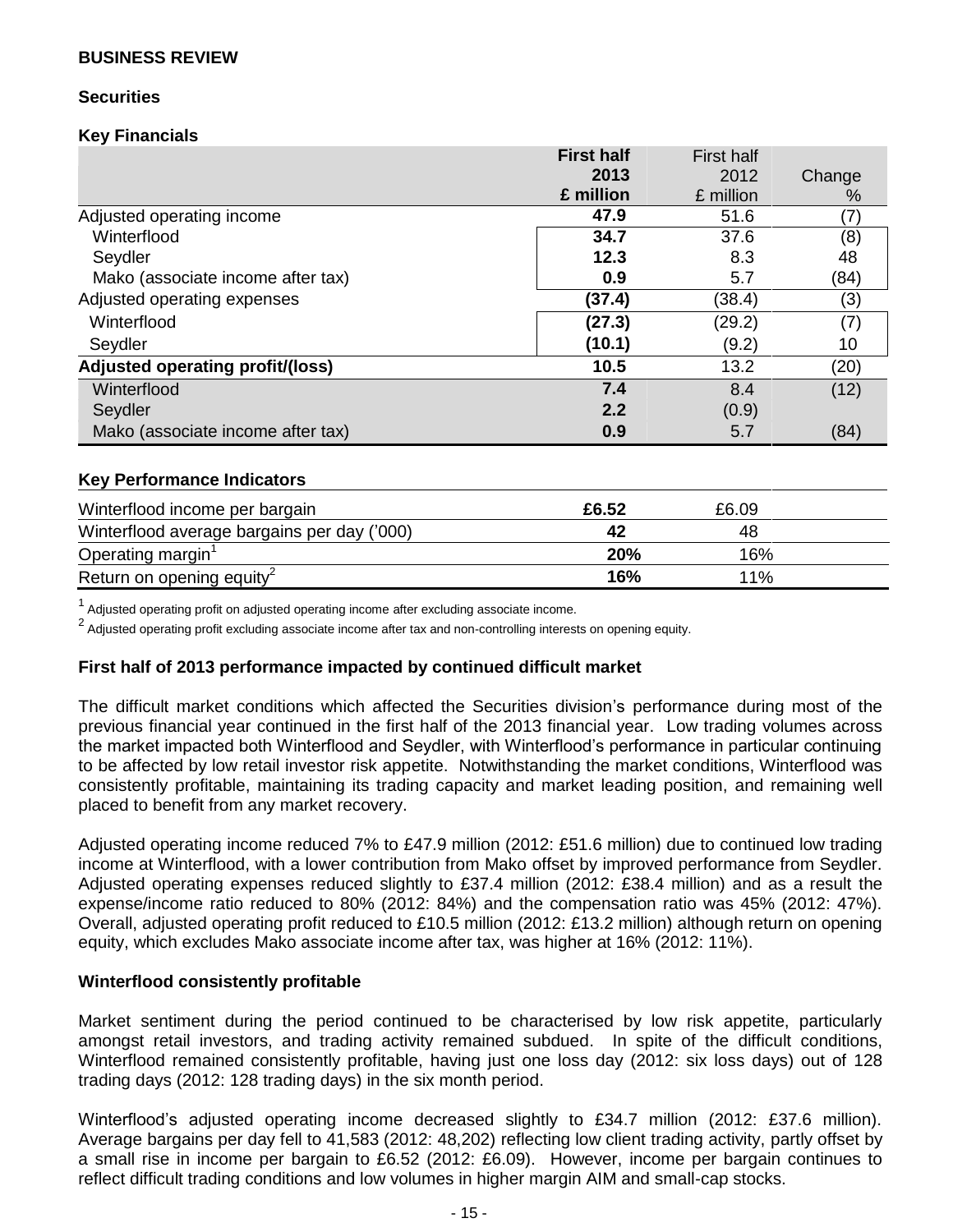#### **Securities** continued

The low fixed cost structure of Winterflood enabled the business to reduce costs to reflect the reduction in trading income in the period. Adjusted operating expenses decreased 7% to £27.3 million (2012: £29.2 million) reflecting a reduction in volume and performance related costs. At the same time, Winterflood has maintained its sales and trading capacity, reflecting our continued confidence in our business model. Overall, Winterflood delivered an adjusted operating profit of £7.4 million (2012: £8.4 million) in the period.

#### **Increased capital markets activity in Seydler**

Adjusted operating income for Seydler increased £4.0 million, or 48%, to £12.3 million (2012: £8.3 million) reflecting higher capital market fees, although trading volumes remained low. Adjusted operating expenses increased 10% to £10.1 million (2012: £9.2 million), resulting in a small adjusted operating profit of £2.2 million (2012: loss of £0.9 million). Seydler maintains a strong position in the German small and mid-cap market, with a strong capital markets transaction pipeline.

Associate income from Mako of £0.9 million (2012: £5.7 million) reduced, due to lower market volatility and the group's reduced shareholding compared to the prior year period. The group's current holding in Mako is unchanged since the year end at 27.3% (31 January 2012: 33.3%).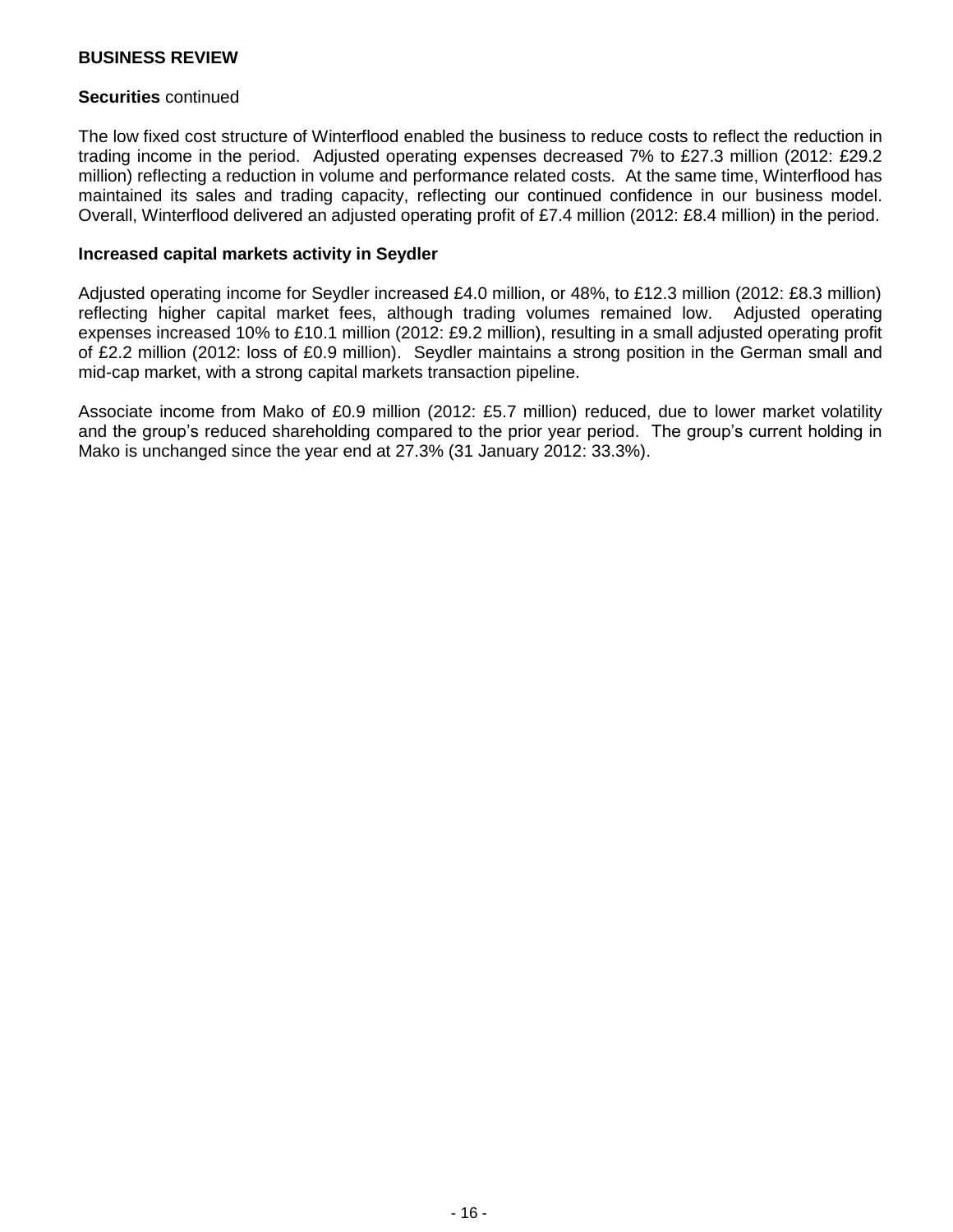### **Asset Management**

### **Key Financials**

|                                        | <b>First half</b> | First half |        |
|----------------------------------------|-------------------|------------|--------|
|                                        | 2013              | 2012       | Change |
|                                        | £ million         | £ million  | %      |
| Adjusted operating income              | 37.2              | 33.9       | 10     |
| Income on AuM                          | 36.0              | 32.9       | 9      |
| Advice and other services <sup>1</sup> | 16.6              | 14.5       | 14     |
| Investment management                  | 19.4              | 18.4       | 5      |
| Other income <sup>2</sup>              | 1.2               | 1.0        | 20     |
| Adjusted operating expenses            | (36.1)            | (36.5)     |        |
| Adjusted operating profit/(loss)       | 1.1               | (2.6)      |        |

### **Key Performance Indicators**

| Net (outflows)/inflows (£ million) <sup>3</sup> | (67 | 181  |  |
|-------------------------------------------------|-----|------|--|
| Revenue margin (bps) $4$                        | 84  |      |  |
| Operating margin                                | 3%  | 8)%  |  |
| Return on opening equity <sup>5</sup>           | 4%  | (8)% |  |

Note: Prior year income numbers have been re-presented to reflect the division's increased focus on the managed and advised private client business.

 $1$  Income from financial advice and self directed services, excluding investment management income.

 $2$  Interest income and expense, income on investment assets and other income.

 $3$  First half 2012 relates to assets previously reported in the Private Clients segment only.

 $<sup>4</sup>$  Income from advice and other services and investment management over average AuM.</sup>

5 Adjusted operating profit after tax and non-controlling interests on opening equity.

## **Progress in the first half of 2013**

The Asset Management division has made progress towards its objective of moving into profitability during the course of the 2013 financial year and we remain focused on our medium-term targets for the division.

In the first half, adjusted operating income increased 10% to £37.2 million (2012: £33.9 million) as we expanded the revenue margin, principally through an increase in higher margin private client assets.

Following the last few years of restructuring and investment we are now focused on optimising the division's cost base, and in the period we held adjusted operating expenses broadly flat at £36.1 million (2012: £36.5 million). This corresponded to an improved expense/income ratio of 97% (2012: 108%) and a compensation ratio of 63% (2012: 65%).

The underlying performance of the division has improved in the period. Overall we reported a small profit of £1.1 million (2012: loss of £2.6 million) including a gain on the sale of our residual investment in a private equity fund, reported in other income. As a result, the operating margin improved to 3% (2012: (8)%) and the return on opening equity increased to 4% (2012: (8)%).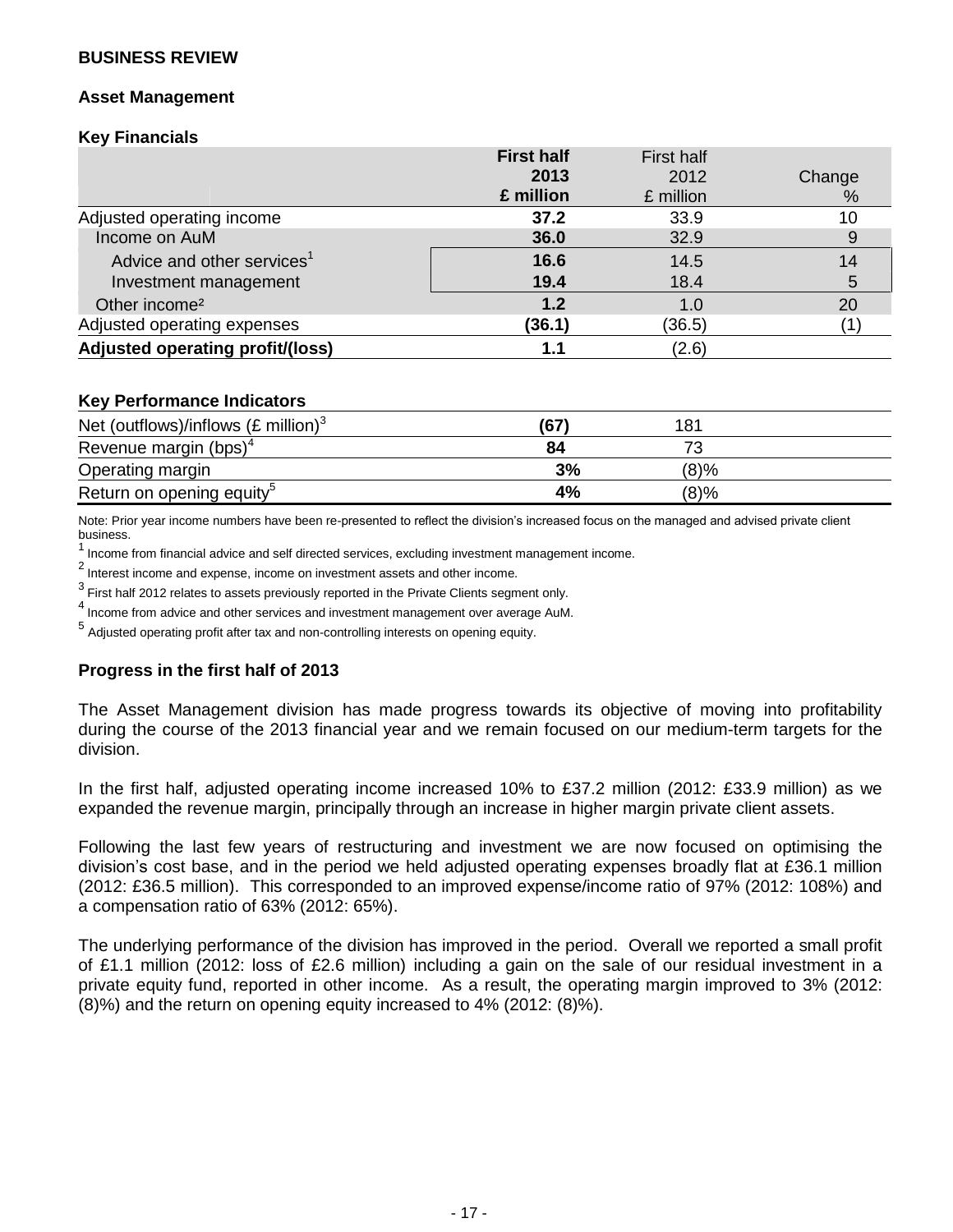### **Asset Management** continued

#### **Good sales momentum**

#### **Movement in Assets under Management**

|                    | £ million |
|--------------------|-----------|
| At 1 August 2012   | 8,320     |
| Inflows            | 506       |
| <b>Outflows</b>    | (573)     |
| Net outflows       | (67)      |
| Market movement    | 601       |
| At 31 January 2013 | 8,854     |
| Change             | 6%        |

During the period we achieved good sales both through our own financial advisers and fund managers, and through third party IFAs. As a result, inflows were ahead of the prior year period at £506 million (2012: £467 million) with a good proportion of new advice business also moving into our discretionary fund management and onto our platform. However, we also recorded outflows including redemptions from institutional clients and the maturity of a legacy structured fund, and as a result net new funds were modestly negative overall.

This was offset by positive market movements of £601 million, benefiting from strong financial market performance, particularly in January, resulting in overall AuM increasing 6% to £8,854 million (31 July 2012: £8,320 million).

In the six months to 31 December 2012, the performance of our five directly invested funds was mixed with the balanced and growth funds outperforming respective IMA sector benchmarks, although the income focused and conservative funds underperformed, reflecting their defensive positioning in a rising market. The average performance of our bespoke portfolios outperformed respective ARC peer groups in all risk profiles over the same period.

#### **Increase in revenue margin reflecting improved AuM mix**

#### **Assets under Management by type**

|                              | 31 January | 31 July   |        |
|------------------------------|------------|-----------|--------|
|                              | 2013       | 2012      | Change |
|                              | £ million  | £ million | %      |
| <b>Total AuM</b>             | 8,854      | 8,320     | 6      |
| Advised AuM <sup>1</sup>     | 4,942      | 4,639     |        |
| Managed AuM <sup>2</sup>     | 5,964      | 5,332     | 12     |
| Both advised and managed AuM | 2,052      | 1,651     | 24     |

 $1$  All personal and corporate advised and self directed client assets, including those which are also managed by Close Brothers.

2 All client assets which are invested in Close Brothers' investment products, including funds, separately managed accounts and bespoke high net worth client portfolios.

Overall income on AuM increased 9% to £36.0 million (2012: £32.9 million) corresponding to an improved revenue margin on total assets of 84 basis points (2012: 73 basis points), principally reflecting the greater proportion of higher margin private client assets relative to the prior year.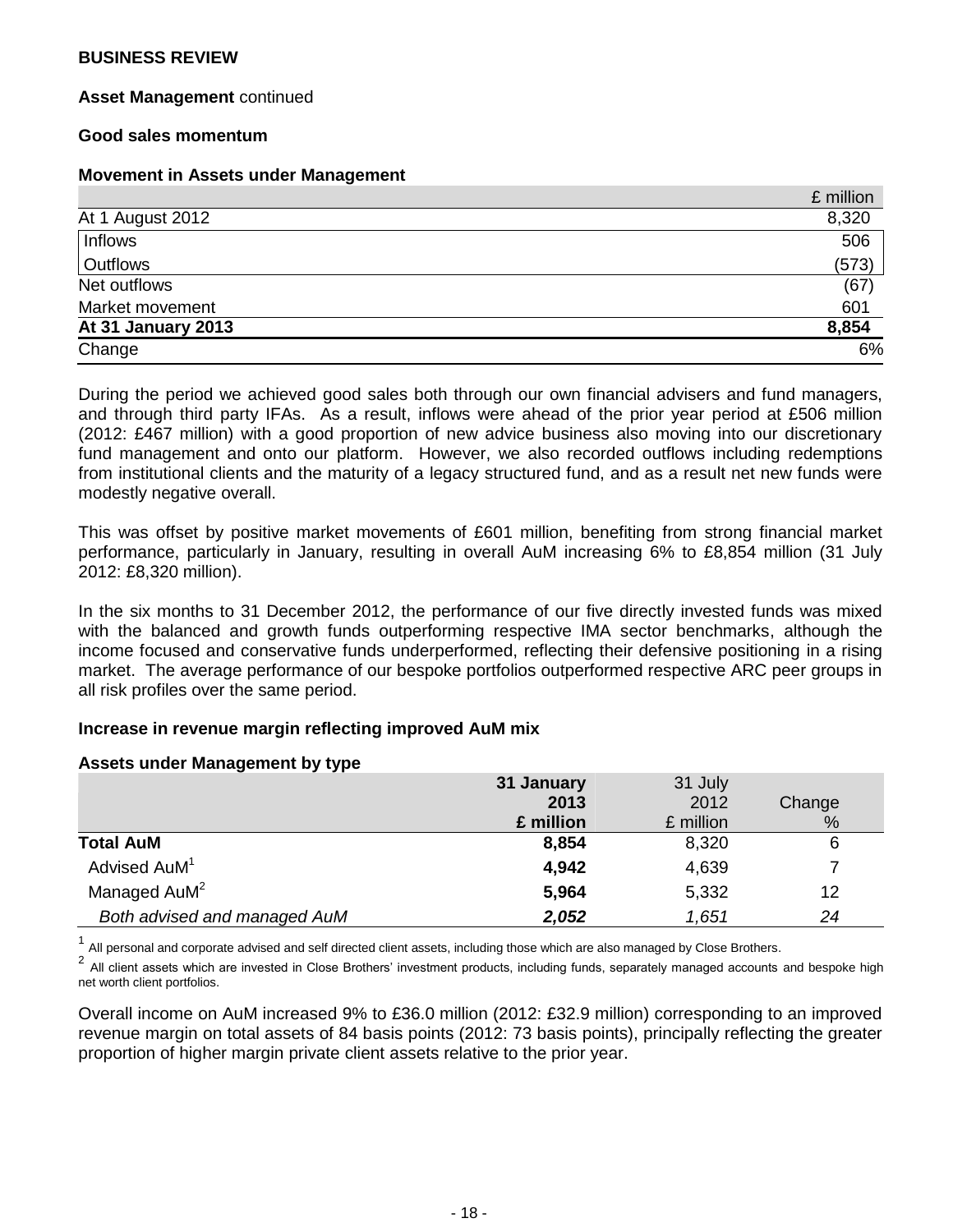#### **Asset Management** continued

We remain focused on improving the mix of AuM towards higher margin assets, particularly increasing the proportion which are both managed and advised. In the period, these increased to £2,052 million (31 July 2012: £1,651 million), corresponding to 42% (31 July 2012: 36%) of advised client assets. This was achieved through sales of our integrated proposition to new clients as well as transitioning existing advised clients, including those previously acquired, into our integrated proposition. As we continue to increase assets that are both managed and advised, the revenue margin will benefit over time.

Total advised AuM increased 7% to £4,942 million (31 July 2012: £4,639 million) reflecting positive market movements and good new business levels. Income from advice and other services increased 14% to £16.6 million (2012: £14.5 million) reflecting the benefit of acquisitions in the prior year and higher initial fees. Overall, the revenue margin on total advised assets increased to 70 basis points (2012: 65 basis points).

Managed AuM increased to £5,964 million (31 July 2012: £5,332 million) reflecting sales to new and existing clients and positive market movements, partly offset by the outflow of lower margin institutional client assets. As a result of the improved mix, investment management income increased 5% to £19.4 million (2012: £18.4 million) and the revenue margin on managed assets increased to 69 basis points (2012: 60 basis points).

Going forward, we remain focused on driving revenue and profit growth through sales of our integrated proposition, and streamlining and optimising the cost base.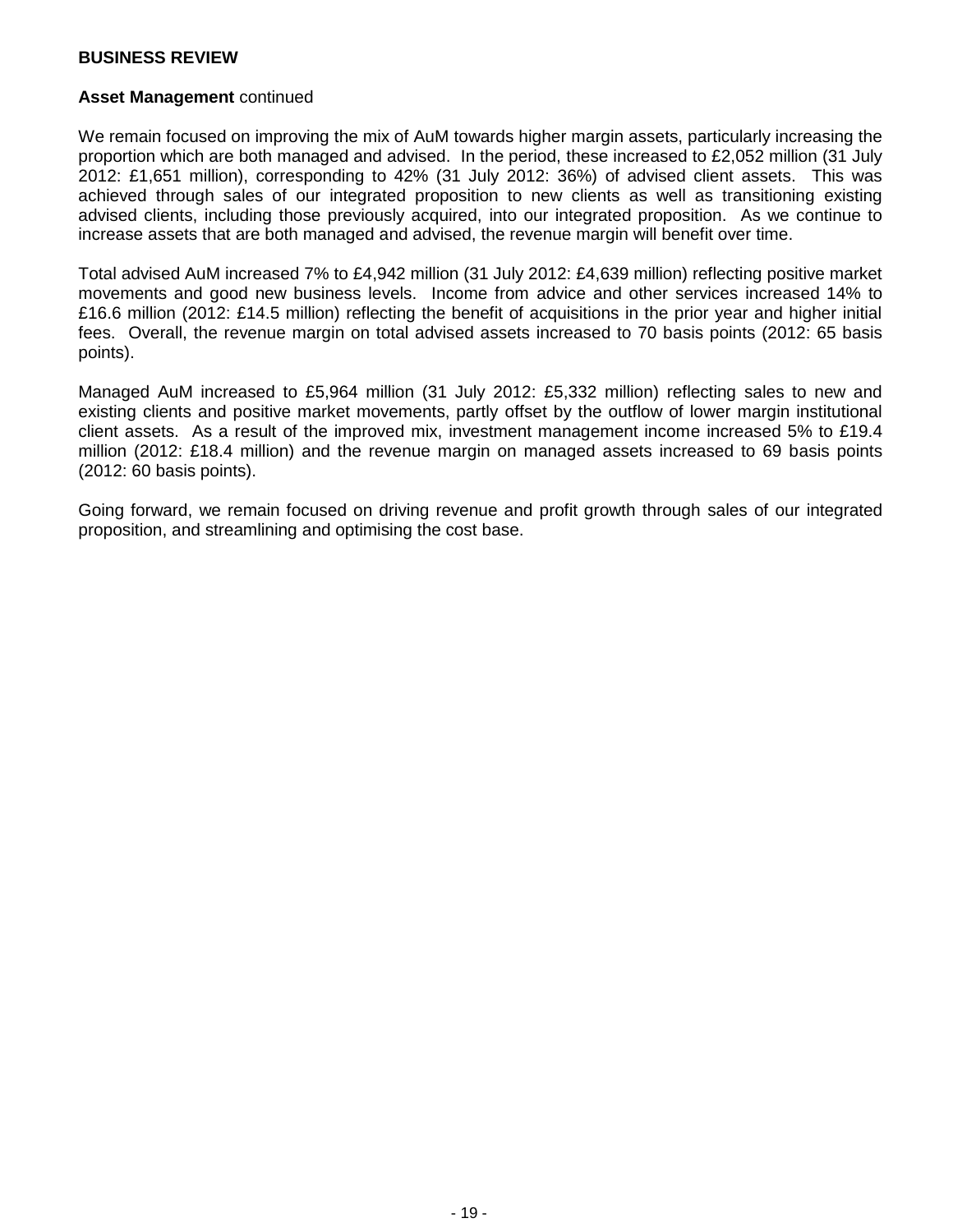## **PRINCIPAL RISKS AND UNCERTAINTIES**

The group seeks to achieve an appropriate balance between taking risk and achieving an acceptable return for shareholders by:

- Closely following the well established business model;  $\bullet$
- Clearly defining and monitoring its risk appetite; and  $\bullet$
- Maintaining an integrated risk management approach.  $\bullet$

During the six months to 31 January 2013, there has been no significant change to our business model, risk appetite or risk management approach. The group has not identified any new principal risks and uncertainties that it is likely to face in the second half of the financial year.

A detailed description of the principal risks and uncertainties the group faces and its approach to managing and mitigating those risks is set out on pages 24 to 27 of the Annual Report 2012 which can be accessed via the link on the home page of the group's website at www.closebrothers.com.

The summary below highlights the principal risks and uncertainties the group expects to face in the second half of the financial year. It should not be regarded as a comprehensive list of all the risks and uncertainties the group may face.

| Key risk and uncertainty                   | Description                                                                                                                                                                                                                                                                                                                                                                       |
|--------------------------------------------|-----------------------------------------------------------------------------------------------------------------------------------------------------------------------------------------------------------------------------------------------------------------------------------------------------------------------------------------------------------------------------------|
| Economic environment                       | Significant macro-economic shocks may reduce demand for the group's<br>products and services as well as potentially adversely affecting existing<br>clients and counterparties.                                                                                                                                                                                                   |
| <b>Credit losses</b>                       | The group has £4.4 billion of loans and advances to a range of corporate,<br>SME and individual customers. Although these loans are predominantly<br>secured, we are exposed to losses if customers are unable to make<br>repayments.<br>Further exposures exist to financial institutions with whom we place surplus<br>funding, trade or hold derivatives for hedging purposes. |
|                                            |                                                                                                                                                                                                                                                                                                                                                                                   |
| Availability of funding                    | The group requires access to funding to support its lending activities and to<br>maintain appropriate levels of liquidity.                                                                                                                                                                                                                                                        |
| Operational risks and<br>regulatory change | The group relies on its employees and IT systems in its day to day activities.<br>Employee error or failures in systems could adversely impact the group's<br>performance.                                                                                                                                                                                                        |
|                                            | The group operates in a highly regulated environment and changes in<br>regulation have the potential to impact the group's performance.                                                                                                                                                                                                                                           |
| Exposure to markets                        | Levels of market activity, changes in interest and exchange rates, and<br>equity/fixed income prices could impact the group's performance.                                                                                                                                                                                                                                        |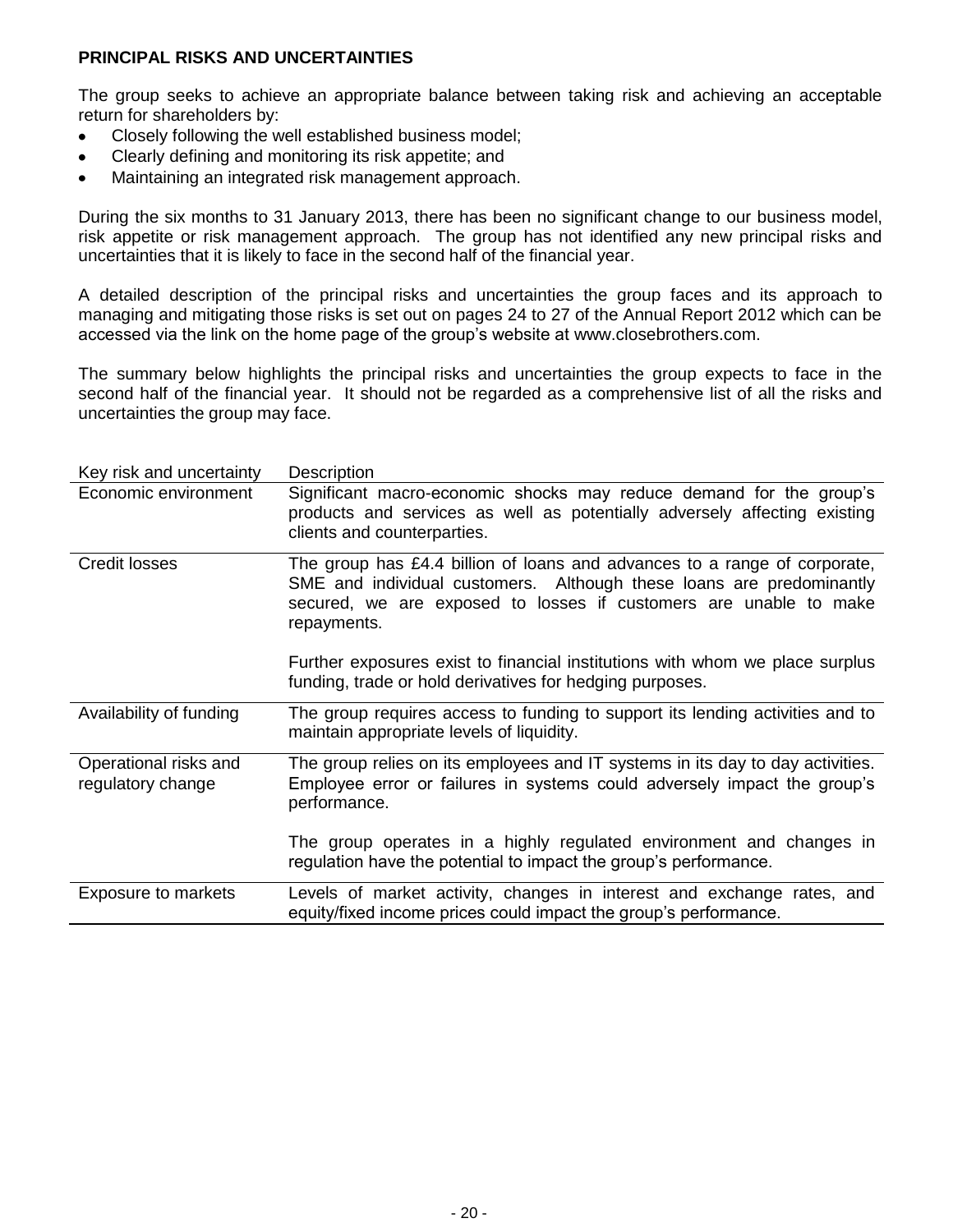## **DIRECTORS' RESPONSIBILITY STATEMENT**

We confirm that to the best of our knowledge:

- The condensed set of consolidated financial statements has been prepared in accordance with  $\bullet$ International Accounting Standard 34 "Interim Financial Reporting";
- The Interim Report 2013 includes a fair review of the information required by Disclosure and  $\bullet$ Transparency Rule 4.2.7R (indication of important events during the first six months and description of principal risks and uncertainties for the remaining six months of the year); and
- The Interim Report 2013 includes a fair review of the information required by Disclosure and  $\bullet$ Transparency Rule 4.2.8R (disclosure of related parties' transactions and changes therein).

On behalf of the board

**P.S.S. Macpherson** Chairman

**P. Prebensen** Chief Executive

12 March 2013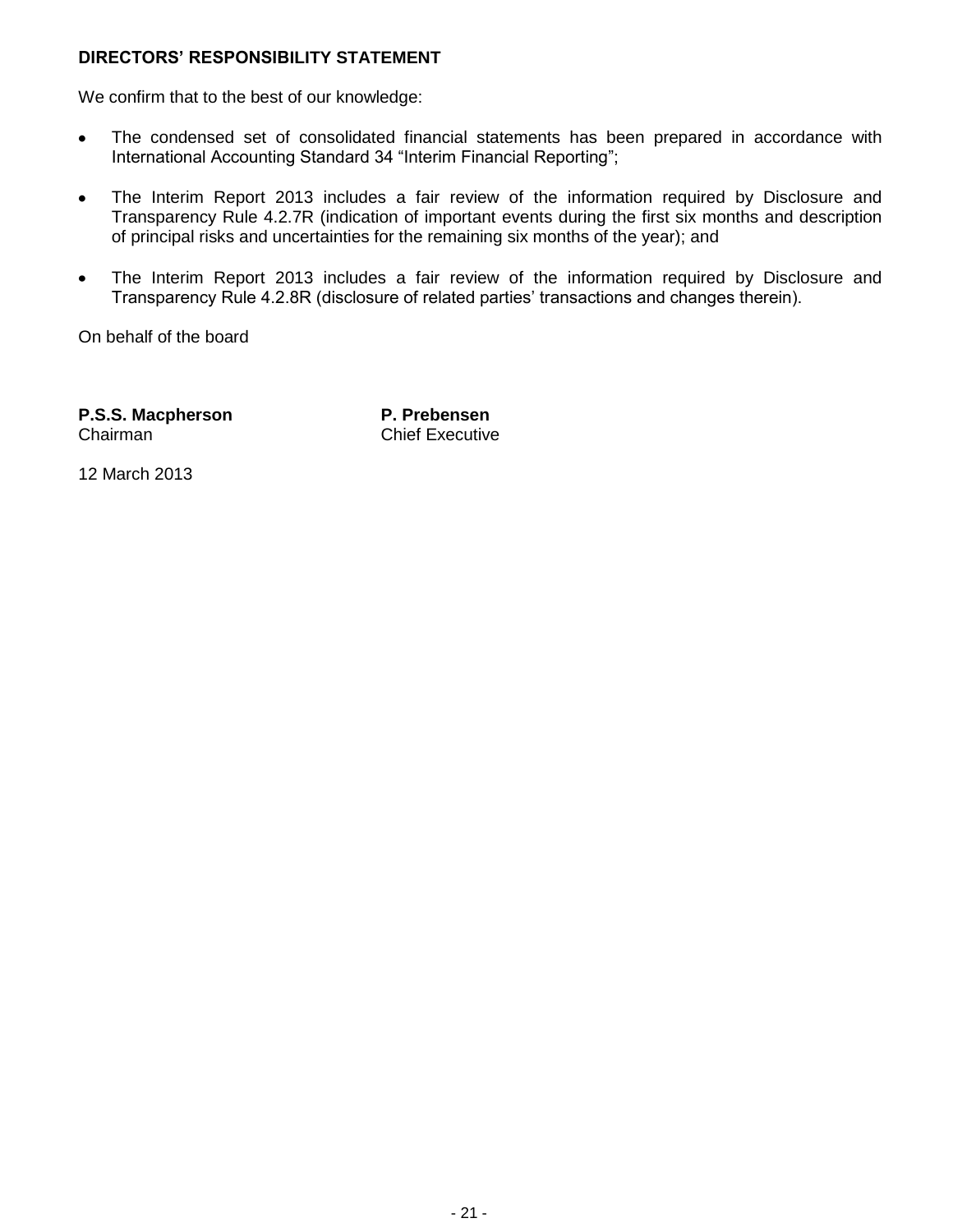## **INDEPENDENT REVIEW REPORT**

#### **Independent Review Report to Close Brothers Group plc**

We have been engaged by the company to review the condensed set of consolidated financial statements in the Interim Report 2013 for the six months ended 31 January 2013 which comprises the Consolidated Income Statement, the Consolidated Statement of Comprehensive Income, the Consolidated Balance Sheet, the Consolidated Statement of Changes in Equity, the Consolidated Cash Flow Statement and related notes 1 to 17. We have read the other information contained in the Interim Report 2013 and considered whether it contains any apparent misstatements or material inconsistencies with the information in the condensed set of consolidated financial statements.

This report is made solely to the company in accordance with International Standard on Review Engagements (UK and Ireland) 2410 "Review of Interim Financial Information Performed by the Independent Auditor of the Entity" issued by the Auditing Practices Board. Our work has been undertaken so that we might state to the company those matters we are required to state to it in an independent review report and for no other purpose. To the fullest extent permitted by law, we do not accept or assume responsibility to anyone other than the company, for our review work, for this report, or for the conclusions we have formed.

#### **Directors' responsibilities**

The Interim Report 2013 is the responsibility of, and has been approved by, the directors. The directors are responsible for preparing the Interim Report 2013 in accordance with the Disclosure and Transparency Rules of the United Kingdom's Financial Services Authority.

As disclosed in note 1, the annual financial statements of the group are prepared in accordance with International Financial Reporting Standards as adopted by the European Union. The condensed set of consolidated financial statements included in this Interim Report 2013 has been prepared in accordance with International Accounting Standard 34, "Interim Financial Reporting", as adopted by the European Union.

#### **Our responsibility**

Our responsibility is to express to the company a conclusion on the condensed set of consolidated financial statements in the Interim Report 2013 based on our review.

#### **Scope of review**

We conducted our review in accordance with International Standard on Review Engagements (UK and Ireland) 2410 "Review of Interim Financial Information Performed by the Independent Auditor of the Entity" issued by the Auditing Practices Board for use in the United Kingdom. A review of interim financial information consists of making inquiries, primarily of persons responsible for financial and accounting matters, and applying analytical and other review procedures. A review is substantially less in scope than an audit conducted in accordance with International Standards on Auditing (UK and Ireland) and consequently does not enable us to obtain assurance that we would become aware of all significant matters that might be identified in an audit. Accordingly, we do not express an audit opinion.

#### **Conclusion**

Based on our review, nothing has come to our attention that causes us to believe that the condensed set of consolidated financial statements in the Interim Report 2013 for the six months ended 31 January 2013 is not prepared, in all material respects, in accordance with International Accounting Standard 34 as adopted by the European Union and the Disclosure and Transparency Rules of the United Kingdom's Financial Services Authority.

#### **Deloitte LLP**

Chartered Accountants and Statutory Auditor London, United Kingdom

12 March 2013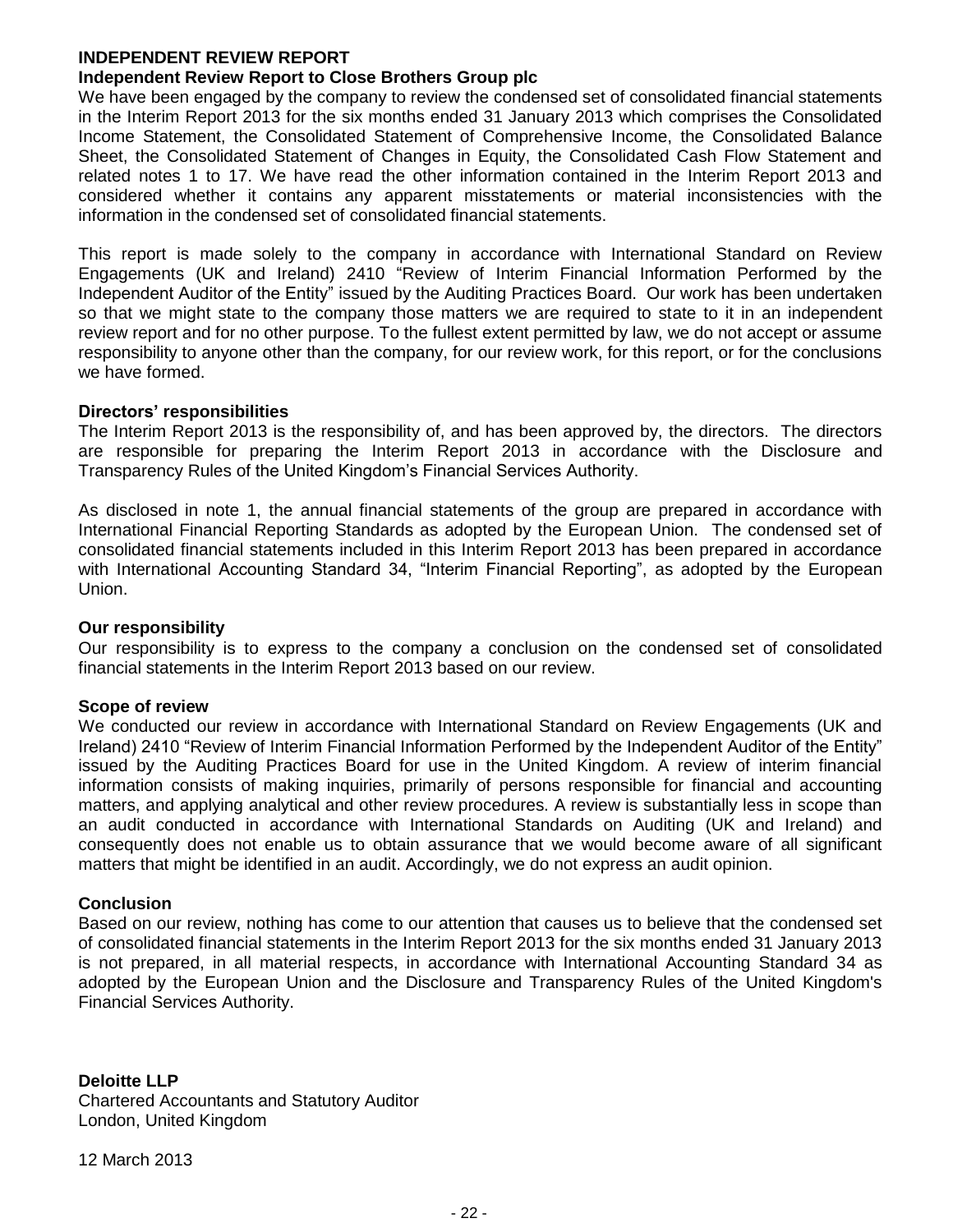## **CONSOLIDATED INCOME STATEMENT**

for the six months ended 31 January 2013

|                                                        |                | Year ended       |           |           |
|--------------------------------------------------------|----------------|------------------|-----------|-----------|
|                                                        |                | 31 January       |           | 31 July   |
|                                                        |                | 2013             | 2012      | 2012      |
|                                                        |                | <b>Unaudited</b> | Unaudited | Audited   |
|                                                        | <b>Note</b>    | £ million        | £ million | £ million |
| Interest income                                        |                | 222.8            | 200.6     | 412.2     |
| Interest expense                                       |                | (75.9)           | (70.0)    | (141.3)   |
| Net interest income                                    |                | 146.9            | 130.6     | 270.9     |
| Fee and commission income                              |                | 85.4             | 81.4      | 167.0     |
| Fee and commission expense                             |                | (11.5)           | (9.9)     | (21.1)    |
| Gains less losses arising from dealing in securities   |                | 39.3             | 40.8      | 78.8      |
| Share of profit of associate                           | 16             | 0.9              | 5.7       | 7.2       |
| Other income                                           |                | 22.0             | 13.2      | 28.9      |
| Non-interest income                                    |                | 136.1            | 131.2     | 260.8     |
| Operating income                                       |                | 283.0            | 261.8     | 531.7     |
|                                                        |                |                  |           |           |
| Administrative expenses                                |                | (177.4)          | (168.7)   | (339.9)   |
| Impairment losses on loans and advances                | $\overline{7}$ | (25.8)           | (29.9)    | (57.6)    |
| Total operating expenses before exceptional income and |                |                  |           |           |
| amortisation of intangible assets on acquisition       |                | (203.2)          | (198.6)   | (397.5)   |
| Operating profit before exceptional income and         |                |                  |           |           |
| amortisation of intangible assets on acquisition       |                | 79.8             | 63.2      | 134.2     |
| <b>Exceptional income</b>                              | 3              |                  | 5.9       | 5.6       |
| Amortisation of intangible assets on acquisition       |                | (2.5)            | (2.3)     | (4.9)     |
| <b>Operating profit before tax</b>                     |                | 77.3             | 66.8      | 134.9     |
| Tax                                                    | 4              | (17.9)           | (15.5)    | (33.5)    |
| Profit after tax for the period                        |                | 59.4             | 51.3      | 101.4     |
| Profit attributable to non-controlling interests       |                | 0.6              | 0.8       | 1.7       |
|                                                        |                |                  |           |           |
| Profit attributable to shareholders                    |                | 58.8             | 50.5      | 99.7      |
| <b>Basic earnings per share</b>                        | $\mathbf 5$    | 40.4p            | 34.8p     | 68.6p     |
| Diluted earnings per share                             | 5              | 39.7p            | 34.3p     | 67.5p     |
| Ordinary dividend per share                            | 6              | 15.0p            | 14.0p     | 27.5p     |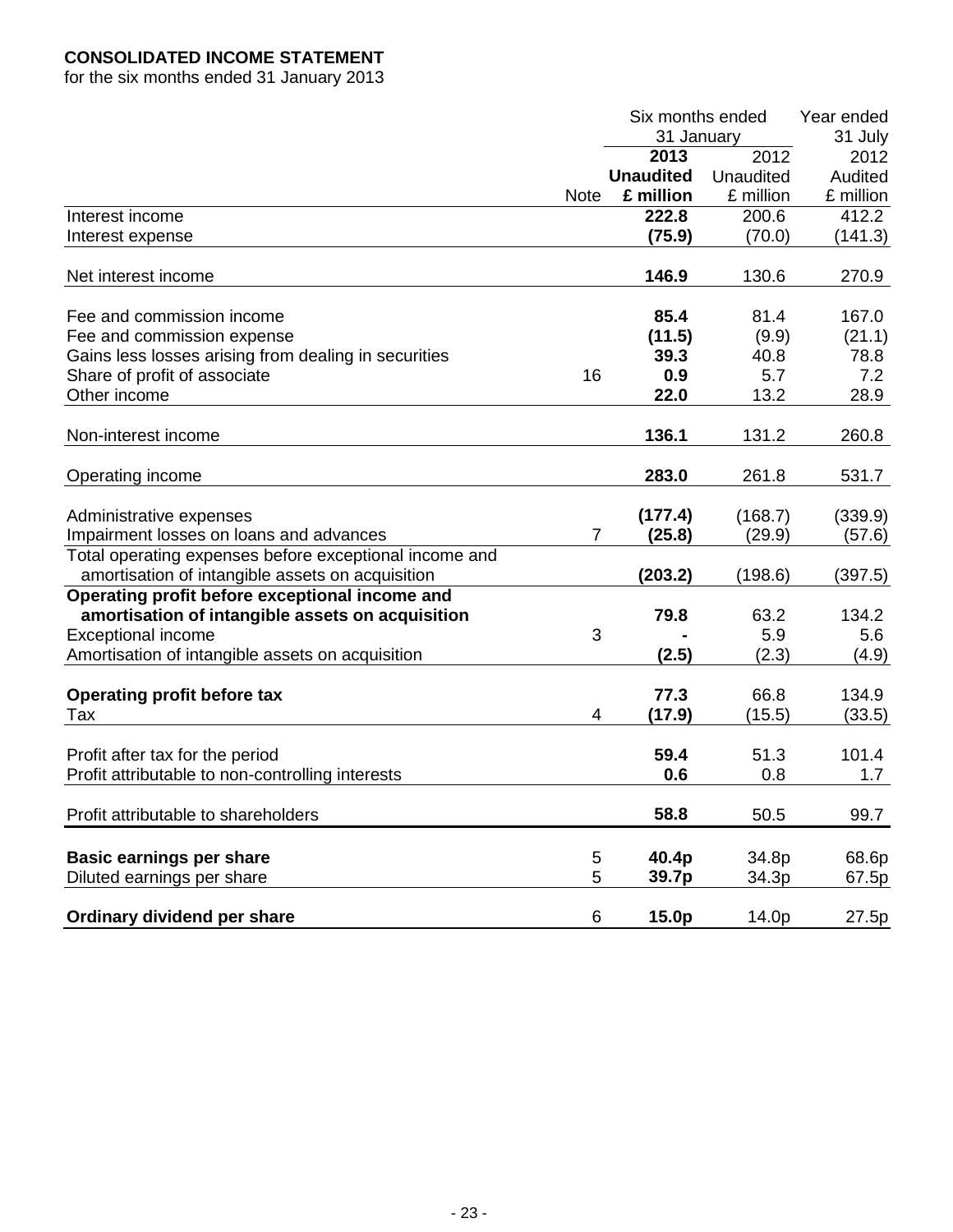## **CONSOLIDATED STATEMENT OF COMPREHENSIVE INCOME**

for the six months ended 31 January 2013

|                                                                                         | Six months ended           |           | Year ended |  |
|-----------------------------------------------------------------------------------------|----------------------------|-----------|------------|--|
|                                                                                         | 31 January                 |           | 31 July    |  |
|                                                                                         | 2013                       | 2012      | 2012       |  |
|                                                                                         | <b>Unaudited</b> Unaudited |           | Audited    |  |
|                                                                                         | £ million                  | £ million | £ million  |  |
| Profit after tax for the period                                                         | 59.4                       | 51.3      | 101.4      |  |
| Other comprehensive income/(expense) that may be transferred<br>to income statement     |                            |           |            |  |
| Currency translation gains/(losses)                                                     | 3.5                        | (0.2)     | (2.2)      |  |
| Gains/(losses) on cash flow hedging                                                     | 2.2                        | (0.2)     | (2.3)      |  |
| Gains/(losses) on financial instruments classified as available for sale:               |                            |           |            |  |
| Gilts                                                                                   |                            |           | 1.1        |  |
| Floating rate notes                                                                     | 0.8                        | 6.1       | 7.6        |  |
| <b>Equity shares</b>                                                                    | 1.0                        |           | 0.3        |  |
| Transfer to income statement of realised currency translation gains                     |                            | (5.9)     | (7.3)      |  |
| Total other comprehensive income/(expense) that may be                                  |                            |           |            |  |
| transferred to income statement                                                         | 7.5                        | (0.2)     | (2.8)      |  |
| Other comprehensive (expense)/income that may not be<br>transferred to income statement |                            |           |            |  |
| Non-controlling interests                                                               | (3.9)                      |           |            |  |
| Other gains/(losses)                                                                    | 1.7                        | (0.4)     | (3.8)      |  |
| Total other comprehensive expense that may not be transferred<br>to income statement    |                            |           |            |  |
|                                                                                         | (2.2)                      | (0.4)     | (3.8)      |  |
| Other comprehensive income/(expense) for the period, net of tax                         | 5.3                        | (0.6)     | (6.6)      |  |
| Total comprehensive income for the period                                               | 64.7                       | 50.7      | 94.8       |  |
| <b>Attributable to</b>                                                                  |                            |           |            |  |
| Non-controlling interests                                                               | 0.6                        | 0.8       | 1.7        |  |
| Shareholders                                                                            | 64.1                       | 49.9      | 93.1       |  |
|                                                                                         |                            |           |            |  |
|                                                                                         | 64.7                       | 50.7      | 94.8       |  |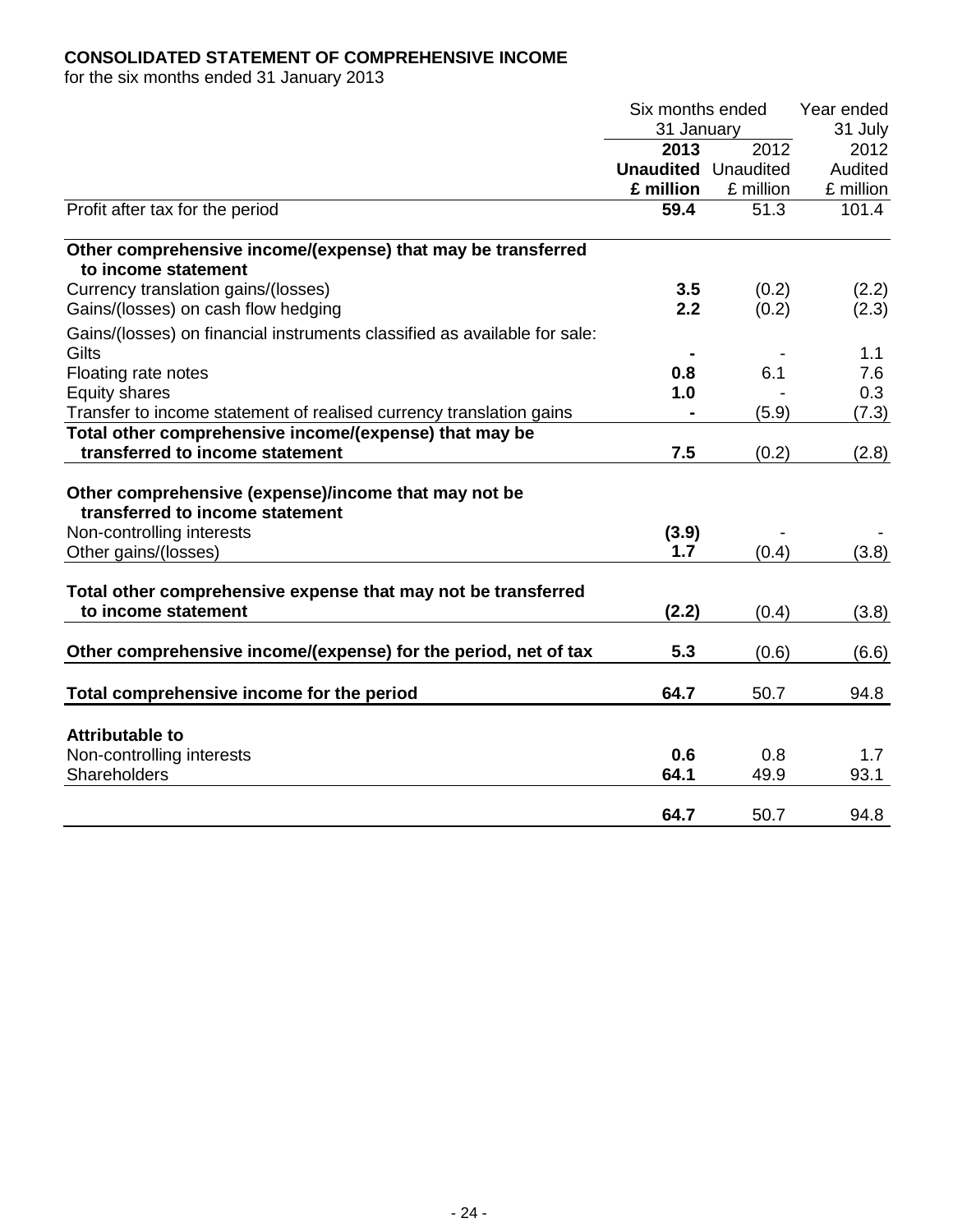## **CONSOLIDATED BALANCE SHEET**

at 31 January 2013

|                                                     |             | 31 January       |           | 31 July   |
|-----------------------------------------------------|-------------|------------------|-----------|-----------|
|                                                     |             | 2013             | 2012      | 2012      |
|                                                     |             | <b>Unaudited</b> | Unaudited | Audited   |
|                                                     | <b>Note</b> | £ million        | £ million | £ million |
| <b>Assets</b>                                       |             |                  |           |           |
| Cash and balances at central banks                  |             | 981.4            | 488.7     | 706.8     |
| Settlement balances                                 |             | 593.0            | 493.8     | 442.0     |
| Loans and advances to banks                         |             | 130.0            | 116.5     | 110.0     |
| Loans and advances to customers                     | 7           | 4,373.2          | 3,755.1   | 4,125.9   |
| Debt securities                                     | 8           | 273.8            | 730.3     | 406.4     |
| <b>Equity shares</b>                                | 9           | 59.9             | 56.4      | 52.9      |
| Loans to money brokers against stock advanced       |             | 87.2             | 75.7      | 68.7      |
| Derivative financial instruments                    |             | 55.4             | 47.0      | 50.6      |
| Investment in associate                             |             |                  | 28.6      | 21.8      |
| Intangible assets                                   |             | 138.9            | 138.2     | 139.7     |
| Property, plant and equipment                       |             | 81.7             | 70.0      | 75.0      |
| Deferred tax assets                                 |             | 32.6             | 29.2      | 28.0      |
| Prepayments, accrued income and other assets        |             | 133.9            | 144.8     | 128.0     |
| Investment in associate classified as held for sale | 16          | 22.3             |           |           |
|                                                     |             |                  |           |           |
| <b>Total assets</b>                                 |             | 6,963.3          | 6,174.3   | 6,355.8   |
|                                                     |             |                  |           |           |
| <b>Liabilities</b>                                  |             |                  |           |           |
| Settlement balances and short positions             | 10          | 630.3            | 510.9     | 465.5     |
| Deposits by banks                                   | 11          | 60.6             | 190.4     | 88.0      |
| Deposits by customers                               | 11          | 3,933.4          | 3,182.5   | 3,448.1   |
| Loans and overdrafts from banks                     | 11          | 95.6             | 361.4     | 205.0     |
| Debt securities in issue                            | 11          | 1,055.3          | 798.3     | 1,040.0   |
| Loans from money brokers against stock advanced     |             | 77.0             | 54.5      | 36.2      |
| Derivative financial instruments                    |             | 48.6             | 42.2      | 44.2      |
| Accruals, deferred income and other liabilities     |             | 184.9            | 224.1     | 181.7     |
| Subordinated loan capital                           |             | 77.2             | 75.0      | 77.3      |
|                                                     |             |                  |           |           |
| <b>Total liabilities</b>                            |             | 6,162.9          | 5,439.3   | 5,586.0   |
|                                                     |             |                  |           |           |
| <b>Equity</b>                                       |             |                  |           |           |
| Called up share capital                             |             | 37.6             | 37.6      | 37.6      |
| Share premium account                               |             | 283.5            | 283.2     | 283.4     |
| Retained earnings                                   |             | 474.6            | 425.9     | 454.3     |
| Other reserves                                      |             | 1.6              | (14.5)    | (9.2)     |
|                                                     |             |                  |           |           |
| Total shareholders' equity                          |             | 797.3            | 732.2     | 766.1     |
| <b>Non-controlling interests</b>                    |             | 3.1              |           |           |
|                                                     |             |                  | 2.8       | 3.7       |
| <b>Total equity</b>                                 |             | 800.4            | 735.0     | 769.8     |
|                                                     |             |                  |           |           |
| <b>Total liabilities and equity</b>                 |             | 6,963.3          | 6,174.3   | 6,355.8   |
|                                                     |             |                  |           |           |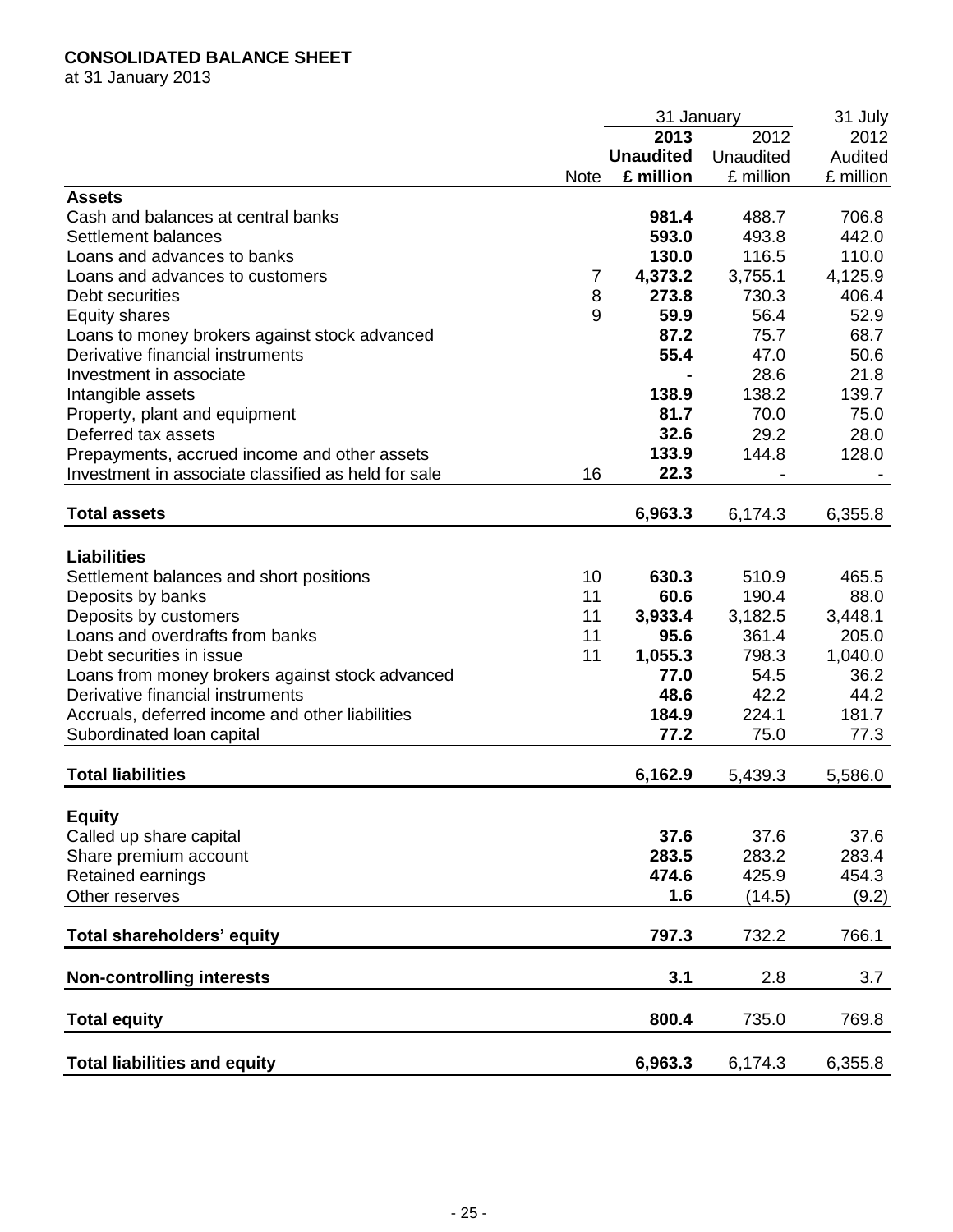## **CONSOLIDATED STATEMENT OF CHANGES IN EQUITY**

for the six months ended 31 January 2013

|                                         |                |                          |                        |           | Other reserves |           |                          |                          |                          |        |
|-----------------------------------------|----------------|--------------------------|------------------------|-----------|----------------|-----------|--------------------------|--------------------------|--------------------------|--------|
|                                         |                |                          |                        | Available |                |           | Cash                     | Total                    |                          |        |
|                                         | Called up      | Share                    |                        | for sale  | Share-         | Exchange  |                          | flow attributable        | Non-                     |        |
|                                         |                |                          | share premium Retained | movements | based          | movements | hedging                  |                          | to equity controlling    | Total  |
|                                         | capital        |                          | account earnings       | reserve   | reserves       | reserve   | reserve                  | holders                  | interests                | equity |
|                                         | £ million      | £ million                | £ million              | £ million | £ million      | £ million | £ million                | £ million                | £ million £ million      |        |
| At 1 August 2011                        |                |                          |                        |           |                |           |                          |                          |                          |        |
| (audited)                               | 37.6           | 283.0                    | 416.2                  | (2.5)     | (23.0)         | 18.1      | (3.0)                    | 726.4                    | 1.9                      | 728.3  |
| Profit for the period                   |                |                          | 50.5                   |           |                |           |                          | 50.5                     | 0.8                      | 51.3   |
| Other comprehensive                     |                |                          |                        |           |                |           |                          |                          |                          |        |
| (expense)/income                        |                |                          |                        |           |                |           |                          |                          |                          |        |
| for the period                          |                |                          | (0.4)                  | 6.1       |                | (6.1)     | (0.2)                    | (0.6)                    |                          | (0.6)  |
| Total comprehensive<br>income/(expense) |                |                          |                        |           |                |           |                          |                          |                          |        |
| for the period                          |                |                          | 50.1                   | 6.1       |                | (6.1)     | (0.2)                    | 49.9                     | 0.8                      | 50.7   |
| Exercise of options                     |                | 0.2                      |                        |           |                |           |                          | 0.2                      |                          | 0.2    |
| Dividends paid                          |                | ÷                        | (38.1)                 |           |                |           |                          | (38.1)                   | $\overline{\phantom{a}}$ | (38.1) |
| Shares purchased                        |                |                          |                        |           | (10.3)         |           |                          | (10.3)                   | $\overline{\phantom{a}}$ | (10.3) |
| Shares issued                           |                |                          |                        |           |                |           | $\sim$                   | $\overline{\phantom{a}}$ |                          |        |
| Shares released                         |                |                          |                        |           | 5.8            |           |                          | 5.8                      |                          | 5.8    |
| Other movements                         |                |                          | (2.3)                  |           | 0.6            |           | $\overline{\phantom{a}}$ | (1.7)                    | 0.1                      | (1.6)  |
|                                         |                |                          |                        |           |                |           |                          |                          |                          |        |
| At 31 January 2012<br>(unaudited)       | 37.6           | 283.2                    | 425.9                  | 3.6       | (26.9)         | 12.0      | (3.2)                    | 732.2                    | 2.8                      | 735.0  |
|                                         |                |                          |                        |           |                |           |                          |                          |                          |        |
| Profit for the period                   |                |                          | 49.2                   |           |                |           |                          | 49.2                     | 0.9                      | 50.1   |
| Other comprehensive                     |                |                          |                        |           |                |           |                          |                          |                          |        |
| (expense)/income                        |                |                          |                        |           |                |           |                          |                          |                          |        |
| for the period                          |                |                          | (3.4)                  | 2.9       |                | (3.4)     | (2.1)                    | (6.0)                    |                          | (6.0)  |
| Total comprehensive                     |                |                          |                        |           |                |           |                          |                          |                          |        |
| income/(expense)                        |                |                          |                        |           |                |           |                          |                          |                          |        |
| for the period                          |                | $\blacksquare$           | 45.8                   | 2.9       |                | (3.4)     | (2.1)                    | 43.2                     | 0.9                      | 44.1   |
| Exercise of options                     |                | (0.1)                    | $\blacksquare$         |           |                |           | $\overline{\phantom{a}}$ | (0.1)                    | $\overline{\phantom{a}}$ | (0.1)  |
| Dividends paid                          |                | $\blacksquare$           | (20.2)                 |           |                |           |                          | (20.2)                   | (0.1)                    | (20.3) |
| Shares purchased                        |                |                          |                        |           |                |           |                          |                          |                          |        |
| Shares issued                           |                | 0.3                      |                        |           |                |           |                          | 0.3                      |                          | 0.3    |
| Shares released                         |                |                          |                        |           | 2.5            |           |                          | 2.5                      |                          | 2.5    |
| Other movements                         |                |                          | 2.8                    |           | 5.4            |           |                          | 8.2                      | 0.1                      | 8.3    |
| At 31 July 2012                         |                |                          |                        |           |                |           |                          |                          |                          |        |
| (audited)                               | 37.6           | 283.4                    | 454.3                  | 6.5       | (19.0)         | 8.6       | (5.3)                    | 766.1                    | 3.7                      | 769.8  |
|                                         |                |                          |                        |           |                |           |                          |                          |                          |        |
| Profit for the period                   |                |                          | 58.8                   |           |                |           |                          | 58.8                     | 0.6                      | 59.4   |
| Other comprehensive                     |                |                          |                        |           |                |           |                          |                          |                          |        |
| (expense)/income                        |                |                          |                        |           |                |           |                          |                          |                          |        |
| for the period                          | $\blacksquare$ | $\overline{\phantom{a}}$ | (2.2)                  | 1.8       |                | 3.5       | 2.2                      | 5.3                      |                          | 5.3    |
| Total comprehensive                     |                |                          |                        |           |                |           |                          |                          |                          |        |
| income/(expense)                        |                |                          |                        |           |                |           |                          |                          |                          |        |
| for the period                          |                |                          | 56.6                   | 1.8       |                | 3.5       | 2.2                      | 64.1                     | 0.6                      | 64.7   |
| Exercise of options                     |                | 0.1                      |                        |           |                |           |                          | 0.1                      |                          | 0.1    |
| Dividends paid                          |                |                          | (39.7)                 |           |                |           |                          | (39.7)                   |                          | (39.7) |
| Shares purchased                        |                |                          |                        |           |                |           |                          | $\overline{\phantom{a}}$ |                          |        |
| Shares issued                           |                |                          |                        |           |                |           |                          | $\blacksquare$           |                          |        |
| Shares released                         |                |                          |                        |           | 2.5            |           |                          | 2.5                      |                          | 2.5    |
| Other movements                         |                |                          | 3.4                    |           | 0.8            |           |                          | 4.2                      | (1.2)                    | 3.0    |
| At 31 January 2013                      |                |                          |                        |           |                |           |                          |                          |                          |        |
| (unaudited)                             | 37.6           | 283.5                    | 474.6                  | 8.3       | (15.7)         | 12.1      | (3.1)                    | 797.3                    | 3.1                      | 800.4  |
|                                         |                |                          |                        |           |                |           |                          |                          |                          |        |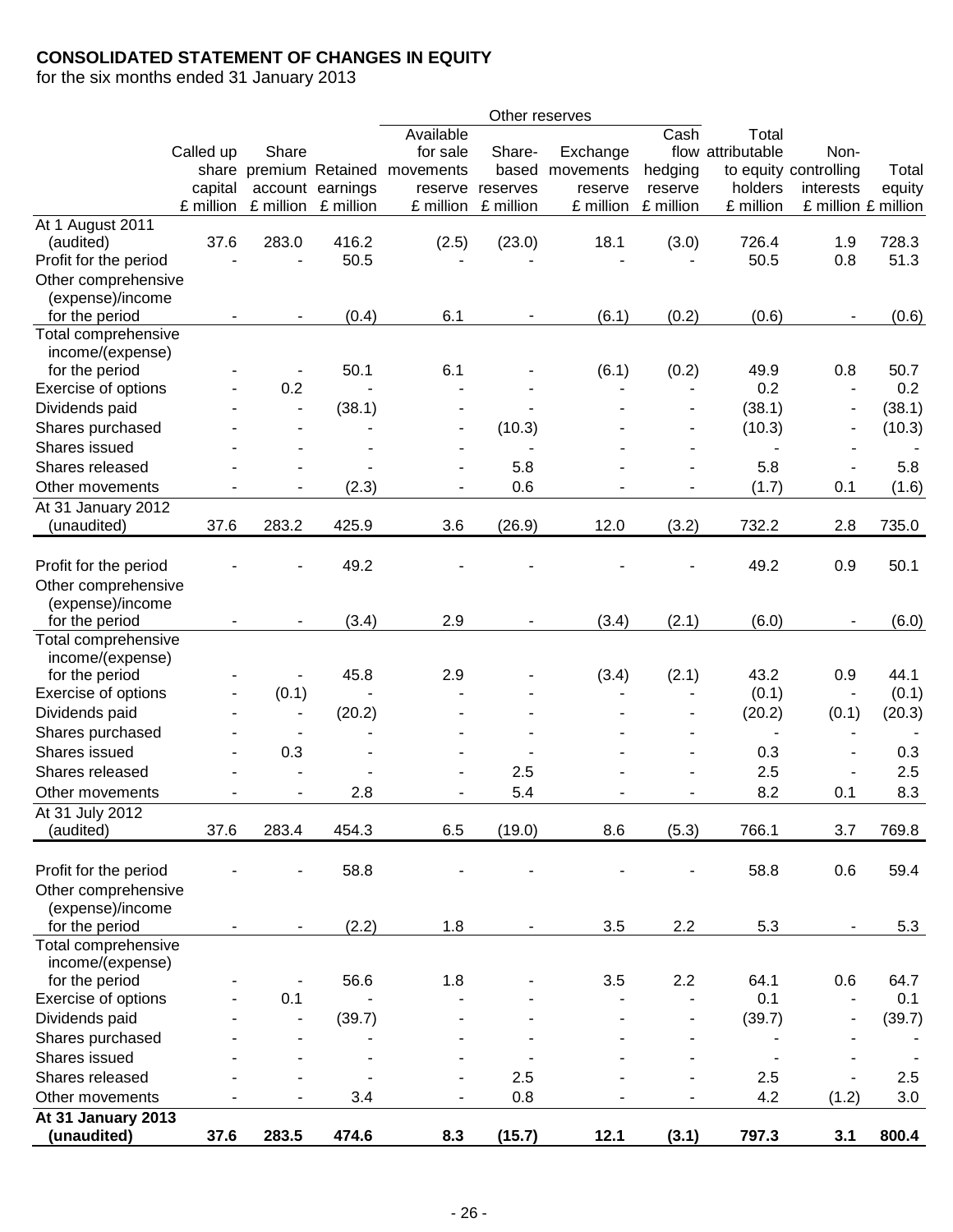## **CONSOLIDATED CASH FLOW STATEMENT**

for the six months ended 31 January 2013

|                                                               |             | Six months ended |           |           |
|---------------------------------------------------------------|-------------|------------------|-----------|-----------|
|                                                               |             | 31 January       |           | 31 July   |
|                                                               |             | 2013             | 2012      | 2012      |
|                                                               |             | <b>Unaudited</b> | Unaudited | Audited   |
|                                                               | <b>Note</b> | £ million        | £ million | £ million |
| Net cash inflow/(outflow) from operating activities           | 17(a)       | 255.7            | (396.8)   | 63.4      |
| Net cash inflow/(outflow) from investing activities           |             |                  |           |           |
| Dividends received from associate                             |             |                  | 2.6       | 8.7       |
| Purchase of:                                                  |             |                  |           |           |
| Assets let under operating leases                             |             | (15.5)           | (14.7)    | (29.4)    |
| Property, plant and equipment                                 |             | (2.0)            | (2.2)     | (8.8)     |
| Intangible assets - software                                  |             | (4.5)            | (5.3)     | (13.9)    |
| Equity shares held for investment                             |             |                  | (0.3)     | (0.3)     |
| Subsidiaries and non-controlling interest                     | 17(b)       | (5.0)            | (4.1)     | (5.1)     |
| Sale of:                                                      |             |                  |           |           |
| Property, plant and equipment                                 |             | 2.2              | 1.0       | 4.6       |
| Equity shares held for investment                             |             | 5.8              |           | 0.2       |
| Subsidiaries and associate                                    | 17(c)       | 1.3              | 6.6       | 12.6      |
|                                                               |             | (17.7)           | (16.4)    | (31.4)    |
|                                                               |             |                  |           |           |
| Net cash inflow/(outflow) before financing                    |             | 238.0            | (413.2)   | 32.0      |
| <b>Financing activities</b>                                   |             |                  |           |           |
| Issue of ordinary share capital, net of transaction costs     | 17(d)       | 0.1              | 0.2       | 0.4       |
| Purchase of own shares for employee share award schemes       |             |                  | (10.3)    | (10.3)    |
| Equity dividends paid                                         |             | (39.7)           | (38.1)    | (58.3)    |
| Dividends paid to non-controlling interests                   |             |                  |           | (0.1)     |
| Interest paid on subordinated loan capital and debt financing |             | (9.3)            | (2.8)     | (18.6)    |
| Debt securities issued                                        |             |                  | 250.0     |           |
| Net increase/(decrease) in cash                               |             | 189.1            | (214.2)   | (54.9)    |
| Cash and cash equivalents at beginning of period              |             | 928.3            | 983.2     | 983.2     |
| Cash and cash equivalents at end of period                    | 17(e)       | 1,117.4          | 769.0     | 928.3     |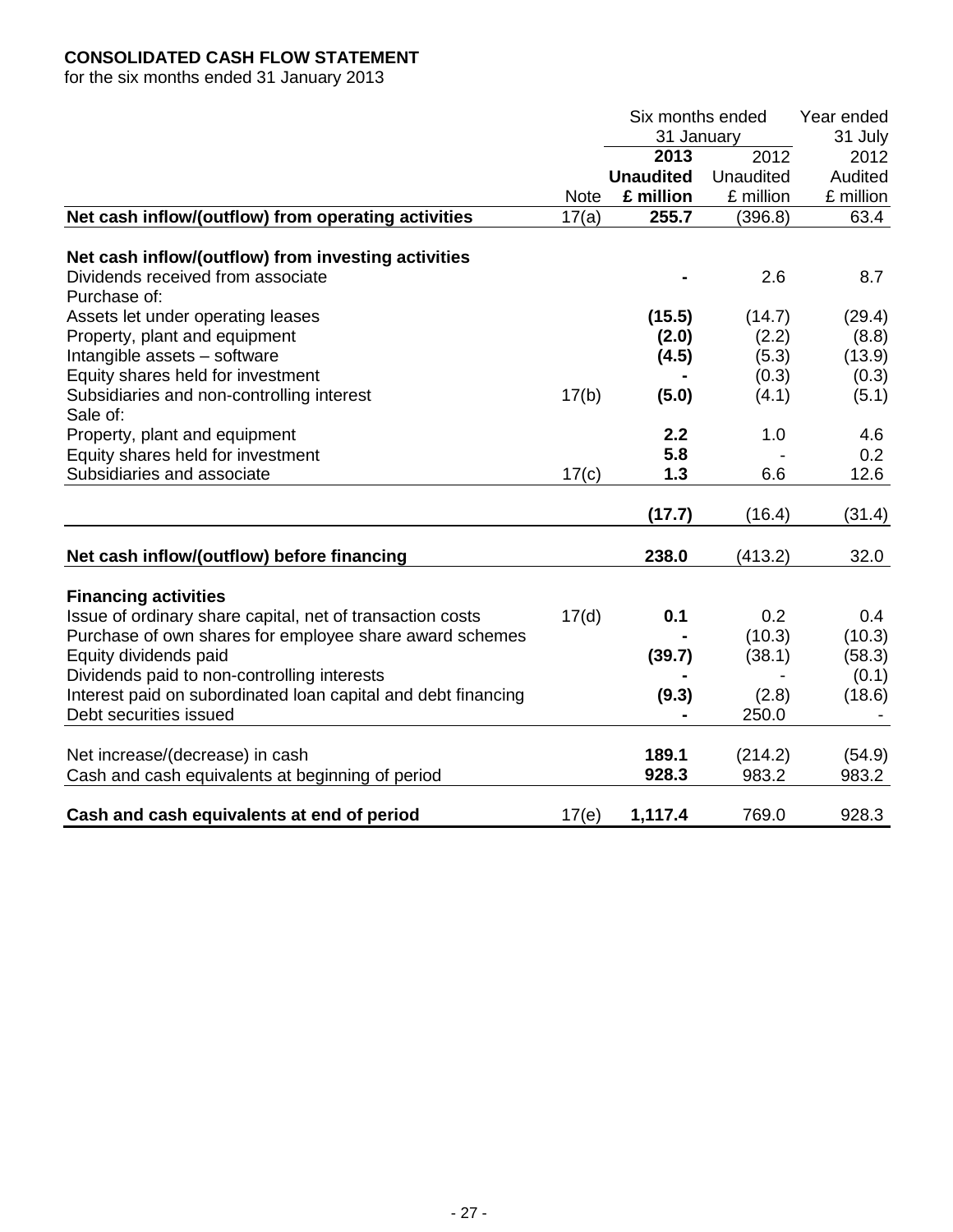## **1. Basis of preparation and accounting policies**

The interim financial information has been prepared in accordance with the Disclosure and Transparency Rules of the Financial Services Authority and in accordance with the International Financial Reporting Standards ("IFRS") issued by the International Accounting Standards Board ("IASB") and endorsed by the European Union ("EU"). These include International Accounting Standard ("IAS") 34, Interim Financial Reporting, which specifically addresses the contents of condensed interim financial statements. The consolidated financial statements incorporate the individual financial statements of Close Brothers Group plc and the entities it controls, using the acquisition method of accounting. The accounting policies used are consistent with those set out on pages 65 to 70 of the Annual Report 2012.

After making enquiries, the directors have a reasonable expectation that the company and the group as a whole have adequate resources to continue in operational existence for the foreseeable future, a period of not less than 12 months from the date of this report. For this reason, they continue to adopt the going concern basis in preparing the condensed consolidated interim financial statements.

The preparation of the Interim Report requires management to make estimates and assumptions that affect the reported income and expense, assets and liabilities and disclosure of contingencies at the date of the Interim Report. Although these estimates and assumptions are based on the management's best judgement at that date, actual results may differ from these estimates.

The Interim Report is unaudited and does not constitute statutory accounts within the meaning of Section 434 of the Companies Act 2006. However, the information has been reviewed by the company's auditor, Deloitte LLP, and their report appears on page 22.

The financial information for the year ended 31 July 2012 contained within this Interim Report does not constitute statutory accounts as defined in Section 434 of the Companies Act 2006. A copy of those statutory accounts has been reported on by Deloitte LLP and delivered to the Registrar of Companies. The report of the auditor on those statutory accounts was unqualified, did not contain an emphasis of matter paragraph and did not contain a statement under Section 498(2) or (3) of the Companies Act 2006.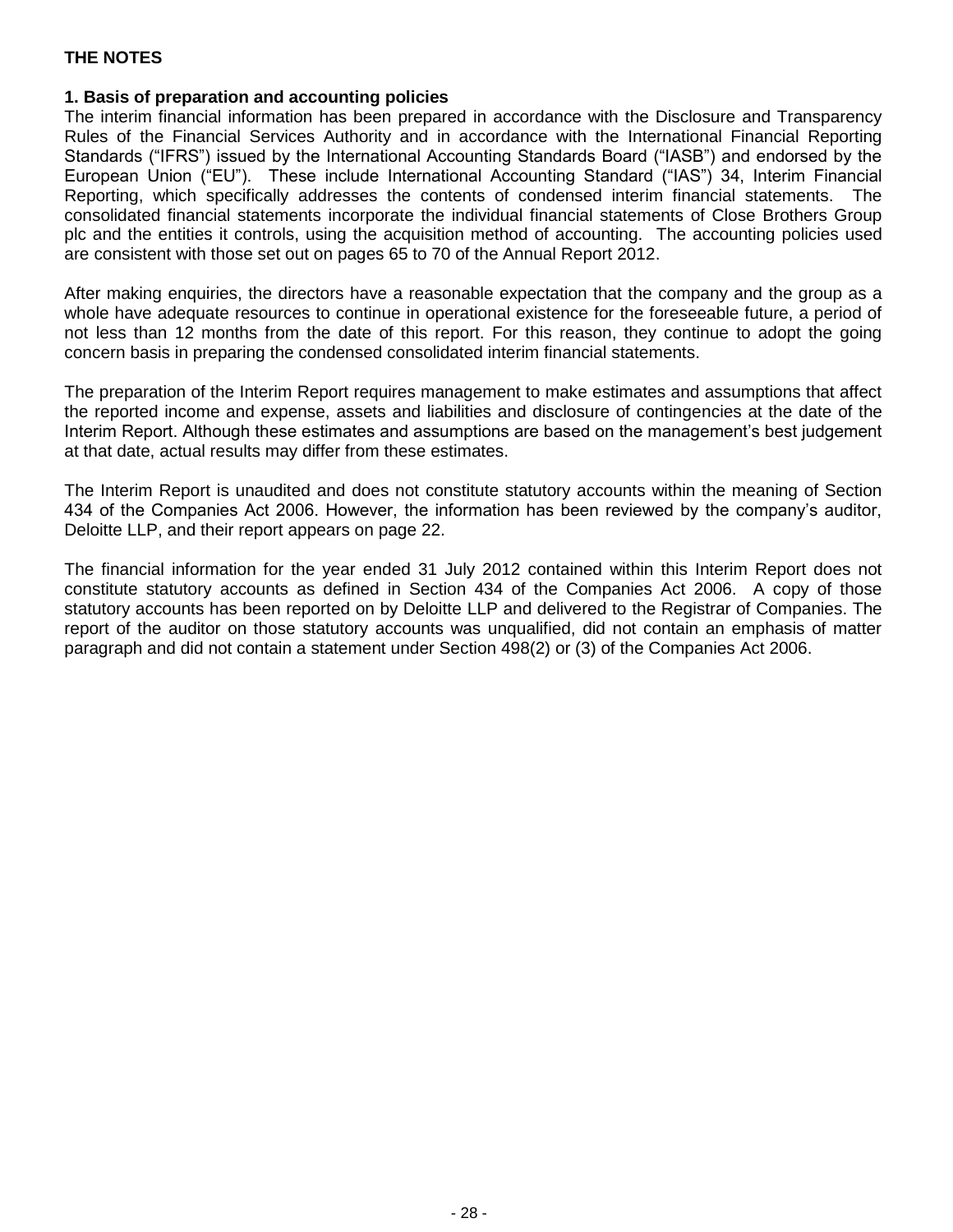## **2. Segmental analysis**

The directors manage the group primarily by class of business and present the segmental analysis on that basis. The group's activities are organised in three primary divisions: Banking, Securities and Asset Management.

Divisions charge market prices for services rendered to other parts of the group. Funding charges between segments are determined by the Banking division's Treasury operation taking into account commercial demands. More than 90% of all the group's activities, revenue and assets are located in the UK.

|                                               |                |                   | <b>Asset</b>      |           |              |
|-----------------------------------------------|----------------|-------------------|-------------------|-----------|--------------|
|                                               | <b>Banking</b> | <b>Securities</b> | <b>Management</b> | Group     | <b>Total</b> |
|                                               | £ million      | £ million         | £ million         | £ million | £ million    |
| Net interest income/(expense)                 | 147.8          | (0.7)             | (0.5)             | 0.3       | 146.9        |
| Other income                                  | 47.9           | 48.6              | 37.7              | 1.9       | 136.1        |
| Operating income before exceptional           |                |                   |                   |           |              |
| income                                        | 195.7          | 47.9              | 37.2              | 2.2       | 283.0        |
| Administrative expenses                       | (82.5)         | (36.4)            | (35.4)            | (11.3)    | (165.6)      |
| Depreciation and amortisation                 | (9.7)          | (1.0)             | (0.7)             | (0.4)     | (11.8)       |
| Impairment losses on loans and advances       | (25.8)         |                   |                   |           | (25.8)       |
| Total operating expenses before               |                |                   |                   |           |              |
| exceptional income                            | (118.0)        | (37.4)            | (36.1)            | (11.7)    | (203.2)      |
| Adjusted operating profit/(loss) <sup>1</sup> | 77.7           | 10.5              | 1.1               | (9.5)     | 79.8         |
| <b>Exceptional income</b>                     |                |                   |                   |           |              |
| Amortisation of intangible assets on          |                |                   |                   |           |              |
| acquisition                                   | (0.3)          |                   | (2.2)             |           | (2.5)        |
|                                               |                |                   |                   |           |              |
| Operating profit/(loss) before tax            | 77.4           | 10.5              | (1.1)             | (9.5)     | 77.3         |
| Tax                                           | (17.7)         | (2.7)             | 0.1               | 2.4       | (17.9)       |
| Non-controlling interests                     | (0.5)          |                   |                   | (0.1)     | (0.6)        |
| Profit/(loss) after tax and non-controlling   |                |                   |                   |           |              |
| interests                                     | 59.2           | 7.8               | (1.0)             | (7.2)     | 58.8         |

## **Summary Income Statement for the six months ended 31 January 2013**

1 Adjusted operating profit/(loss) is stated before exceptional income, amortisation of intangible assets on acquisition and tax.

The following table provides further detail on group wide operating income:

|                                            | Six months ended |           | Year ended |  |
|--------------------------------------------|------------------|-----------|------------|--|
|                                            | 31 January       |           | 31 July    |  |
|                                            | 2013             | 2012      | 2012       |  |
|                                            | £ million        | £ million | £ million  |  |
| <b>Banking</b>                             |                  |           |            |  |
| Retail                                     | 75.8             | 71.7      | 144.9      |  |
| Commercial                                 | 84.0             | 78.9      | 161.1      |  |
| Property                                   | 29.5             | 22.1      | 48.0       |  |
| Treasury and other non-lending income      | 6.4              | 3.8       | 7.5        |  |
| <b>Securities</b>                          |                  |           |            |  |
| Market-making and related activities       | 47.9             | 51.6      | 101.4      |  |
| Asset Management <sup>1</sup>              |                  |           |            |  |
| Advice and other services                  | 16.6             | 14.5      | 30.6       |  |
| Investment management                      | 19.4             | 18.4      | 37.9       |  |
| Other income                               | 1.2              | 1.0       | 1.1        |  |
| Group                                      | 2.2              | (0.2)     | (0.8)      |  |
| Operating income before exceptional income | 283.0            | 261.8     | 531.7      |  |

1 Prior year income numbers have been re-presented to reflect the division's increased focus on the managed and advised private client business.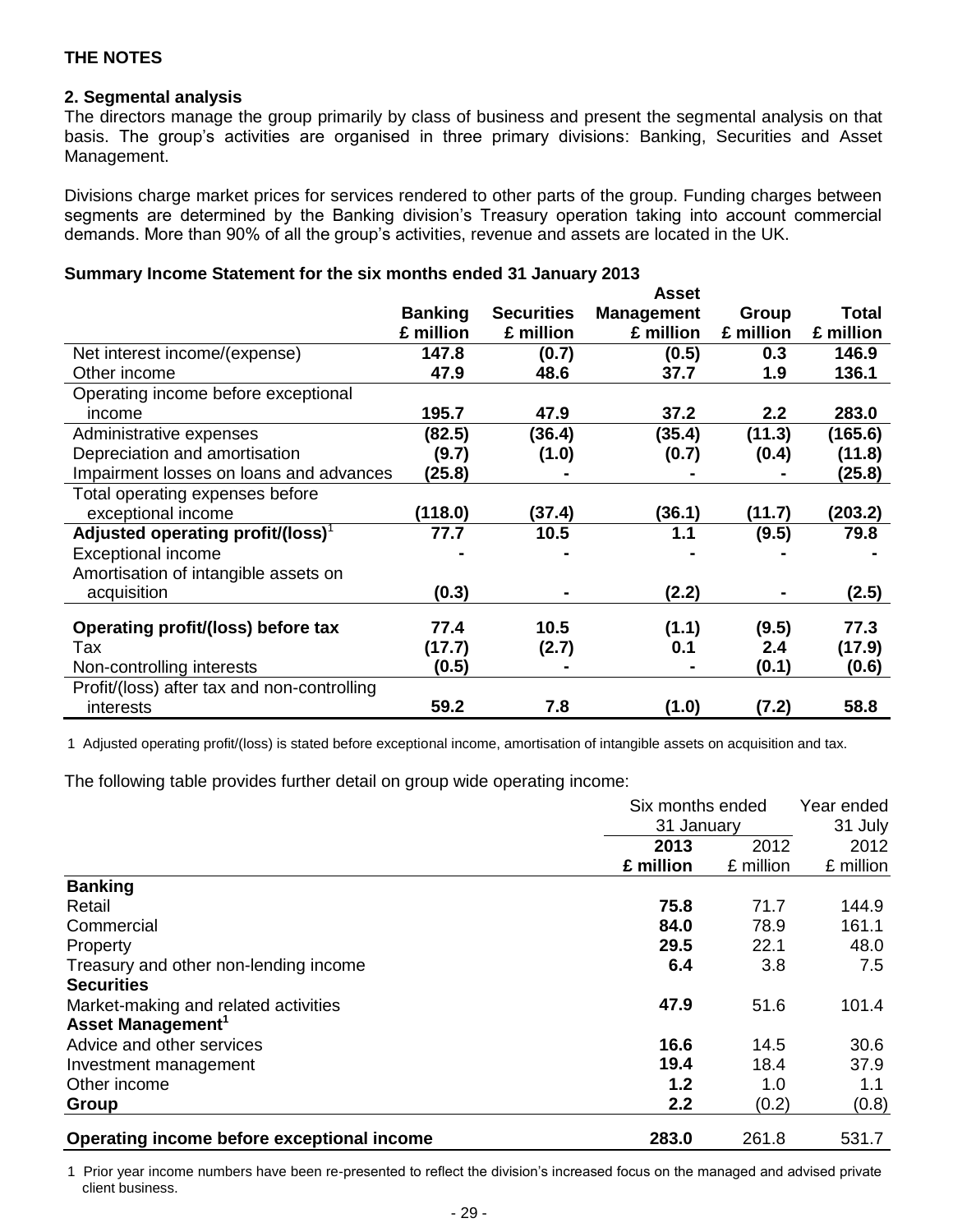## **2. Segmental analysis** continued

## **Summary Balance Sheet at 31 January 2013**

| Total<br>£ million |
|--------------------|
|                    |
|                    |
|                    |
| 1,111.4            |
|                    |
| 794.3              |
| 4,373.2            |
| 204.5              |
|                    |
| 138.9              |
| 318.7              |
|                    |
| 22.3               |
|                    |
| 6,963.3            |
|                    |
|                    |
| 707.3              |
| 60.6               |
| 3,933.4            |
| 1,228.1            |
| 233.5              |
|                    |
| 6,162.9            |
| 800.4              |
| 6,963.3            |
|                    |

Summary Income Statement for the six months ended 31 January 2012

|                                               |                |                   | Asset      |           |           |
|-----------------------------------------------|----------------|-------------------|------------|-----------|-----------|
|                                               | <b>Banking</b> | <b>Securities</b> | Management | Group     | Total     |
|                                               | £ million      | £ million         | £ million  | £ million | £ million |
| Net interest income/(expense)                 | 131.0          | (0.4)             | (0.2)      | 0.2       | 130.6     |
| Other income/(expense)                        | 45.5           | 52.0              | 34.1       | (0.4)     | 131.2     |
| Operating income/(expense) before             |                |                   |            |           |           |
| exceptional income                            | 176.5          | 51.6              | 33.9       | (0.2)     | 261.8     |
| Administrative expenses                       | (77.5)         | (37.3)            | (36.2)     | (8.6)     | (159.6)   |
| Depreciation and amortisation                 | (7.3)          | (1.1)             | (0.3)      | (0.4)     | (9.1)     |
| Impairment losses on loans and advances       | (29.9)         |                   |            |           | (29.9)    |
| Total operating expenses before               |                |                   |            |           |           |
| exceptional income                            | (114.7)        | (38.4)            | (36.5)     | (9.0)     | (198.6)   |
| Adjusted operating profit/(loss) <sup>1</sup> | 61.8           | 13.2              | (2.6)      | (9.2)     | 63.2      |
| <b>Exceptional income</b>                     |                | 5.9               |            |           | 5.9       |
| Amortisation of intangible assets on          |                |                   |            |           |           |
| acquisition                                   | (0.2)          |                   | (2.1)      |           | (2.3)     |
| Operating profit/(loss) before tax            | 61.6           | 19.1              | (4.7)      | (9.2)     | 66.8      |
| Tax                                           | (16.2)         | (2.1)             | 1.6        | 1.2       | (15.5)    |
| Non-controlling interests                     | (0.6)          |                   |            | (0.2)     | (0.8)     |
| Profit/(loss) after tax and non-controlling   |                |                   |            |           |           |
| interests                                     | 44.8           | 17.0              | (3.1)      | (8.2)     | 50.5      |

1 Adjusted operating profit/(loss) is stated before exceptional income, amortisation of intangible assets on acquisition and tax.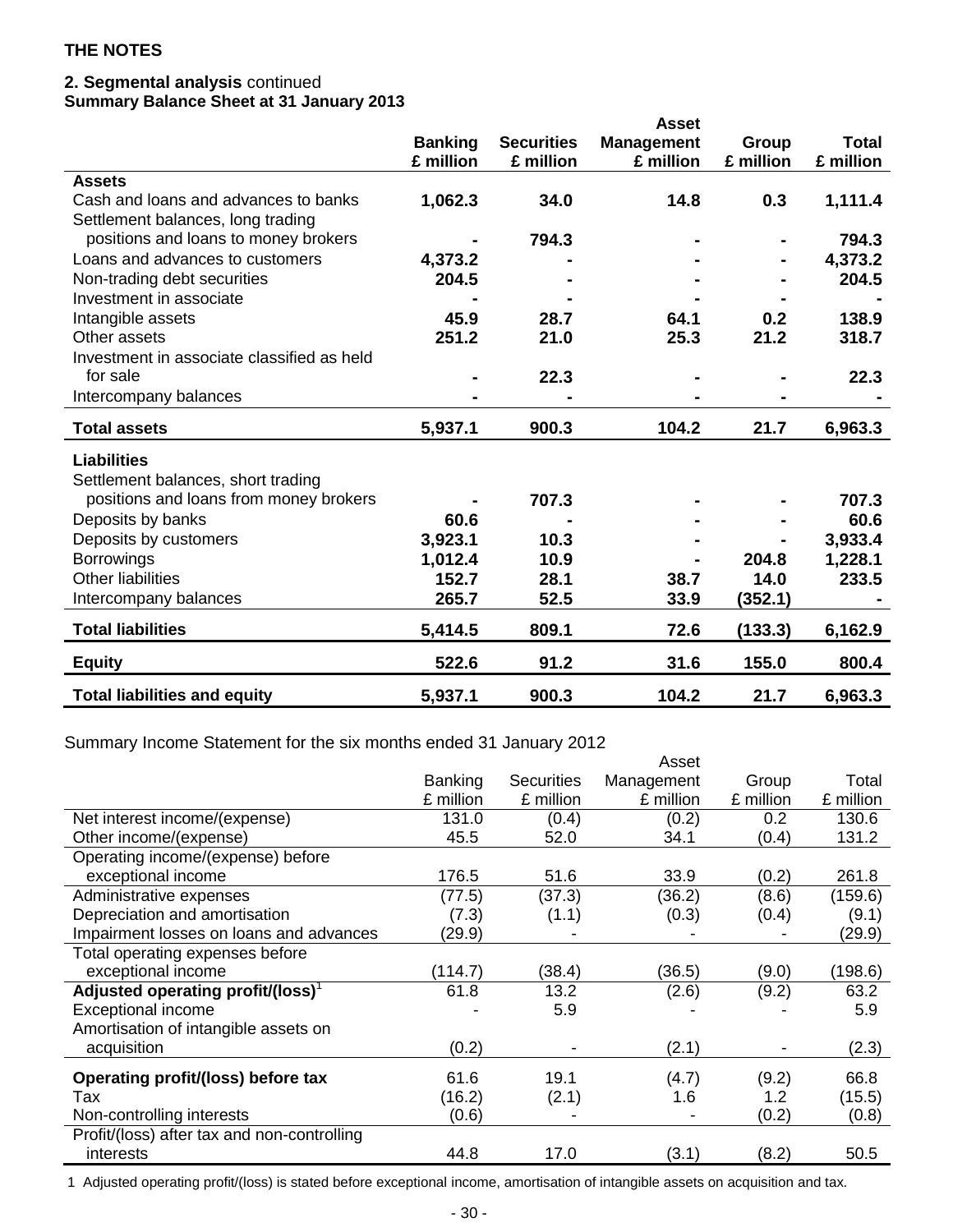## **2. Segmental analysis** continued

Summary Balance Sheet at 31 January 2012

|                                            |           |                   | Asset      |           |           |
|--------------------------------------------|-----------|-------------------|------------|-----------|-----------|
|                                            | Banking   | <b>Securities</b> | Management | Group     | Total     |
|                                            | £ million | £ million         | £ million  | £ million | £ million |
| <b>Assets</b>                              |           |                   |            |           |           |
| Cash and loans and advances to banks       | 573.7     | 16.5              | 13.2       | 1.8       | 605.2     |
| Settlement balances, long trading          |           |                   |            |           |           |
| positions and loans to money brokers       |           | 649.1             |            |           | 649.1     |
| Loans and advances to customers            | 3,755.1   |                   |            |           | 3,755.1   |
| Non-trading debt securities                | 688.4     |                   |            |           | 688.4     |
| Investment in associate                    |           | 28.6              |            |           | 28.6      |
| Intangible assets                          | 38.3      | 28.9              | 70.9       | 0.1       | 138.2     |
| Other assets                               | 234.9     | 23.2              | 29.6       | 22.0      | 309.7     |
| Investment in associate classified as held |           |                   |            |           |           |
| for sale                                   |           |                   |            |           |           |
| Intercompany balances                      | 1.0       | (25.8)            |            | 24.8      |           |
| <b>Total assets</b>                        | 5,291.4   | 720.5             | 113.7      | 48.7      | 6,174.3   |
| <b>Liabilities</b>                         |           |                   |            |           |           |
| Settlement balances, short trading         |           |                   |            |           |           |
| positions and loans from money brokers     |           | 565.4             |            |           | 565.4     |
| Deposits by banks                          | 190.4     |                   |            |           | 190.4     |
| Deposits by customers                      | 3,178.1   | 4.4               |            |           | 3,182.5   |
| <b>Borrowings</b>                          | 1,033.6   | 2.8               |            | 198.3     | 1,234.7   |
| <b>Other liabilities</b>                   | 181.0     | 28.5              | 42.1       | 14.7      | 266.3     |
| Intercompany balances                      | 247.7     | 31.0              | 37.9       | (316.6)   |           |
| <b>Total liabilities</b>                   | 4,830.8   | 632.1             | 80.0       | (103.6)   | 5,439.3   |
| <b>Equity</b>                              | 460.6     | 88.4              | 33.7       | 152.3     | 735.0     |
| <b>Total liabilities and equity</b>        | 5,291.4   | 720.5             | 113.7      | 48.7      | 6,174.3   |

Summary Income Statement for the year ended 31 July 2012

|                                               |                |                   | Asset      |           |           |
|-----------------------------------------------|----------------|-------------------|------------|-----------|-----------|
|                                               | <b>Banking</b> | <b>Securities</b> | Management | Group     | Total     |
|                                               | £ million      | £ million         | £ million  | £ million | £ million |
| Net interest income/(expense)                 | 271.5          | (0.7)             | (0.4)      | 0.5       | 270.9     |
| Other income/(expense)                        | 90.0           | 102.1             | 70.0       | (1.3)     | 260.8     |
| Operating income/(expense) before             |                |                   |            |           |           |
| exceptional income                            | 361.5          | 101.4             | 69.6       | (0.8)     | 531.7     |
| Administrative expenses                       | (153.4)        | (74.7)            | (73.0)     | (19.4)    | (320.5)   |
| Depreciation and amortisation                 | (15.5)         | (2.2)             | (0.9)      | (0.8)     | (19.4)    |
| Impairment losses on loans and advances       | (57.6)         |                   |            |           | (57.6)    |
| Total operating expenses before               |                |                   |            |           |           |
| exceptional income                            | (226.5)        | (76.9)            | (73.9)     | (20.2)    | (397.5)   |
| Adjusted operating profit/(loss) <sup>1</sup> | 135.0          | 24.5              | (4.3)      | (21.0)    | 134.2     |
| <b>Exceptional income</b>                     |                | 5.6               |            |           | 5.6       |
| Amortisation of intangible assets on          |                |                   |            |           |           |
| acquisition                                   | (0.6)          |                   | (4.3)      |           | (4.9)     |
| Operating profit/(loss) before tax            | 134.4          | 30.1              | (8.6)      | (21.0)    | 134.9     |
| Tax                                           | (36.1)         | (4.9)             | 4.4        | 3.1       | (33.5)    |
| Non-controlling interests                     | (1.5)          |                   |            | (0.2)     | (1.7)     |
| Profit/(loss) after tax and non-controlling   |                |                   |            |           |           |
| interests                                     | 96.8           | 25.2              | (4.2)      | (18.1)    | 99.7      |

1 Adjusted operating profit/(loss) is stated before exceptional income, amortisation of intangible assets on acquisition and tax.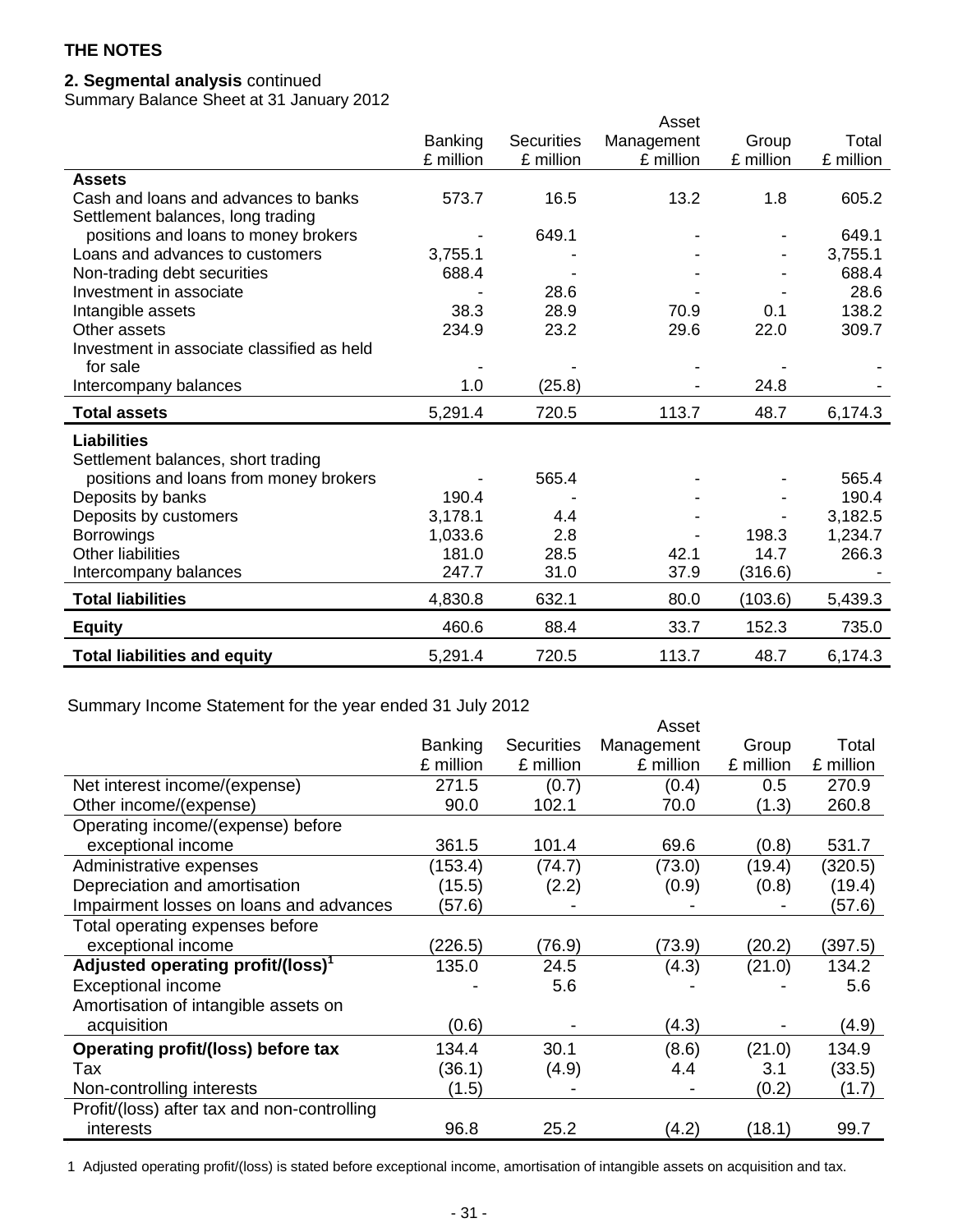## **2. Segmental analysis continued**

Summary Balance Sheet at 31 July 2012

|                                              |                |                   | Asset      |           |           |
|----------------------------------------------|----------------|-------------------|------------|-----------|-----------|
|                                              | <b>Banking</b> | <b>Securities</b> | Management | Group     | Total     |
|                                              | £ million      | £ million         | £ million  | £ million | £ million |
| <b>Assets</b>                                |                |                   |            |           |           |
| Cash and loans and advances to banks         | 789.7          | 14.8              | 11.9       | 0.4       | 816.8     |
| Settlement balances, long trading positions  |                |                   |            |           |           |
| and loans to money brokers                   |                | 598.5             |            |           | 598.5     |
| Loans and advances to customers              | 4,125.9        |                   |            |           | 4,125.9   |
| Non-trading debt securities                  | 353.0          |                   |            |           | 353.0     |
| Investment in associate                      |                | 21.8              |            |           | 21.8      |
| Intangible assets                            | 44.2           | 28.6              | 66.8       | 0.1       | 139.7     |
| Other assets                                 | 233.4          | 16.8              | 30.0       | 19.9      | 300.1     |
| Investment in associate classified as held   |                |                   |            |           |           |
| for sale                                     |                |                   |            |           |           |
| Intercompany balances                        |                |                   |            |           |           |
|                                              |                |                   |            |           |           |
| <b>Total assets</b>                          | 5,546.2        | 680.5             | 108.7      | 20.4      | 6,355.8   |
|                                              |                |                   |            |           |           |
| <b>Liabilities</b>                           |                |                   |            |           |           |
| Settlement balances, short trading positions |                |                   |            |           |           |
| and loans from money brokers                 |                | 501.7             |            |           | 501.7     |
| Deposits by banks                            | 88.0           |                   |            |           | 88.0      |
| Deposits by customers                        | 3,443.1        | 5.0               |            |           | 3,448.1   |
| <b>Borrowings</b>                            | 1,115.7        | 2.1               |            | 204.5     | 1,322.3   |
| <b>Other liabilities</b>                     | 136.8          | 33.7              | 42.2       | 13.2      | 225.9     |
| Intercompany balances                        | 267.3          | 49.2              | 33.9       | (350.4)   |           |
|                                              |                |                   |            |           |           |
| <b>Total liabilities</b>                     | 5,050.9        | 591.7             | 76.1       | (132.7)   | 5,586.0   |
|                                              |                |                   |            |           |           |
| <b>Equity</b>                                | 495.3          | 88.8              | 32.6       | 153.1     | 769.8     |
|                                              |                |                   |            |           |           |
| <b>Total liabilities and equity</b>          | 5,546.2        | 680.5             | 108.7      | 20.4      | 6,355.8   |

## **3. Exceptional income**

There was no exceptional income during the period (six months ended 31 January 2012: £5.9 million; year ended 31 July 2012: £5.6 million). On 16 September 2011, the group announced the phased sale of its 49.9% investment in Mako to the Mako management team. Exceptional income in the prior periods principally reflects realised foreign exchange gains on the phased disposal. The tax impact of the exceptional income in the prior periods was £nil. See note 16 for further details.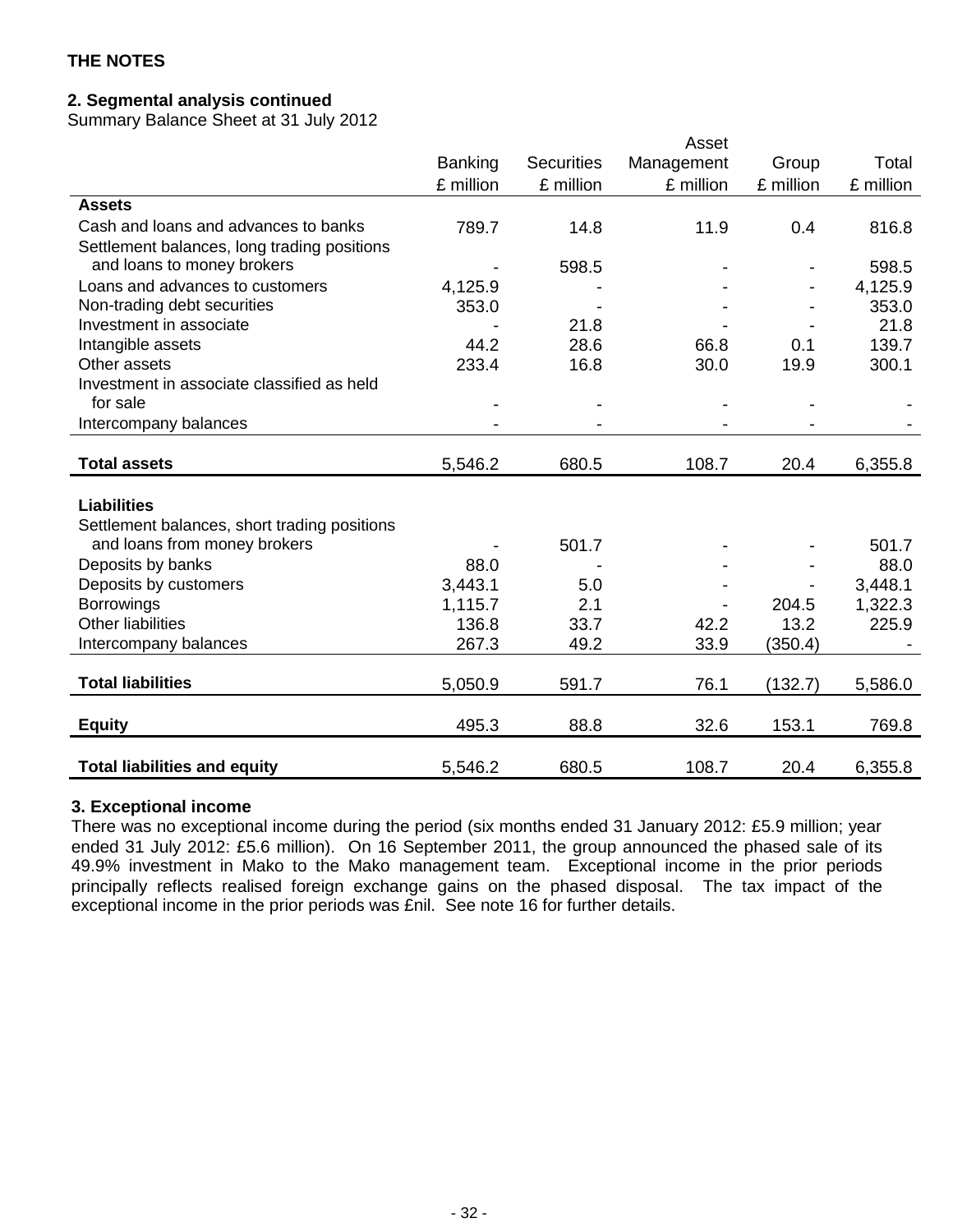## **4. Tax expense**

|                                                             | Six months ended<br>31 January |           | Year ended<br>31 July |
|-------------------------------------------------------------|--------------------------------|-----------|-----------------------|
|                                                             | 2013                           | 2012      | 2012                  |
|                                                             | £ million                      | £ million | £ million             |
| Tax charged/(credited) in the income statement              |                                |           |                       |
| Current tax:                                                |                                |           |                       |
| UK corporation tax                                          | 21.2                           | 20.4      | 34.9                  |
| Foreign tax                                                 | 0.8                            | (0.3)     | 0.5                   |
| Adjustments in respect of previous periods                  | (0.3)                          | (0.7)     | (0.5)                 |
|                                                             | 21.7                           | 19.4      | 34.9                  |
| Deferred tax:                                               |                                |           |                       |
| Deferred tax credit for the current period                  | (3.8)                          | (4.9)     | (1.5)                 |
| Adjustments in respect of previous periods                  |                                | 1.0       | 0.1                   |
| Tax charge                                                  | 17.9                           | 15.5      | 33.5                  |
|                                                             |                                |           |                       |
| Tax on items not charged/(credited) to the income statement |                                |           |                       |
| Current tax relating to:                                    |                                |           |                       |
| Financial instruments classified as available for sale      | 0.3                            | 2.3       | 3.3                   |
| Share-based transactions                                    | (0.2)                          | (0.3)     | (0.3)                 |
| Deferred tax relating to:                                   |                                |           |                       |
| Cash flow hedging                                           | 0.7                            | 0.1       | (0.6)                 |
| Financial instruments classified as available for sale      |                                |           | (0.2)                 |
| Share-based transactions                                    | (1.5)                          | 0.5       | 0.3                   |
|                                                             |                                |           |                       |
|                                                             | (0.7)                          | 2.6       | 2.5                   |

The effective tax rate for the period is 23.2% (six months ended 31 January 2012: 23.2%; year ended 31 July 2012: 24.8%), representing the best estimate of the annual effective tax rate expected for the full year, applied to the operating profit before tax for the six month period.

The effective tax rate for the period is broadly in line with the UK corporation tax rate of 23.7%.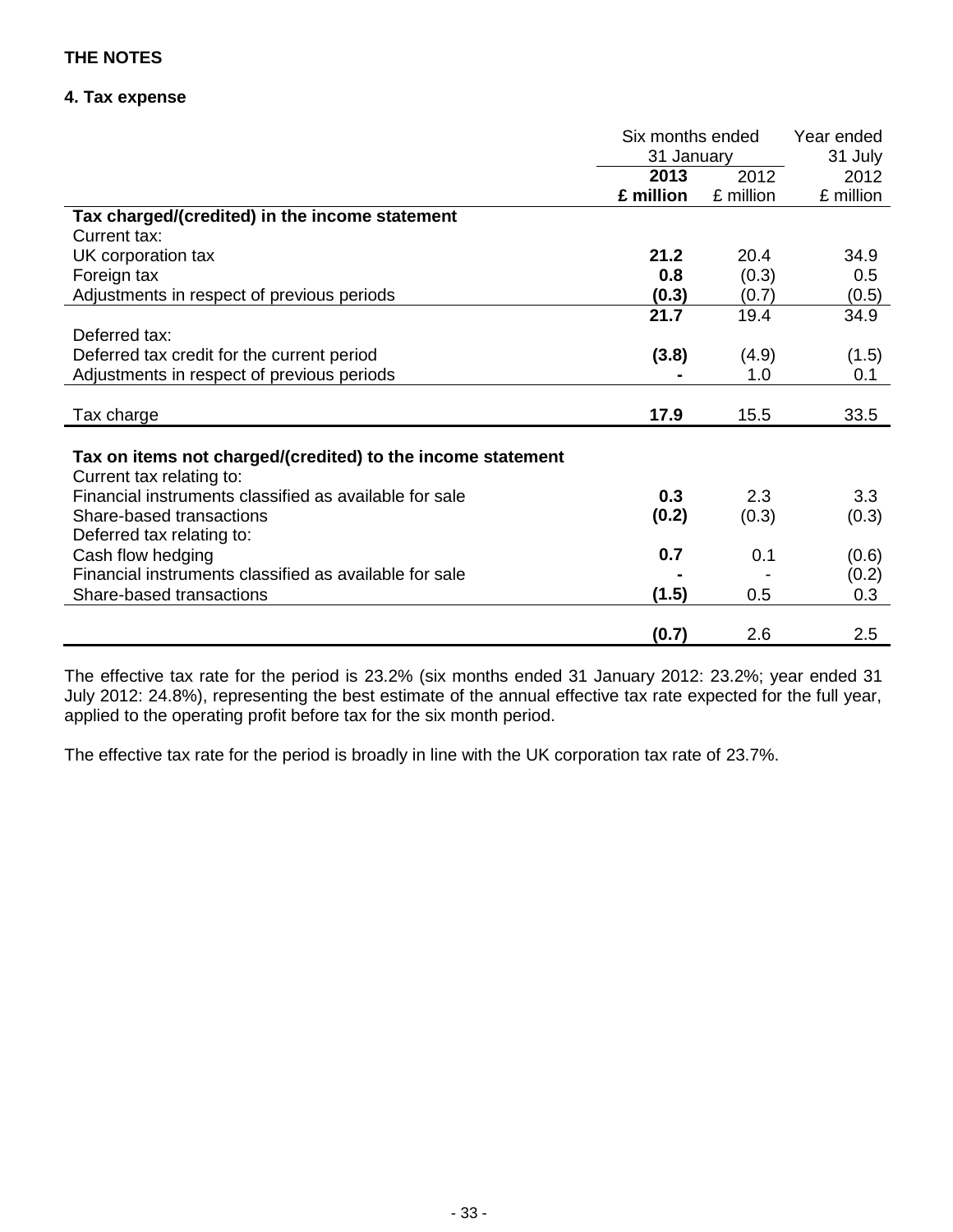## **5. Earnings per share**

The calculation of basic earnings per share is based on the profit attributable to shareholders and the number of basic weighted average shares. When calculating the diluted earnings per share, the weighted average number of shares in issue is adjusted for the effects of all dilutive share options and awards.

|                               | Six months ended | Year ended |       |
|-------------------------------|------------------|------------|-------|
|                               |                  | 31 January |       |
|                               | 2013             | 2012       | 2012  |
| <b>Earnings per share</b>     |                  |            |       |
| <b>Basic</b>                  | 40.4p            | 34.8p      | 68.6p |
| <b>Diluted</b>                | 39.7p            | 34.3p      | 67.5p |
| Adjusted basic <sup>1</sup>   | 41.8p            | 31.9p      | 67.3p |
| Adjusted diluted <sup>1</sup> | 41.1p            | 31.4p      | 66.3p |

1 Excludes exceptional income, amortisation of intangible assets on acquisition and their tax effects.

|                                                  | Six months ended |           | Year ended       |
|--------------------------------------------------|------------------|-----------|------------------|
|                                                  | 31 January       | 31 July   |                  |
|                                                  | 2013             | 2012      | 2012             |
|                                                  | £ million        | £ million | £ million        |
| <b>Profit attributable to shareholders</b>       | 58.8             | 50.5      | 99.7             |
| Adjustments:                                     |                  |           |                  |
| <b>Exceptional income</b>                        |                  | (5.9)     | (5.6)            |
| Amortisation of intangible assets on acquisition | 2.5              | 2.3       | 4.9              |
| Tax effect of adjustments                        | (0.5)            | (0.6)     | (1.1)            |
| Adjusted profit attributable to shareholders     | 60.8             | 46.3      | 97.9             |
|                                                  | Six months ended |           | Year ended       |
|                                                  | 31 January       |           | 31 July          |
|                                                  | 2013             | 2012      | 2012             |
|                                                  | million          | million   | million          |
| Average number of shares                         |                  |           |                  |
| <b>Basic weighted</b>                            | 145.5            | 145.3     | 145.4            |
| Effect of dilutive share options and awards      | 2.6              | 2.0       | $2.2\phantom{0}$ |
| <b>Diluted weighted</b>                          | 148.1            | 147.3     | 147.6            |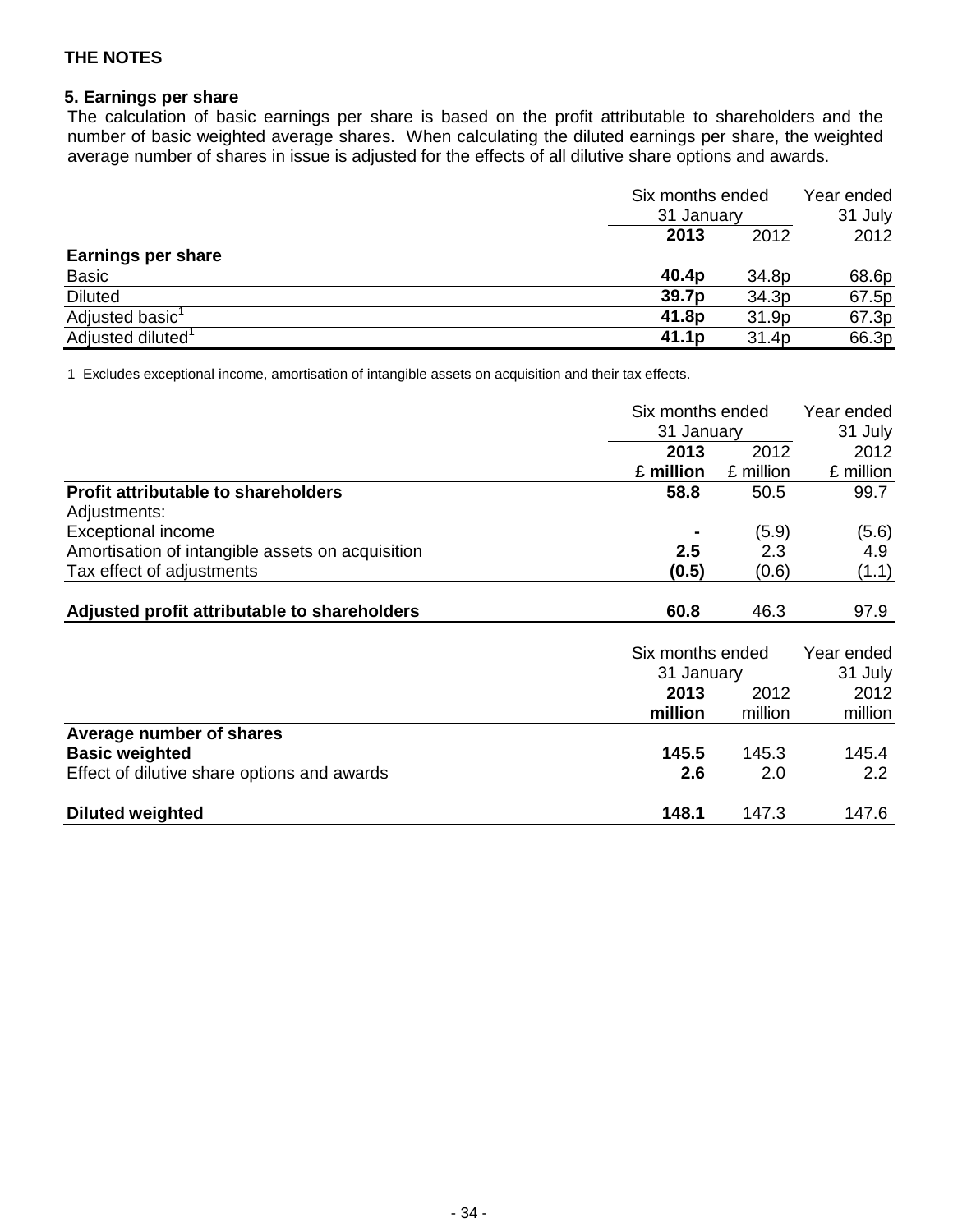## **6. Dividends**

|                                                                         | Six months ended<br>31 January |           | Year ended |
|-------------------------------------------------------------------------|--------------------------------|-----------|------------|
|                                                                         |                                |           | 31 July    |
|                                                                         | 2012<br>2013                   |           | 2012       |
|                                                                         | £ million                      | £ million | £ million  |
| For each ordinary share                                                 |                                |           |            |
| Interim dividend for previous financial year paid in April 2012: 14.0p  |                                |           | 20.2       |
| Final dividend for previous financial year paid in November 2012: 27.5p |                                |           |            |
| (2011:26.5p)                                                            | 39.7                           | 38.1      | 38.1       |
|                                                                         | 39.7                           | 38.1      | 58.3       |

An interim dividend relating to the six months ended 31 January 2013 of 15.0p, amounting to an estimated £21.7 million, is declared. This interim dividend, which is due to be paid on 24 April 2013, is not reflected in these financial statements.

## **7. Loans and advances to customers**

The contractual maturity of loans and advances to customers is set out below:

|                           |           |           | <b>Between</b><br>three |                |            |            |            |           |
|---------------------------|-----------|-----------|-------------------------|----------------|------------|------------|------------|-----------|
|                           |           | Within    | months                  | <b>Between</b> | Between    | After more |            |           |
|                           | On        | three     | and one                 | one and        | two and    | than five  | Impairment |           |
|                           | demand    | months    | year                    | two years      | five years | years      | provision  | Total     |
|                           | £ million | £ million | £ million               | £ million      | £ million  | £ million  | £ million  | £ million |
| <b>At 31 January 2013</b> | 20.6      | 1,213.0   | 1,434.3                 | 866.9          | 892.0      | 15.2       | (68.8)     | 4,373.2   |
| At 31 January 2012        | 28.7      | 1,063.9   | 1,291.4                 | 696.2          | 736.6      | 16.8       | (78.5)     | 3,755.1   |
| At 31 July 2012           | 25.4      | 1,146.1   | 1,352.6                 | 777.9          | 861.3      | 32.9       | (70.3)     | 4,125.9   |

|                                                          | 31 January |           | 31 July   |
|----------------------------------------------------------|------------|-----------|-----------|
|                                                          | 2013       | 2012      | 2012      |
|                                                          | £ million  | £ million | £ million |
| Impairment provisions on loans and advances to customers |            |           |           |
| Opening balance                                          | 70.3       | 93.7      | 93.7      |
| Charge for the period                                    | 25.8       | 29.9      | 57.6      |
| Amounts written off net of recoveries                    | (27.3)     | (45.1)    | (81.0)    |
|                                                          |            |           |           |
| <b>Impairment provisions</b>                             | 68.8       | 78.5      | 70.3      |

At 31 January 2013, gross impaired loans were £234.0 million (31 January 2012: £254.7 million; 31 July 2012: £233.6 million) and equate to 5% (31 January 2012: 7%; 31 July 2012: 6%) of the gross loan book before impairment provisions. The majority of the group's lending is secured and therefore the gross impaired loans quoted do not reflect the expected loss.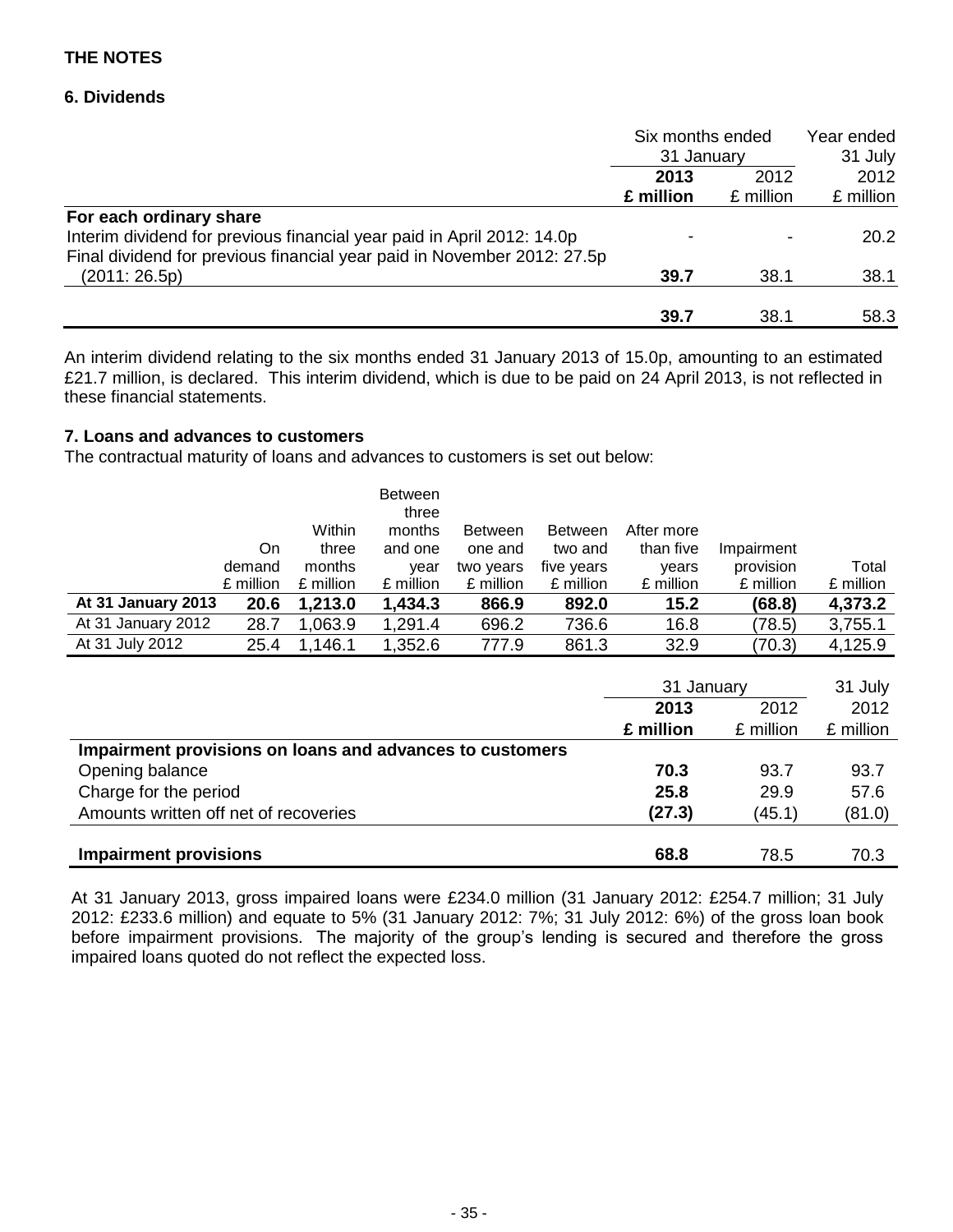## **8. Debt securities**

|                                           | <b>Held for</b> | <b>Available</b> | <b>Loans and</b> |              |
|-------------------------------------------|-----------------|------------------|------------------|--------------|
|                                           | trading         | for sale         | receivables      | <b>Total</b> |
|                                           | £ million       | £ million        | £ million        | £ million    |
| Long trading positions in debt securities | 69.3            |                  |                  | 69.3         |
| Certificates of deposit                   |                 |                  | 25.0             | 25.0         |
| Floating rate notes                       |                 | 81.4             |                  | 81.4         |
| Gilts                                     |                 | 98.1             |                  | 98.1         |
|                                           |                 |                  |                  |              |
| At 31 January 2013                        | 69.3            | 179.5            | 25.0             | 273.8        |
|                                           |                 |                  |                  |              |
|                                           | Held for        | Available        | Loans and        |              |
|                                           | trading         | for sale         | receivables      | Total        |
|                                           | £ million       | £ million        | £ million        | £ million    |
| Long trading positions in debt securities | 41.9            |                  |                  | 41.9         |
| Certificates of deposit                   |                 |                  | 174.5            | 174.5        |
| Floating rate notes                       |                 | 287.8            |                  | 287.8        |
| Gilts                                     |                 | 226.1            |                  | 226.1        |
|                                           |                 |                  |                  |              |
| At 31 January 2012                        | 41.9            | 513.9            | 174.5            | 730.3        |
|                                           |                 |                  |                  |              |
|                                           | Held for        | Available        | Loans and        |              |
|                                           | trading         | for sale         | receivables      | Total        |
|                                           | £ million       | £ million        | £ million        | £ million    |
| Long trading positions in debt securities | 53.4            |                  |                  | 53.4         |
| Certificates of deposit                   |                 |                  | 130.3            | 130.3        |
| Floating rate notes                       |                 | 122.6            |                  | 122.6        |
| Gilts                                     |                 | 100.1            |                  | 100.1        |
|                                           |                 |                  |                  |              |
| At 31 July 2012                           | 53.4            | 222.7            | 130.3            | 406.4        |

The fair value of items carried at amortised cost together with their book value is as follows:

|                                    | 31 January 2013   |                   | 31 January 2012 |            | 31 July 2012 |            |
|------------------------------------|-------------------|-------------------|-----------------|------------|--------------|------------|
|                                    | <b>Book value</b> | <b>Fair value</b> | Book value      | Fair value | Book value   | Fair value |
|                                    | £ million         | £ million         | £ million       | £ million  | £ million    | £ million  |
| Certificates of deposit classified |                   |                   |                 |            |              |            |
| as loans and receivables           | 25.0              | 25.0              | 174.5           | 174.6      | 130.3        | 130.3      |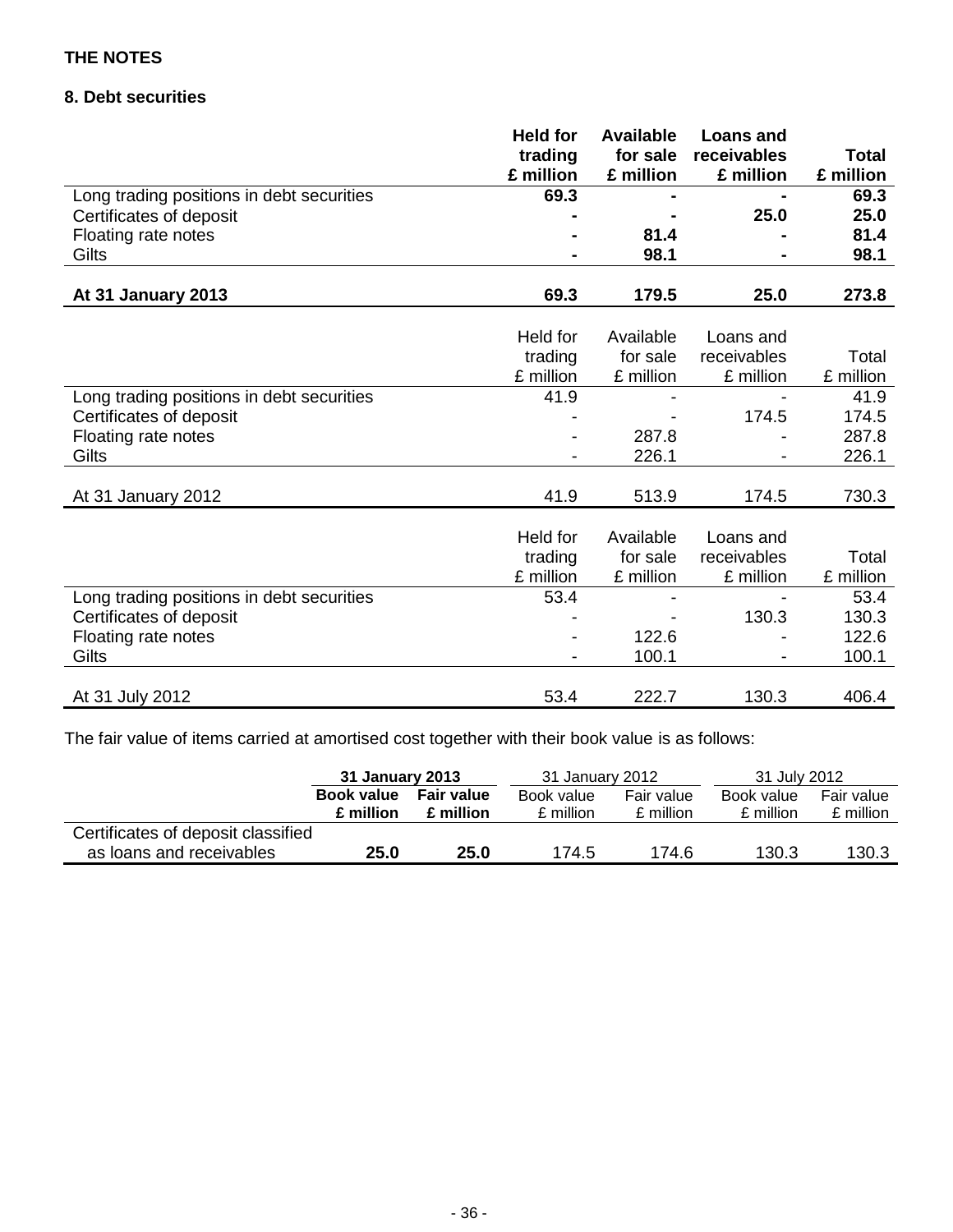## **8. Debt securities** continued

Movements on the book value of gilts and floating rate notes ("FRNs") held during the period comprise:

|                                         | Available for sale |            |           |
|-----------------------------------------|--------------------|------------|-----------|
|                                         |                    | Floating   |           |
|                                         | <b>Gilts</b>       | rate notes | Total     |
|                                         | £ million          | £ million  | £ million |
| At 1 August 2011                        | 228.8              | 296.9      | 525.7     |
| <b>Disposals</b>                        |                    | (12.6)     | (12.6)    |
| Redemptions at maturity                 |                    |            |           |
| <b>Currency translation differences</b> |                    | (3.5)      | (3.5)     |
| Changes in fair value                   | (2.7)              | 7.0        | 4.3       |
|                                         |                    |            |           |
| At 31 January 2012                      | 226.1              | 287.8      | 513.9     |
|                                         |                    |            |           |
| <b>Disposals</b>                        |                    |            |           |
| Redemptions at maturity                 | (125.0)            | (163.4)    | (288.4)   |
| <b>Currency translation differences</b> |                    | (5.4)      | (5.4)     |
| Changes in fair value                   | (1.0)              | 3.6        | 2.6       |
|                                         |                    |            |           |
| At 31 July 2012                         | 100.1              | 122.6      | 222.7     |
|                                         |                    |            |           |
| <b>Disposals</b>                        |                    | (24.4)     | (24.4)    |
| Redemptions at maturity                 |                    | (25.4)     | (25.4)    |
| Currency translation differences        |                    | 7.6        | 7.6       |
| Changes in fair value                   | (2.0)              | 1.0        | (1.0)     |
|                                         |                    |            |           |
| At 31 January 2013                      | 98.1               | 81.4       | 179.5     |

At 31 January 2013, £60.0 million (31 January 2012: £187.3 million; 31 July 2012: £48.7 million) of FRNs were due to mature within one year and £21.4 million (31 January 2012: £19.8 million; 31 July 2012: £19.2 million) have been issued by corporates with the remainder issued by banks and building societies.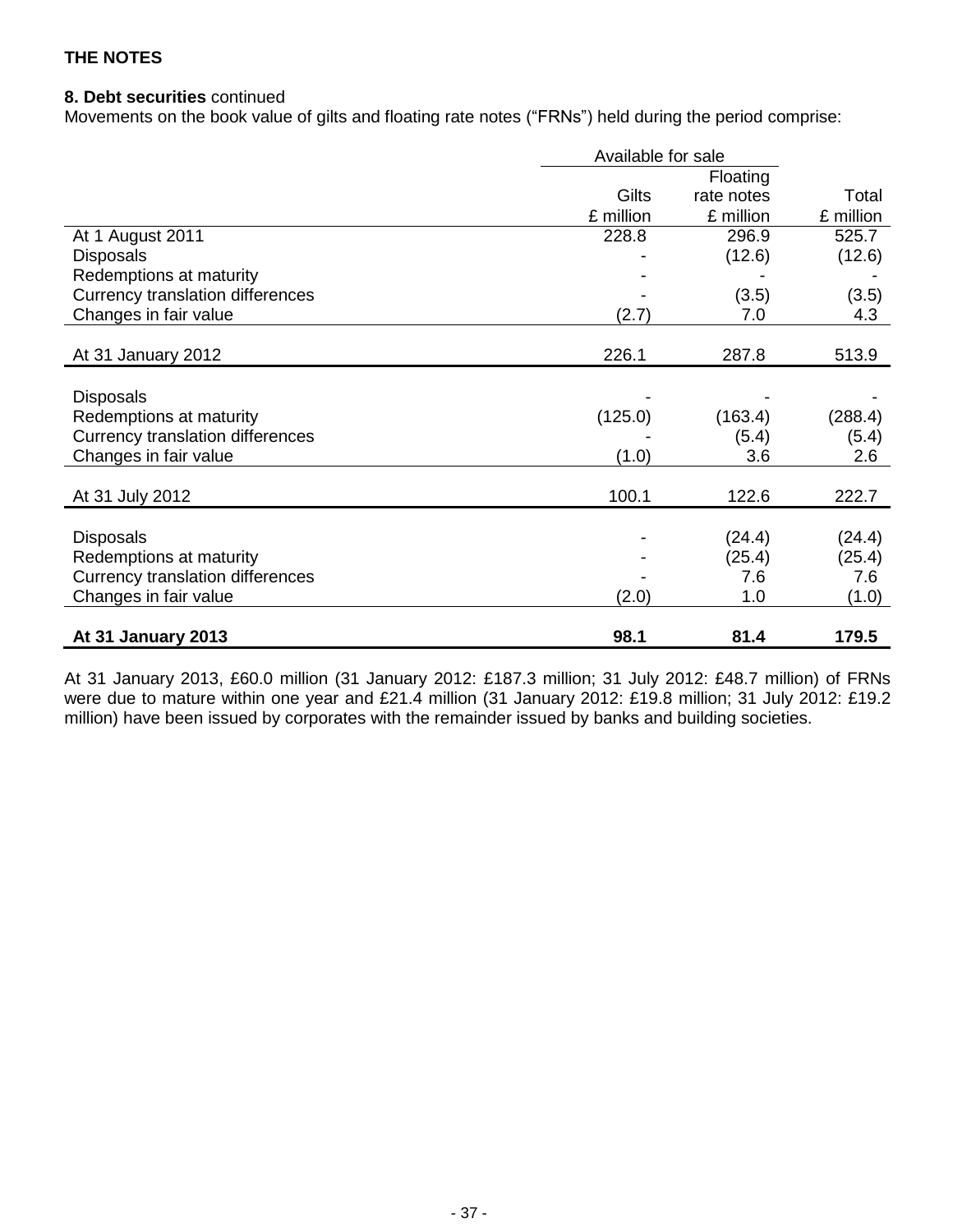## **9. Equity shares**

| 31 January |           | 31 July   |
|------------|-----------|-----------|
| 2013       | 2012      | 2012      |
| £ million  | £ million | £ million |
| 44.8       | 37.7      | 34.4      |
| 15.1       | 18.7      | 18.5      |
|            |           |           |
| 59.9       | 56.4      | 52.9      |
|            |           |           |

Movements on the book value of other equity shares held during the period comprise:

|                                                | Available<br>for sale<br>£ million | Fair value<br>through<br>profit or loss<br>£ million | Total<br>£ million |
|------------------------------------------------|------------------------------------|------------------------------------------------------|--------------------|
| At 1 August 2011                               | 14.4                               | 4.8                                                  | 19.2               |
| <b>Additions</b>                               | 0.3                                |                                                      | 0.3                |
| <b>Disposals</b>                               |                                    |                                                      |                    |
| <b>Currency translation differences</b>        | (0.7)                              |                                                      | (0.7)              |
| Changes in fair value of:                      |                                    |                                                      |                    |
| Equity shares classified as available for sale | (0.1)                              |                                                      | (0.1)              |
| Unlisted equity shares held at fair value      |                                    |                                                      |                    |
|                                                |                                    |                                                      |                    |
| At 31 January 2012                             | 13.9                               | 4.8                                                  | 18.7               |
|                                                |                                    |                                                      |                    |
| <b>Additions</b>                               | (0.3)                              | 0.3                                                  |                    |
| <b>Disposals</b>                               |                                    | (0.2)                                                | (0.2)              |
| Currency translation differences               | 0.2                                |                                                      | 0.2                |
| Changes in fair value of:                      |                                    |                                                      |                    |
| Equity shares classified as available for sale | (0.5)                              |                                                      | (0.5)              |
| Unlisted equity shares held at fair value      |                                    | 0.3                                                  | 0.3                |
|                                                |                                    |                                                      |                    |
| At 31 July 2012                                | 13.3                               | 5.2                                                  | 18.5               |
|                                                |                                    |                                                      |                    |
| <b>Additions</b>                               |                                    |                                                      |                    |
| <b>Disposals</b>                               |                                    | (6.9)                                                | (6.9)              |
| Currency translation differences               | 1.0                                |                                                      | 1.0                |
| Changes in fair value of:                      |                                    |                                                      |                    |
| Equity shares classified as available for sale |                                    |                                                      |                    |
| Unlisted equity shares held at fair value      |                                    | 2.5                                                  | 2.5                |
|                                                |                                    |                                                      |                    |
| At 31 January 2013                             | 14.3                               | 0.8                                                  | 15.1               |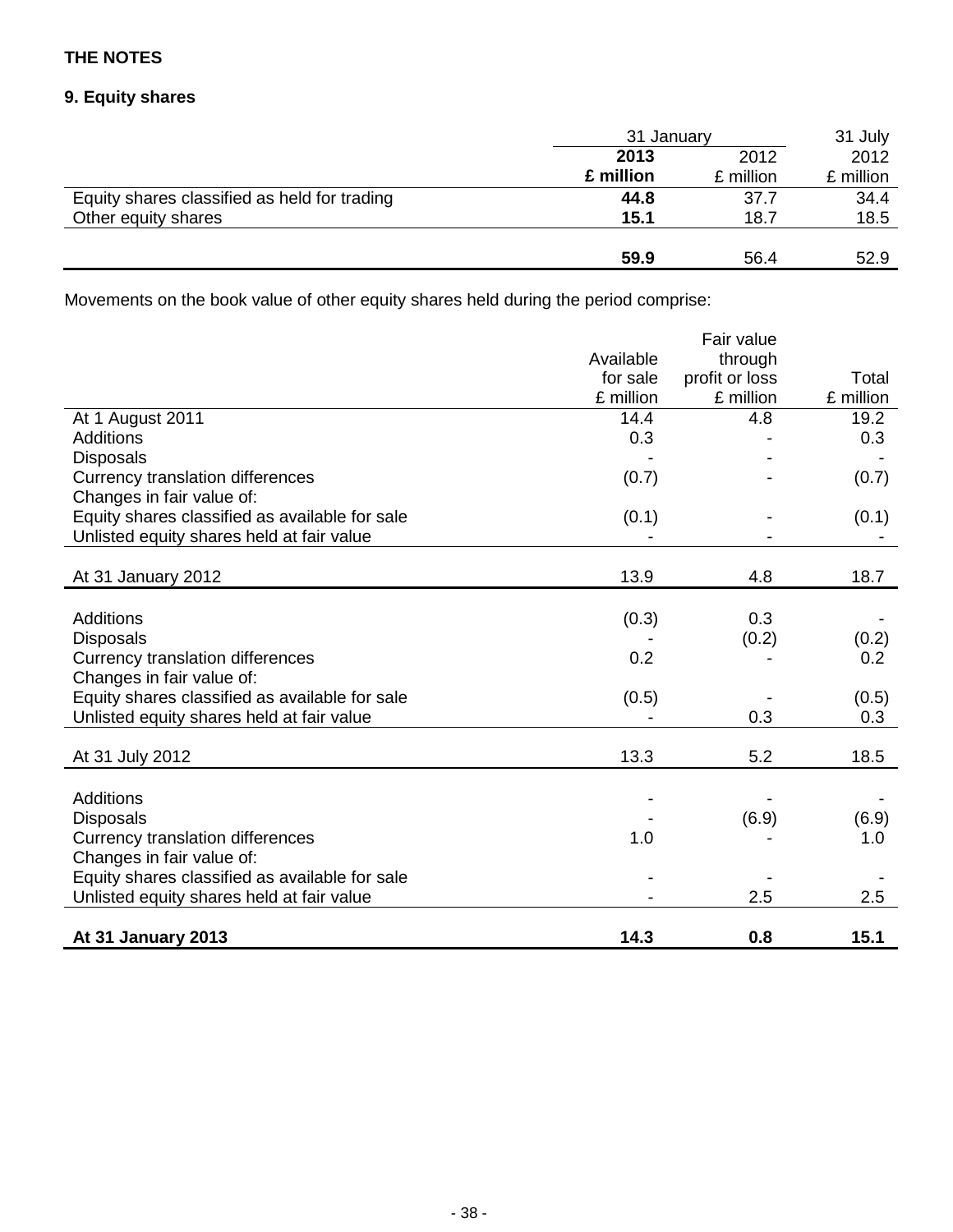## **10. Settlement balances and short positions**

|                                   | 31 January |           | 31 July   |
|-----------------------------------|------------|-----------|-----------|
|                                   | 2013       | 2012      | 2012      |
|                                   | £ million  | £ million | £ million |
| Settlement balances               | 572.4      | 457.4     | 389.6     |
| Short positions held for trading: |            |           |           |
| Debt securities                   | 38.0       | 35.5      | 56.7      |
| <b>Equity shares</b>              | 19.9       | 18.0      | 19.2      |
|                                   |            |           |           |
|                                   | 57.9       | 53.5      | 75.9      |
|                                   |            |           |           |
|                                   | 630.3      | 510.9     | 465.5     |

## **11. Financial liabilities**

The contractual maturity of financial liabilities is set out below:

|                          |           |                     |                     |                           |       | <b>Between</b>         | <b>Between</b>          |                         |                    |
|--------------------------|-----------|---------------------|---------------------|---------------------------|-------|------------------------|-------------------------|-------------------------|--------------------|
|                          |           |                     | <b>Within</b>       | <b>Between</b>            |       | one and                | two and                 | <b>After</b>            |                    |
|                          | On        |                     | three               | three months              |       | two                    | five                    | more than               |                    |
|                          | demand    |                     | months              | and one year              |       | years                  | years                   | five years              | <b>Total</b>       |
|                          | £ million |                     | £ million           | £ million                 |       | £ million              | £ million               | £ million               | £ million          |
| Deposits by banks        | 43.6      |                     | 9.2                 | 7.8                       |       |                        |                         |                         | 60.6               |
| Deposits by customers    | 215.2     |                     | 814.6               | 1,438.6                   |       | 1,132.0                | 333.0                   | $\blacksquare$          | 3,933.4            |
| Loans and overdrafts     |           |                     |                     |                           |       |                        |                         |                         |                    |
| from banks               | 17.4      |                     | 12.3                | 65.9                      |       |                        |                         |                         | 95.6               |
| Debt securities in issue |           |                     | 6.2                 | 500.4                     |       |                        | 548.7                   |                         | 1,055.3            |
|                          |           |                     |                     |                           |       |                        |                         |                         |                    |
| At 31 January 2013       | 276.2     |                     | 842.3               | 2,012.7                   |       | 1,132.0                | 881.7                   |                         | 5,144.9            |
|                          |           |                     |                     |                           |       |                        |                         |                         |                    |
|                          |           |                     | Within              | <b>Between</b>            |       | <b>Between</b>         | <b>Between</b>          | After                   |                    |
|                          |           | On                  | three               | three months              |       | one and                | two and                 | more than               |                    |
|                          |           | demand<br>£ million | months<br>£ million | and one year<br>£ million |       | two years<br>£ million | five years<br>£ million | five years<br>£ million | Total<br>£ million |
|                          |           | 66.2                | 24.7                |                           | 97.7  | 1.8                    |                         | $\blacksquare$          | 190.4              |
| Deposits by banks        |           |                     |                     |                           |       |                        |                         |                         |                    |
| Deposits by customers    |           | 236.6               | 719.1               | 1,234.9                   |       | 534.0                  | 455.1                   | 2.8                     | 3,182.5            |
| Loans and overdrafts     |           |                     |                     |                           |       |                        |                         |                         |                    |
| from banks               |           | 16.7                | 21.9                |                           | 19.2  | 303.6                  |                         |                         | 361.4              |
| Debt securities in issue |           |                     | 350.0               |                           |       | 250.0                  | $\blacksquare$          | 198.3                   | 798.3              |
|                          |           |                     |                     |                           |       |                        |                         |                         |                    |
| At 31 January 2012       |           | 319.5               | 1,115.7             | 1,351.8                   |       | 1,089.4                | 455.1                   | 201.1                   | 4,532.6            |
|                          |           |                     | Within              | <b>Between</b>            |       | <b>Between</b>         | <b>Between</b>          | After                   |                    |
|                          |           | On                  | three               | three months              |       | one and                | two and                 | more than               |                    |
|                          |           | demand              | months              | and one year              |       | two years              | five years              | five years              | Total              |
|                          |           | £ million           | £ million           | £ million                 |       | £ million              | £ million               | £ million               | £ million          |
| Deposits by banks        |           | 47.6                | 31.2                |                           | 9.2   |                        |                         |                         | 88.0               |
| Deposits by customers    |           | 190.7               | 1,071.5             | 1,006.8                   |       | 956.1                  | 222.2                   | 0.8                     | 3,448.1            |
| Loans and overdrafts     |           |                     |                     |                           |       |                        |                         |                         |                    |
| from banks               |           | 13.0                | 0.1                 |                           | 175.5 | 16.4                   |                         |                         | 205.0              |
| Debt securities in issue |           |                     | 6.6                 |                           | 350.0 | 485.0                  | 198.4                   |                         | 1,040.0            |
|                          |           |                     |                     |                           |       |                        |                         |                         |                    |
| At 31 July 2012          |           | 251.3               | 1,109.4             | 1,541.5                   |       | 1,457.5                | 420.6                   | 0.8                     | 4,781.1            |
|                          |           |                     |                     |                           |       |                        |                         |                         |                    |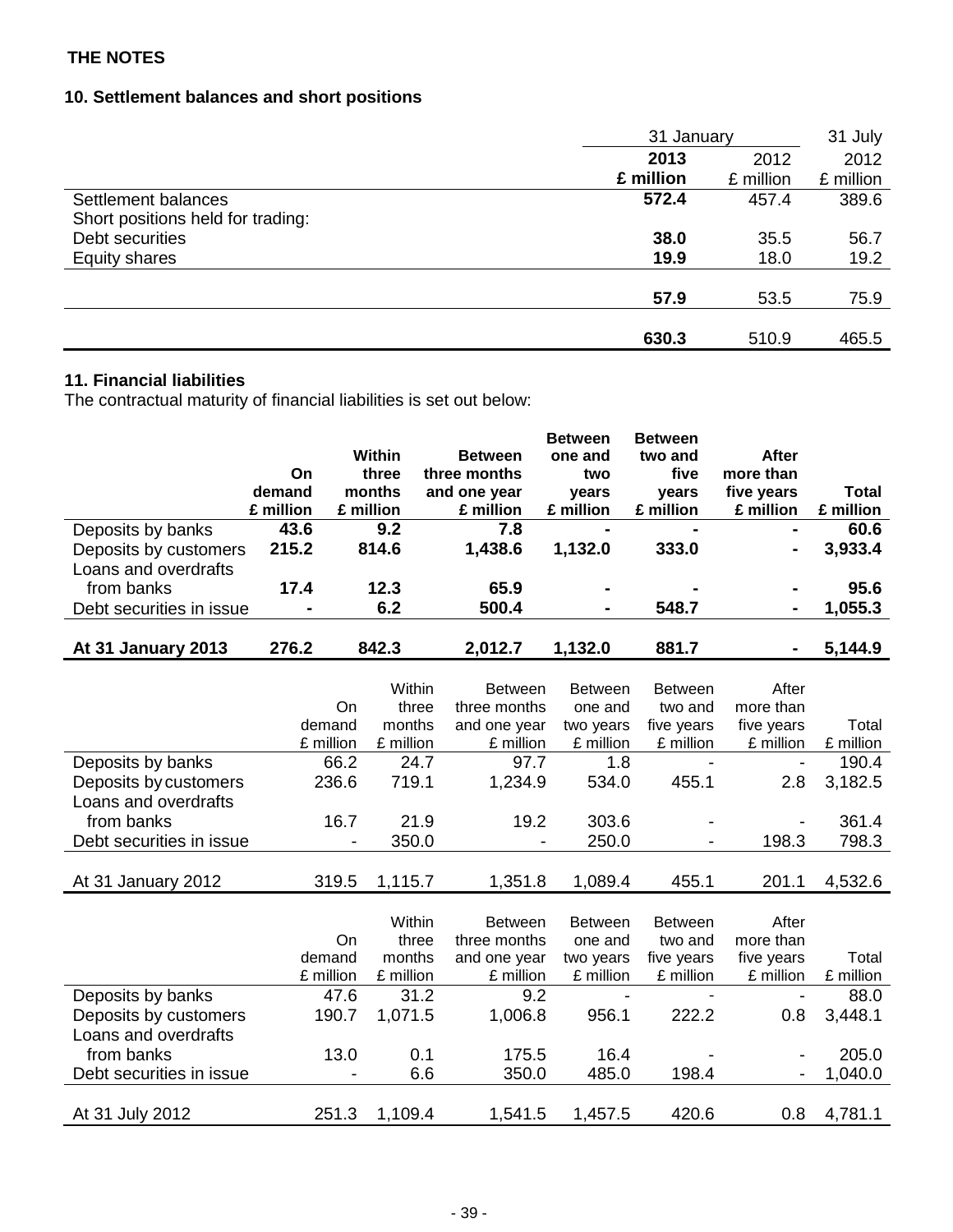## **11. Financial liabilities** continued

The group has a repurchase agreement whereby FRNs to the value of £81.4 million (31 January 2012: £125.9 million; 31 July 2012: £98.2 million) have been lent in exchange for cash of £65.9 million (31 January 2012: £104.5 million; 31 July 2012: £78.8 million) which has been included within loans and overdrafts from banks. These FRNs remain on the group's Consolidated Balance Sheet as the group retains the risks and rewards of ownership. Residual maturities of the repurchase agreement are as follows:

|                                             | Within<br>three | <b>Between</b><br>three months | <b>Between</b><br>one and | <b>Between</b><br>two and | After<br>more than       |           |
|---------------------------------------------|-----------------|--------------------------------|---------------------------|---------------------------|--------------------------|-----------|
| On demand                                   | months          | and one year                   | two years                 | five years                | five years               | Total     |
| £ million                                   | £ million       | £ million                      | £ million                 | £ million                 | £ million                | £ million |
| <b>At 31 January 2013</b><br>$\blacksquare$ | $\blacksquare$  | 65.9                           | $\blacksquare$            | $\overline{\phantom{a}}$  | $\blacksquare$           | 65.9      |
| At 31 January 2012                          | 21.9            | 19.2                           | 63.4                      | $\overline{\phantom{0}}$  | $\overline{\phantom{0}}$ | 104.5     |
| At 31 July 2012                             |                 | 62.4                           | 16.4                      | $\overline{\phantom{0}}$  | $\overline{\phantom{0}}$ | 78.8      |

The group has securitised without recourse and restrictions £1,090.7 million (31 January 2012: £842.4 million; 31 July 2012: £1,038.2 million) of its insurance premium and motor loan receivables in return for debt securities in issue of £850.0 million (31 January 2012: £600.0 million; 31 July 2012: £835.0 million). As the group has retained exposure to substantially all the credit risk and rewards of the residual benefit of the underlying assets it continues to recognise these assets in loans and advances to customers in its Consolidated Balance Sheet.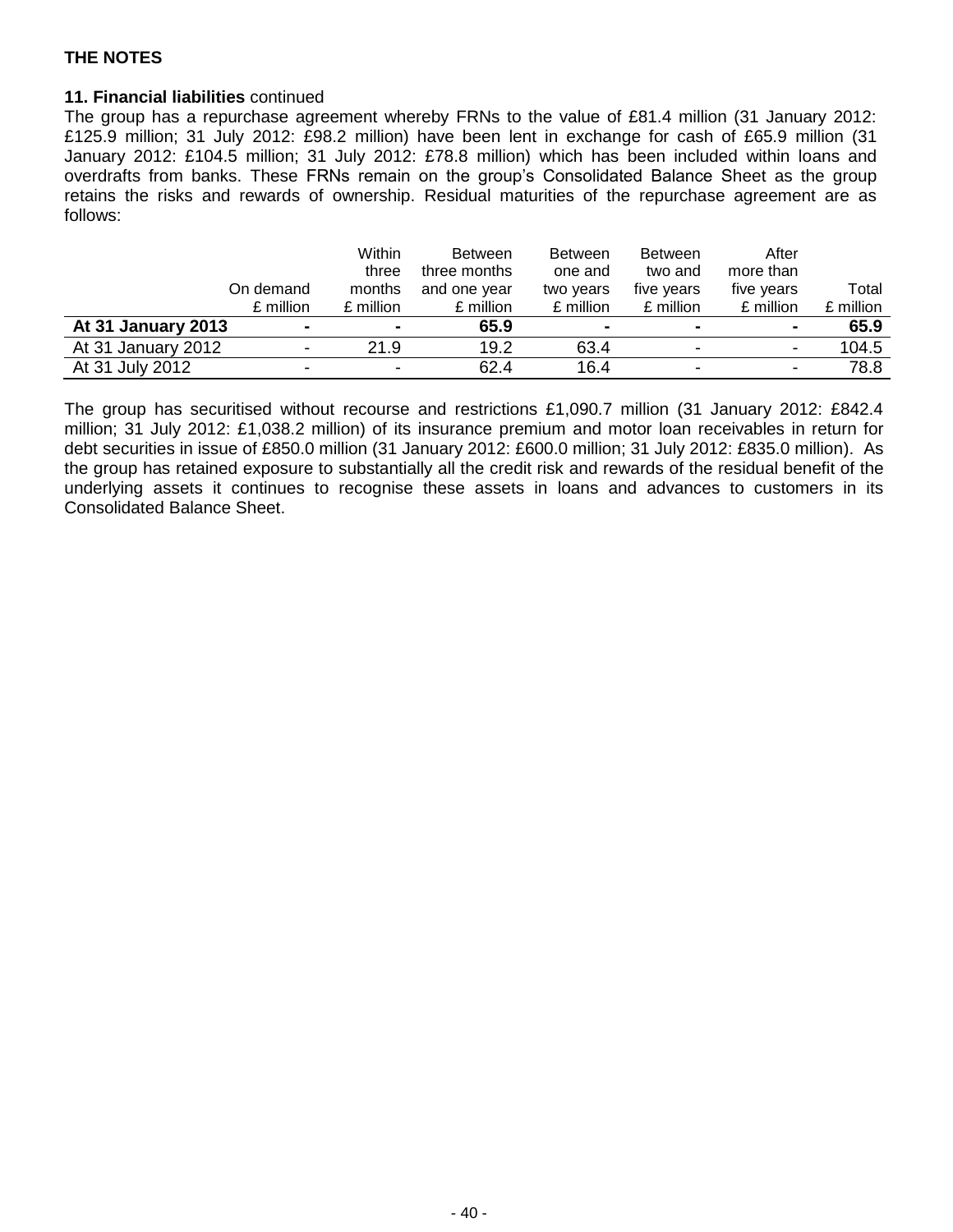## **12. Capital**

The group's individual entities and the group as a whole complied with all of the externally imposed capital requirements to which they are subject for the periods to 31 January 2013 and 31 January 2012 and the year ended 31 July 2012. The table below summarises the composition of regulatory capital and Pillar 1 risk weighted assets at those financial period ends.

|                                                         | 31 January |           | 31 July   |
|---------------------------------------------------------|------------|-----------|-----------|
|                                                         | 2013       | 2012      | 2012      |
|                                                         | £ million  | £ million | £ million |
| Core tier 1 capital                                     |            |           |           |
| Called up share capital                                 | 37.6       | 37.6      | 37.6      |
| Share premium account                                   | 283.5      | 283.2     | 283.4     |
| Retained earnings and other reserves                    | 508.1      | 453.1     | 483.5     |
| Non-controlling interests                               | 3.1        | 2.8       | 3.7       |
| Deductions from core tier 1 capital                     |            |           |           |
| Intangible assets                                       | (138.9)    | (138.2)   | (139.7)   |
| Goodwill in associate                                   | (7.9)      | (10.0)    | (8.1)     |
| Investment in own shares                                | (37.1)     | (42.1)    | (39.6)    |
|                                                         |            |           |           |
| Core tier 1 capital after deductions                    | 648.4      | 586.4     | 620.8     |
|                                                         |            |           |           |
| <b>Tier 2 capital</b>                                   |            |           |           |
| Subordinated debt                                       | 75.0       | 75.0      | 75.0      |
| Unrealised gains on available for sale equity shares    | 8.4        | 7.0       | 7.3       |
|                                                         |            |           |           |
| <b>Tier 2 capital</b>                                   | 83.4       | 82.0      | 82.3      |
|                                                         |            |           |           |
| Deductions from total of core tier 1 and tier 2 capital |            |           |           |
| Participation in a non-financial undertaking            |            | (0.8)     |           |
| Other regulatory adjustments                            |            | (0.6)     | (0.2)     |
|                                                         |            |           |           |
| <b>Total regulatory capital</b>                         | 731.8      | 667.0     | 702.9     |
|                                                         |            |           |           |
| <b>Risk weighted assets (notional)</b>                  |            |           |           |
| Credit and counterparty risk                            | 4,193.4    | 3,798.6   | 3,973.4   |
| Operational risk <sup>1</sup>                           | 745.3      | 807.7     | 745.3     |
| Market risk <sup>1</sup>                                | 167.0      | 161.9     | 141.0     |
|                                                         |            |           |           |
|                                                         | 5,105.7    | 4,768.2   | 4,859.7   |
|                                                         |            |           |           |
| Core tier 1 capital ratio                               | 12.7%      | 12.3%     | 12.8%     |
| Total capital ratio                                     | 14.3%      | 14.0%     | 14.5%     |

1 Operational and market risk include a notional adjustment at 8% in order to determine notional risk weighted assets.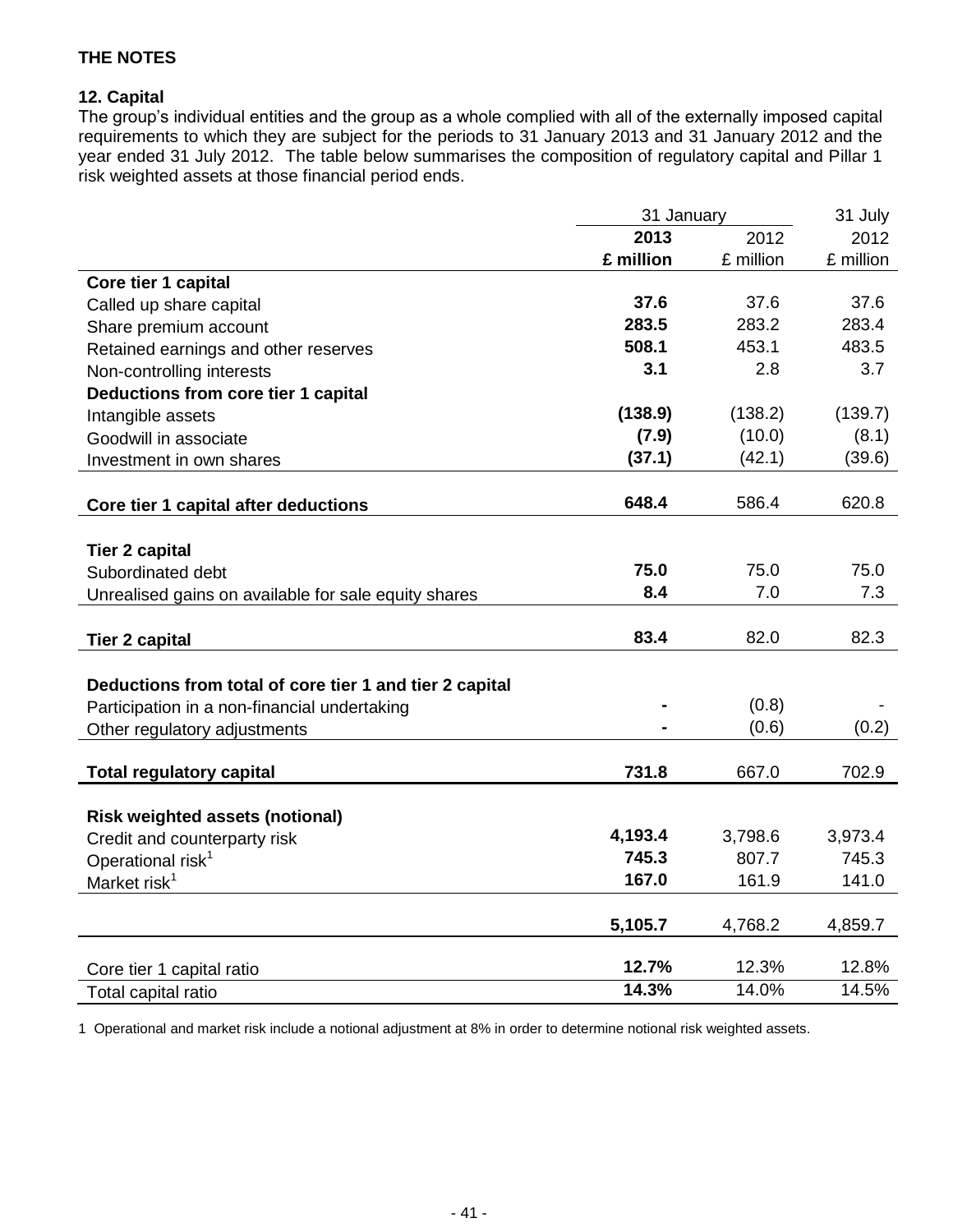## **12. Capital** continued

The following table shows a reconciliation between equity and core tier 1 capital after deductions:

|                                                        | 31 January |           | 31 July   |
|--------------------------------------------------------|------------|-----------|-----------|
|                                                        | 2013       | 2012      | 2012      |
|                                                        | £ million  | £ million | £ million |
| Equity                                                 | 800.4      | 735.0     | 769.8     |
| Regulatory deductions from equity:                     |            |           |           |
| Intangible assets                                      | (138.9)    | (138.2)   | (139.7)   |
| Goodwill in associate                                  | (7.9)      | (10.0)    | (8.1)     |
| Other reserves not recognised for core tier 1 capital: |            |           |           |
| Cash flow hedging reserve                              | 3.1        | 3.2       | 5.3       |
| Available for sale movements reserve                   | (8.3)      | (3.6)     | (6.5)     |
|                                                        |            |           |           |
| Core tier 1 capital after deductions                   | 648.4      | 586.4     | 620.8     |

## **13. Contingent liabilities**

Financial Services Compensation Scheme ("FSCS")

As disclosed in note 29 of the Annual Report 2012, the group is exposed to the FSCS which provides compensation to customers of financial institutions in the event that an institution is unable, or is likely to be unable, to pay claims against it. The FSCS raises levies on UK licensed deposit taking institutions to meet such claims based on their share of UK deposits on 31 December of the year preceding the scheme (which runs from 1 April to 31 March).

Following the default of a number of deposit takers in 2008, the FSCS borrowed funds from HM Treasury to meet the compensation costs for customers of those firms. The interest rate on the borrowings with HM Treasury, which total approximately £20 billion, increased from 12 month LIBOR plus 30 basis points to 12 month LIBOR plus 100 basis points on 1 April 2012. Whilst it is expected that the substantial majority of the principal will be repaid from funds the FSCS receives from asset sales, surplus cash flow or other recoveries in relation to the assets of the institutions that defaulted, to the extent that there remains a shortfall, the FSCS will raise compensation levies on all deposit-taking participants.

The amount of any future compensation levies payable by the group also depends on a number of factors including participation in the market at 31 December, the level of protected deposits and the population of deposit-taking participants. Due to the uncertainty surrounding these factors, the group has not recognised a provision in respect of compensation levies in these financial statements.

## **14. Related party transactions**

Related party transactions, including salary and benefits provided to directors and key management, were not material to the financial position or performance of the group during the period. There were no changes to the type and nature of the related party transactions disclosed in the Annual Report 2012 that could have a material effect on the financial position and performance of the group in the six months to 31 January 2013.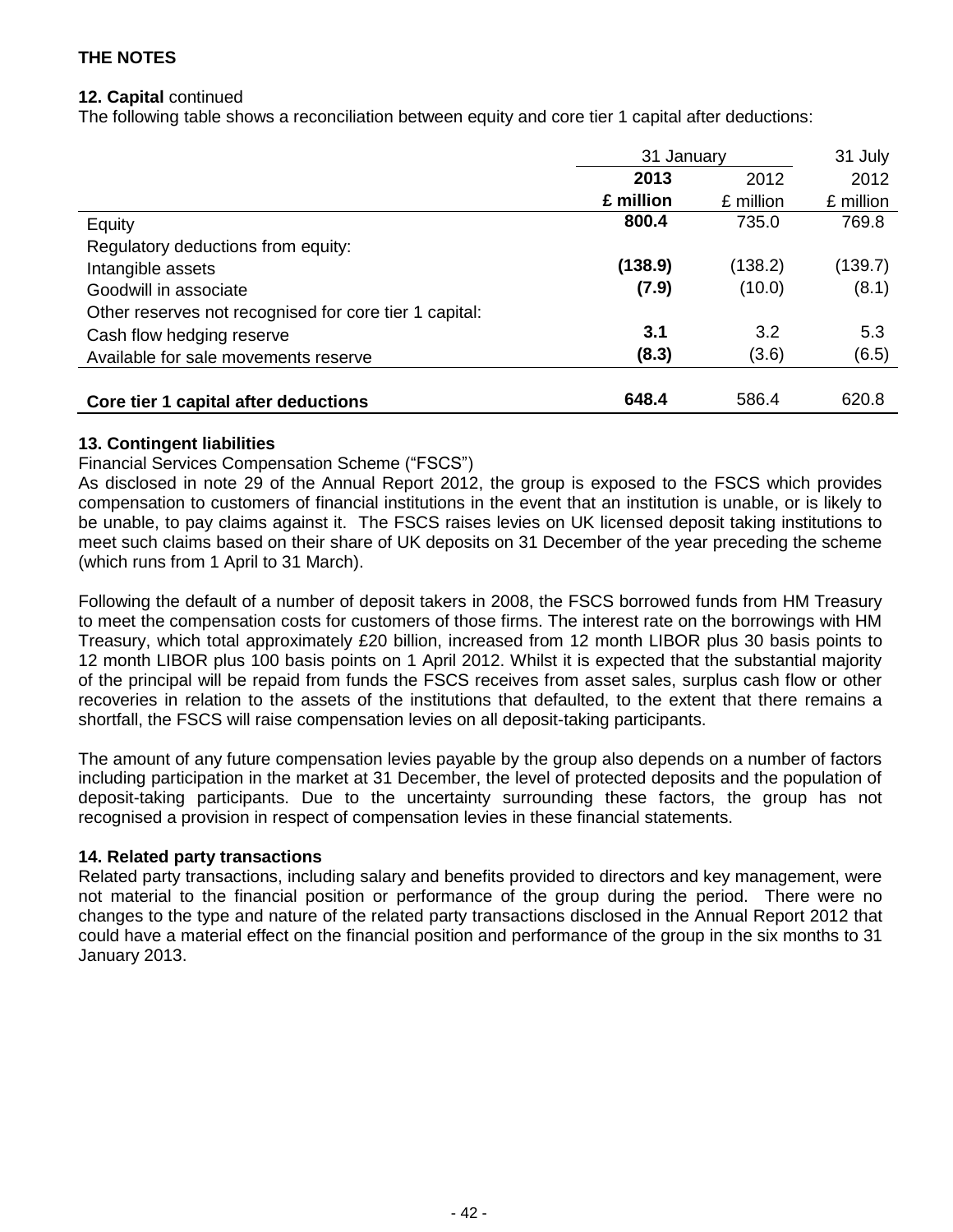## **15. Sovereign and banking sector exposure**

The group has limited exposure outside the UK. However, given increased market and regulatory focus on such exposures, particularly in relation to Greece, Ireland, Italy, Portugal and Spain, the group considers it appropriate to provide the following disclosure.

The group has no direct exposure to debt issued by sovereigns or financial institutions in any of the countries listed above.

The group has loans and advances to customers in Ireland and Spain. These relate to loans in the group's Retail and Commercial businesses and are issued with the same approach to lending as applied within the UK.

|                                 | 31 January |           | 31 July   |
|---------------------------------|------------|-----------|-----------|
|                                 | 2013       | 2012      | 2012      |
|                                 | £ million  | £ million | £ million |
| Loans and advances to customers |            |           |           |
| Ireland                         | 136.2      | 82.5      | 103.9     |
| Spain                           | 0.1        | 3.0       | 2.2       |
|                                 |            |           |           |
|                                 | 136.3      | 85.5      | 106.1     |

The group has no other material exposure to these economies.

#### **16. Investment in associate classified as held for sale**

In the Consolidated Income Statement the share of profit from associate of £0.9 million (six months ended 31 January 2012: £5.7 million; year ended 31 July 2012: £7.2 million) relates to Mako, which is part of the Securities division. On 31 January 2013, Mako fulfilled the requirements of IFRS 5 to be classified as "held for sale" as it was considered highly probably that within the next year Mako would no longer meet the significant influence criteria under IAS 28. As a result, the group will cease to report share of profit of associate from 1 February 2013.

On the loss of significant influence, Mako ceases to be an associate and will be classified as an available for sale equity investment with gains and losses arising from changes in fair value recognised in other comprehensive income, until sold or impaired.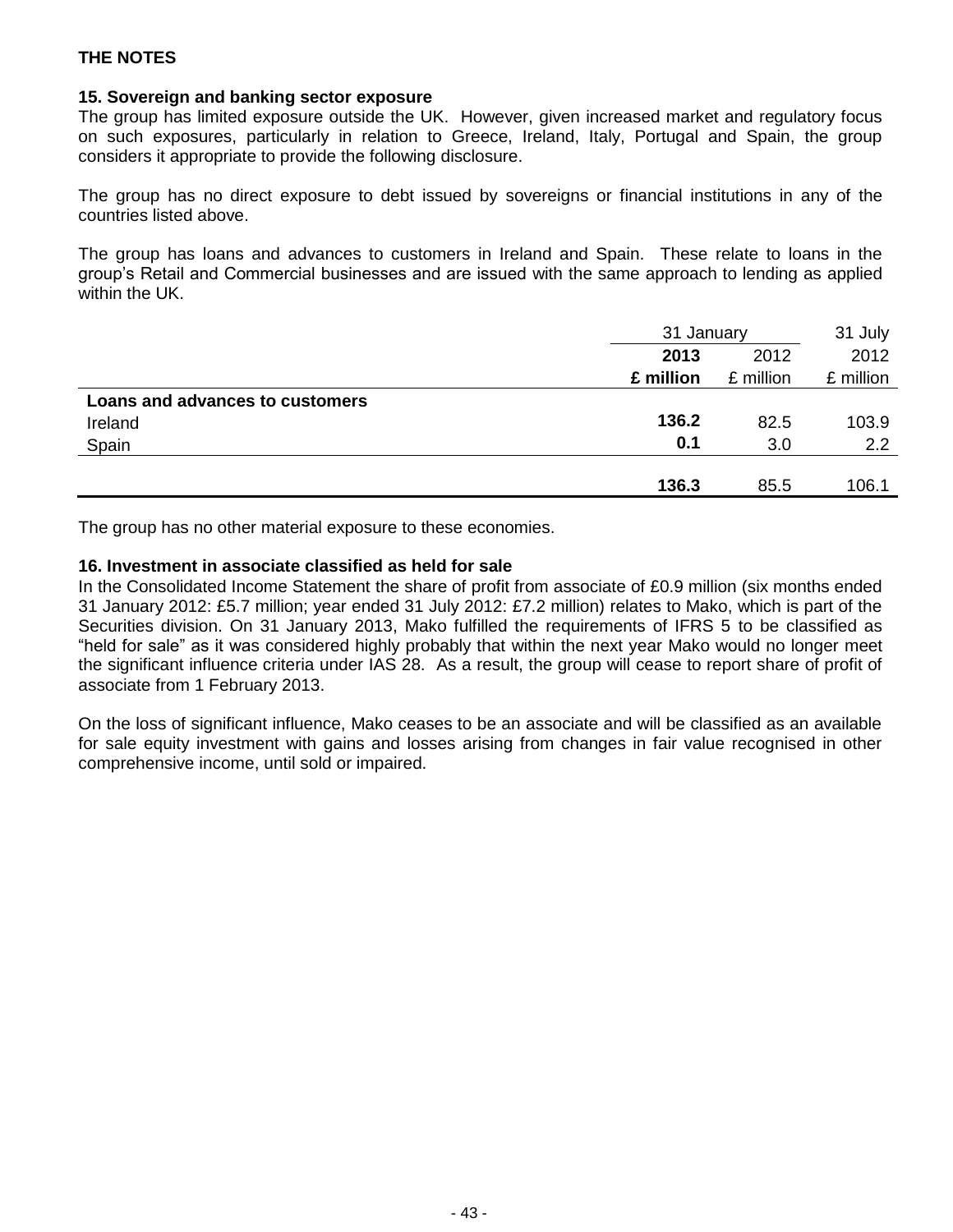## **17. Consolidated cash flow statement reconciliation**

|                                                                                                                                                | Six months ended<br>31 January |                          | Year ended<br>31 July       |  |
|------------------------------------------------------------------------------------------------------------------------------------------------|--------------------------------|--------------------------|-----------------------------|--|
|                                                                                                                                                | 2013<br>£ million              | 2012<br>£ million        | 2012<br>£ million           |  |
| (a) Reconciliation of operating profit before tax to net cash<br>inflow from operating activities                                              |                                |                          |                             |  |
| Operating profit on ordinary activities before tax<br>Tax paid                                                                                 | 77.3<br>(13.1)                 | 66.8<br>(24.8)           | 134.9<br>(46.2)             |  |
| (Increase)/decrease in:<br>Interest receivable and prepaid expenses<br>Net settlement balances and trading positions                           | (6.3)<br>(12.5)                | (8.7)<br>47.3            | 9.4<br>45.5                 |  |
| Net money broker loans against stock advanced<br>(Decrease)/increase in:                                                                       | 22.3                           | (9.5)                    | (20.8)                      |  |
| Interest payable and accrued expenses<br>Depreciation and amortisation                                                                         | (21.8)<br>14.3                 | (3.5)<br>11.4            | (36.4)<br>24.3              |  |
| Net cash inflow from trading activities<br>(Increase)/decrease in:                                                                             | 60.2                           | 79.0                     | 110.7                       |  |
| Loans and advances to banks not repayable on demand<br>Loans and advances to customers<br>Floating rate notes classified as available for sale | (0.2)<br>(247.3)<br>49.8       | (0.1)<br>(319.8)<br>12.6 | (8.2)<br>(690.6)<br>176.0   |  |
| Debt securities held for liquidity<br>Other assets less other liabilities<br>(Decrease)/increase in:                                           | 44.7                           | (36.9)                   | 614.0<br>(13.7)             |  |
| Deposits by banks<br>Deposits by customers<br>Loans and overdrafts from banks                                                                  | (27.4)<br>485.3<br>(109.4)     | (2.4)<br>12.0<br>(141.2) | (104.8)<br>277.6<br>(297.6) |  |
| Net cash inflow/(outflow) from operating activities                                                                                            | 255.7                          | (396.8)                  | 63.4                        |  |
| (b) Analysis of net cash (outflow)/inflow in respect of the<br>purchase of subsidiaries and non-controlling interest                           |                                |                          |                             |  |
| Cash consideration in respect of current year purchases<br>Loan stock redemptions and deferred consideration paid in                           | (5.0)                          | (4.1)                    | (4.1)                       |  |
| respect of prior year purchases<br>Net movement in cash balances                                                                               |                                | (1.0)<br>1.0             | (1.0)                       |  |
|                                                                                                                                                | (5.0)                          | (4.1)                    | (5.1)                       |  |
| (c) Analysis of net cash inflow/(outflow) in respect of the sale of<br>subsidiaries and associate                                              |                                |                          |                             |  |
| Cash consideration received<br>Cash and cash equivalents disposed of                                                                           | 1.3                            | 7.3<br>(0.7)             | 12.6                        |  |
|                                                                                                                                                | 1.3                            | 6.6                      | 12.6                        |  |